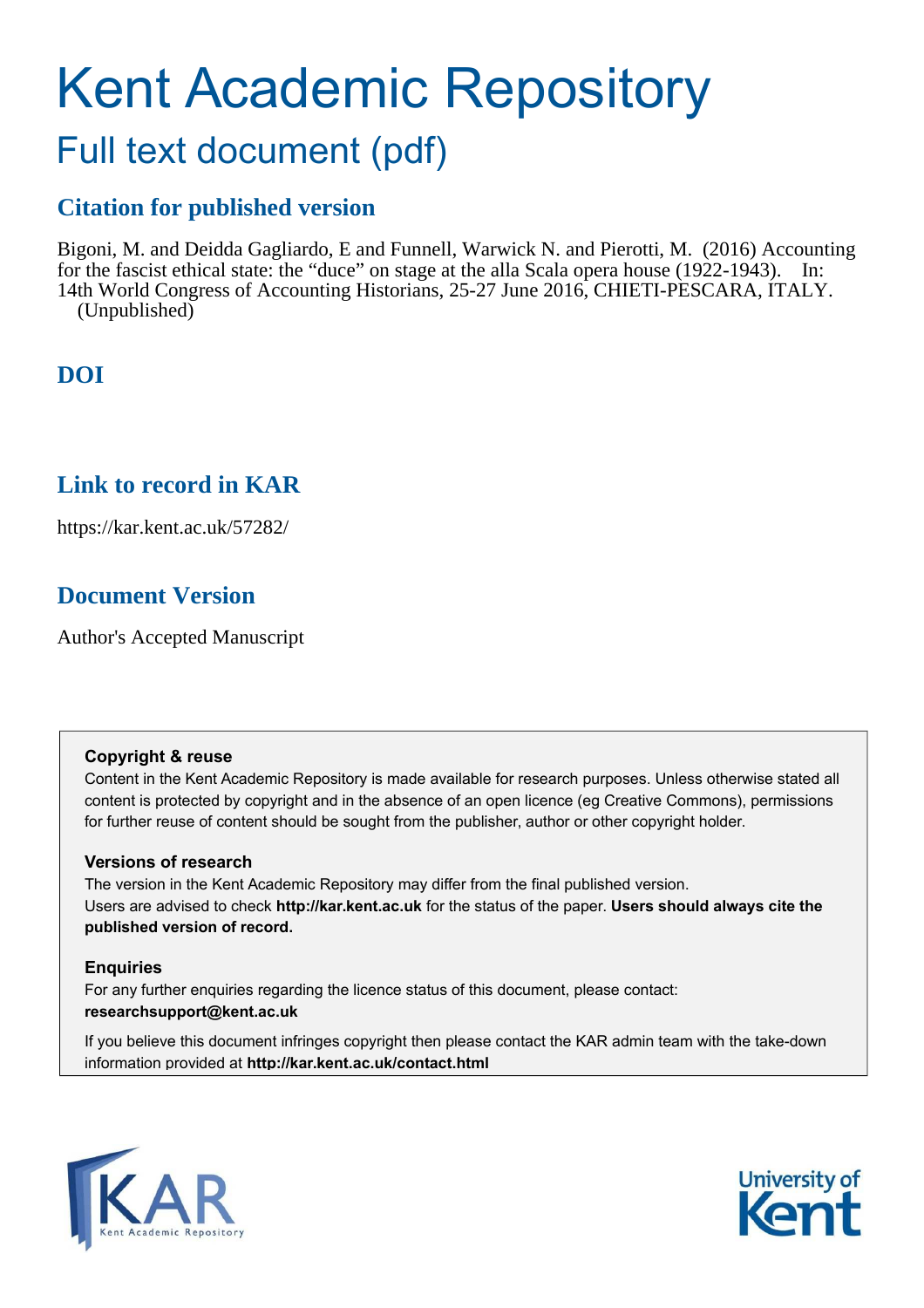# **Accounting for the Fascist Ethical State: The "Duce" on Stage at the Alla Scala Opera House (1922-1943)**

# **Introduction**

Accounting practices play a key role in shaping and reinforcing power relationships (Quattrone, 2004; Riccaboni et al., 2006; Maran & Vagnoni, 2011; Bigoni, Deidda Gagliardo & Funnell, 2013; Leardini & Rossi, 2013). Critical accounting research has sought to not only understand how this power is achieved and sustained but the way in which it can "simultaneously transform both itself and that world …" (Borden & Rendell, 2000, p. 13). For governments, accounting constitutes a set of calculative practices and procedures, or technologies, that represent governmental programmes "in a way which … re-presents it in a form in which it can enter the sphere of conscious political calculation" (Rose & Miller, 1992, p. 182). Accounting allows political rationalities that are constituted by "the field of statements, claims and prescriptions that sets out the objects and objectives of government" (Miller, 1990, p. 317) to become thinkable and enforceable.

The authority that accounting confers on political discourses and its adaptability to different contexts makes it very appealing as a tool of power. To establish this relationship and its importance for those who seek power, accounting scholars have drawn especially on insights from Foucault's concepts of power-knowledge and governmentality to document how accounting and accountability practices operate in subtle and unseen ways to discipline, to make people knowable and calculable (Foucault 1976, 1991, 2007; Miller & O'Leary, 1987; Loft, 1986; Miller & Rose, 1990; Stewart,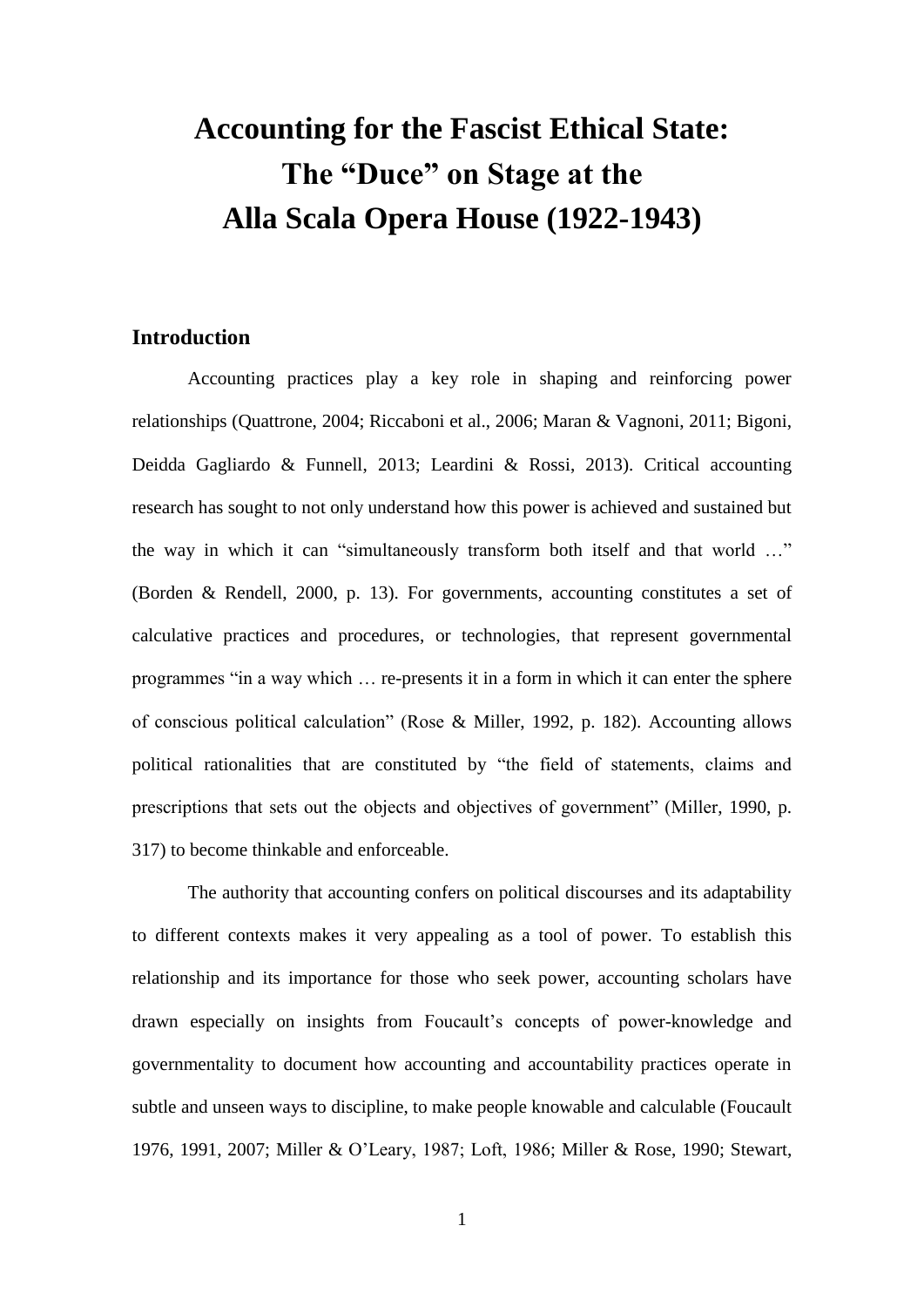1992; Armstrong, 1994; Hoskin, 1994; Neimark, 1994; Tinker, 2005; Sargiacomo, 2009; Macintosh, 2009). For authors embracing Foucault's concept of disciplinary power accounting cannot be seen simply as a neutral tool aiming at economic rationality but instead is profoundly implicated in power relations produced in social life (Miller & O'Leary 1987; Napier 2006; Burchell, Clubb & Hopwood 1985; Hoskin & Macve 1986, 1988, 2000; Loft 1986). Accounting and accountability practices can shape, almost imperceptively, the behaviour of individuals, rendering the centralization and concentration of political power possible (Sargiacomo 2008, 2009; Yayla, 2011; Gatti & Poli, 2014). Other studies by Álvarez-Dardet, Baños & Carrasco (2002) and Baños et al. (2005) reinforce the importance of techniques of calculation for the emergence of a "governmentalized" State which relies upon the creation of a collective identity by moulding "the population in the name of the discourse that exerts this domination, irrespective of the specific organizational purposes" (Baños et al., 2005, pp. 207-208).

Although the importance of examining the interrelations between accounting and the process of government is now well recognised (Cooper et al., 1989; Robson, 1994), "(t)he nature and role of accounting techniques and practices in the establishment, emergence and extension of governmental power …" has not received a similar level of attention (Jones, 2010, p. 81). The present study seeks to address this with reference to Italy during the Fascist regime of Benito Mussolini (1922-43). It will broaden understanding of the complex interrelations between power and accounting as a technology by examining a totalitarian regime which, despite the calamitous historical importance of these forms of power at different times in the  $20<sup>th</sup>$  century, has received little attention from accounting scholars beyond that of Nazi Germany (Funnell, 1998; Walker, 2000; Lippman & Wilson, 2007). With the exception of Cinquini (2007), who focuses on the development of accounting and business studies during the Italian Fascist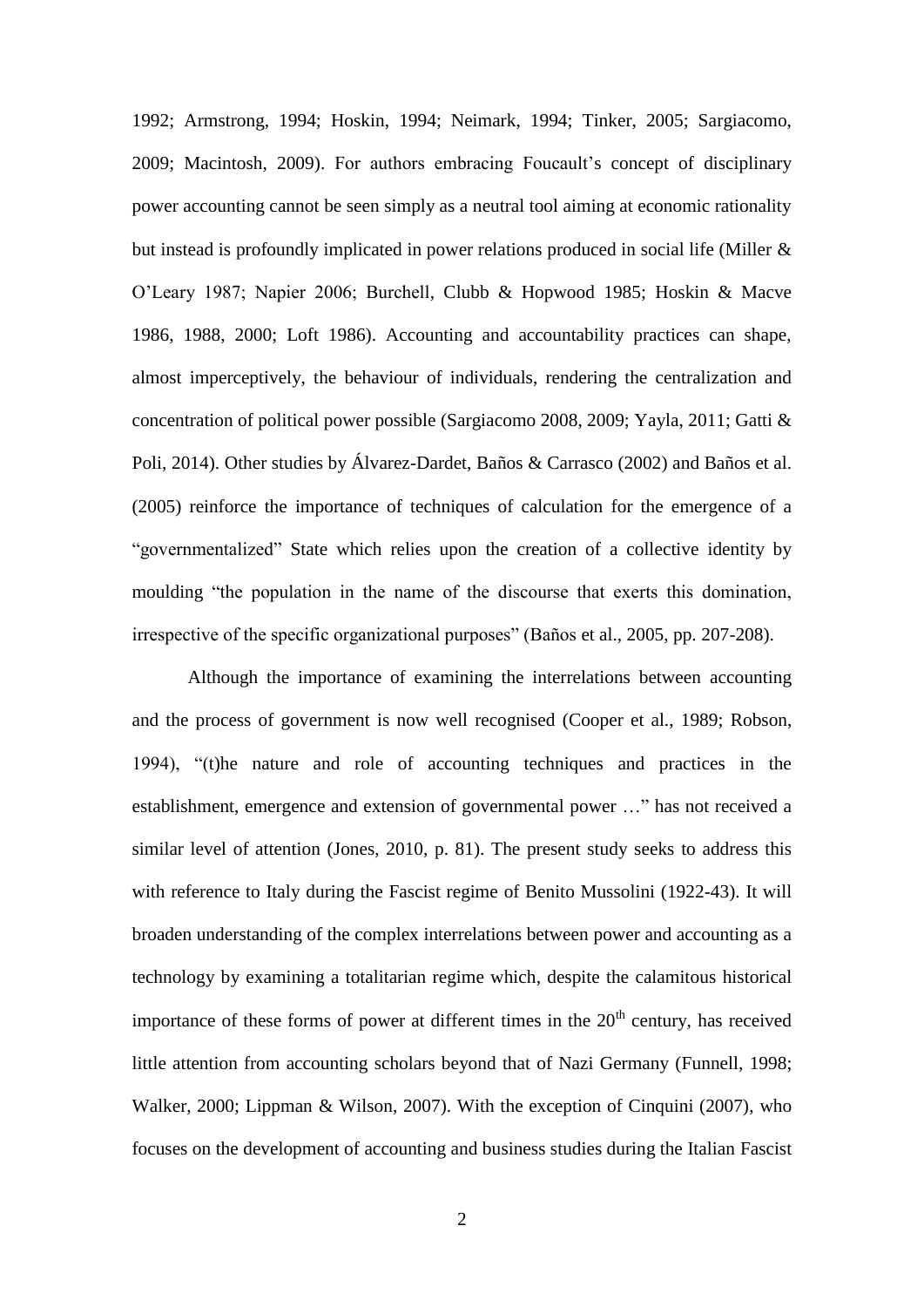regime rather than on the role of accounting in implementing governmental programmes and in enhancing the State's power, Italian Fascism is still unexplored by accounting scholars. This study thereby also responds to Jones  $\&$  Oldroyd's (2015) call for broadening the institutional and geographical coverage of accounting history by considering a non-Anglo-Saxon setting.

The study is informed by Giovanni Gentile's highly influential conception of the "Ethical State" (Gentile, 1925, 1928a; Mussolini & Gentile, 1961) which provided the ideological foundations and legitimacy for Mussolini's Fascist State from its very inception in 1922 until the fall of the regime in 1943. In contrast to the liberal idea of the State, where the intrusions of the State are to be minimised and the personal freedom of individuals to be the priority, the Ethical State has to intervene in every aspect of an individual's life to secure the political, juridical, economic and moral progress of the Nation (Gentile, 1925). Mussolini (1956c, p. 253) believed that "the individual tends to constantly evade. Tends to transgress laws, not to pay taxes, avoid war. Just a few – heroes or saints – sacrifice their ego on the altar of the State. All the others are in a state of potential revolt against the State". Unlike the more subtle, and even unseen, exercise of power as conceived by Foucault, whereby the observer and the means used to exercise their power could be hidden from the person observed through sets of practices which force individuals to unconsciously cooperate in their subjection to power, in Gentile's Fascist Ethical State these interventions were most effective when their presence was made visible. The Fascist conception of the State demanded that individuals were made aware of their subordination to the interests of the Nation by obvious manifestations of the authority of the State. For the Fascist, the State is the only entity that holds and can exercise power which, crucially, is grounded in the exclusive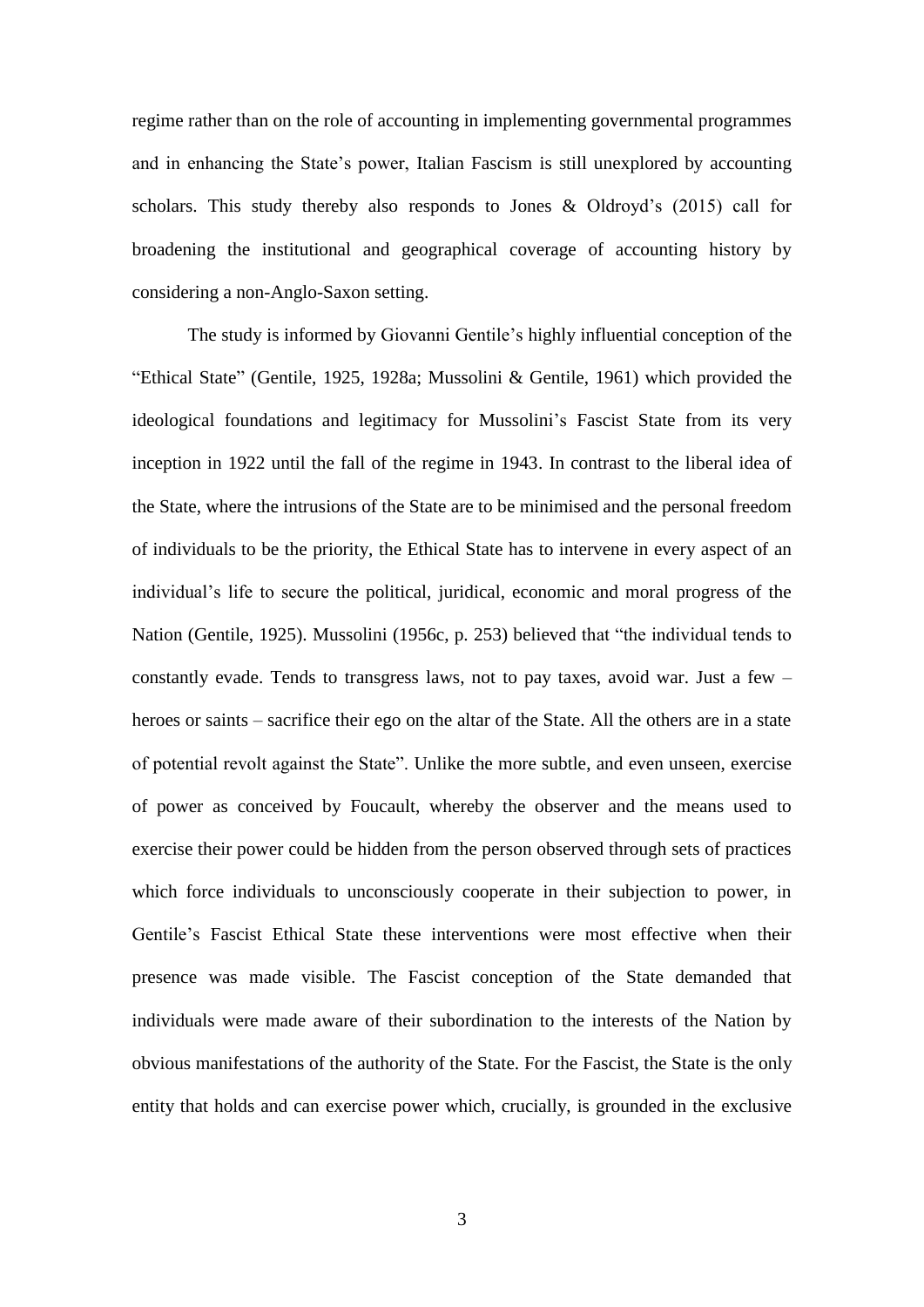right to use both law and physical force to make its will known and respected (Gentile, 1925; Mussolini & Gentile, 1961).

The Fascists recognised that reliance solely or primarily on force and violence would not be sufficient to ensure acceptance of their interpretation of the Ethical State (Partito Nazionale Fascista, 1936). To help to gain the necessary devotion to Fascist values and aims the Fascists enlisted the Italian people's reverence and love for their cultural artefacts and practices, notably performance theatre such as opera. High quality theatrical productions were believed by the Fascists to have the potential to awaken a person's best virtues and make them aware that they belonged to a powerful and glorious Nation (Strobl, 2013). It was seen by the "Duce"<sup>1</sup> himself as an important means of forging the national community according to Fascist ideals (Berezin, 1991). This study considers the case of the most important Italian opera house during the Fascist era, the Alla Scala Opera House in Milan (hereafter Alla Scala) which today is still one of the most renowned stages for opera in the world (Ente Autonomo Teatro Alla Scala, 1963, p. 79). The many performances at the Alla Scala by Maria Callas from the early 1950s were particularly important in resurrecting the reputation of the opera house after the end of the Second World War.

Performance theatre has long played a critical role in allowing totalitarian regimes, whether that of ancient imperial Rome, Fascist Italy, Nazi Germany or Stalin's totalitarian communist state, to secure the ongoing consensus which was the basis of their power (Beacham, 1999; Berezin, 1991; Sporton, 2006; Strobl, 2013). Accounting was a crucial part of the Fascist repertoire of power which sought to make the Alla Scala a vital institution in the creation of a Fascist national culture and identity, thereby strengthening and making manifest the power of the State itself. Accounting practices

<u>.</u>

<sup>&</sup>lt;sup>1</sup> "Duce" was the nickname of Benito Mussolini. It comes from the Latin word dux, which means "leader".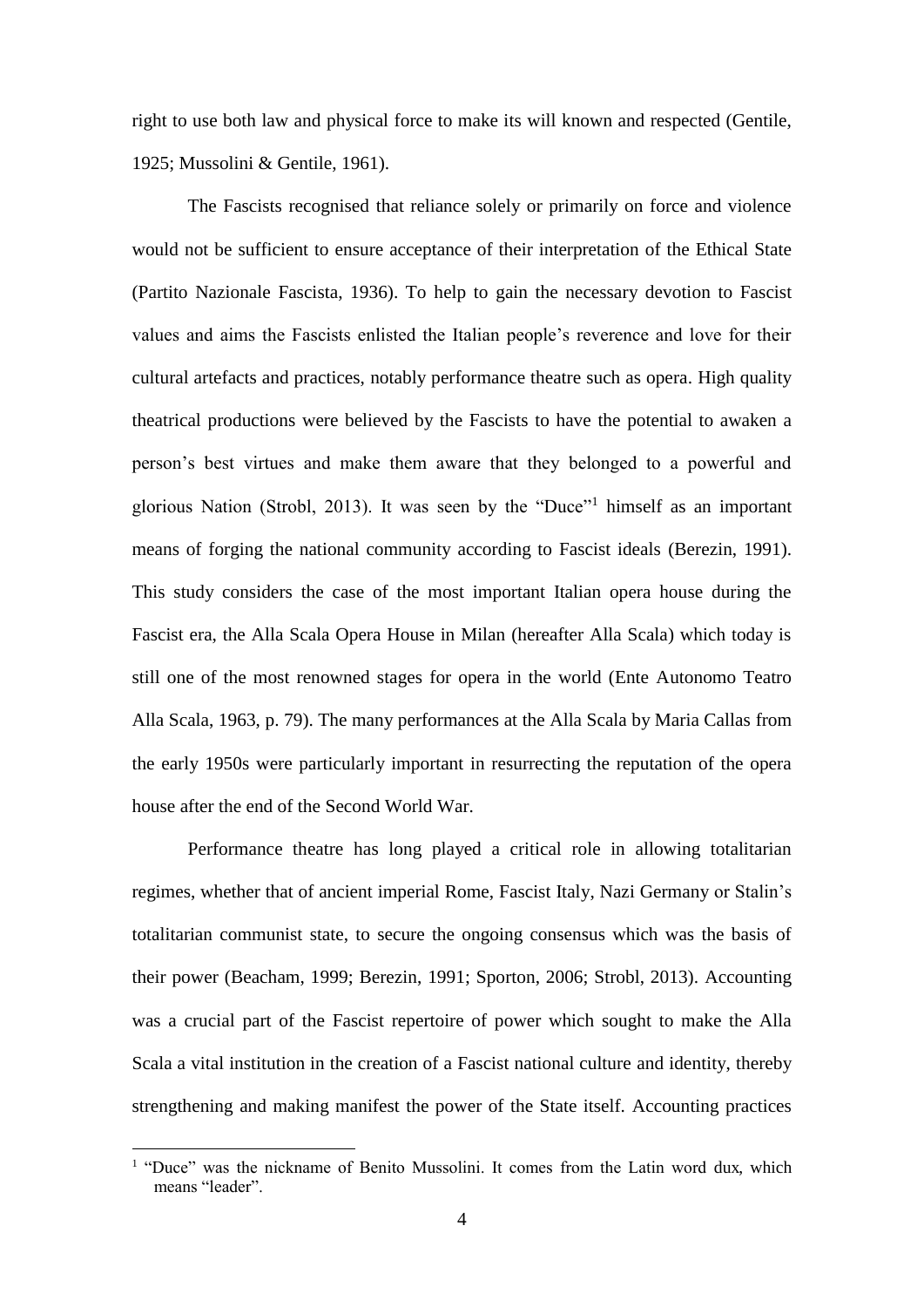were increasingly used to increase the State's control of the Alla Scala to ensure that it became an effective conduit which would expose all sections of the population to Fascist ideology in the pursuit of a new national identity.

The increasing intervention of the Fascist State in the operation of the Alla Scala during the years of Fascist rule encompassed two main phases: the conquest and consolidation of power within Italy between 1922 and 1936 and then expansion at home and abroad between 1936 and 1943. During the first period Fascism was more concerned with achieving power, dismantling any form of opposition and reshaping Italy as a totalitarian State. With their power secure, in the second phase the Fascists sought increasingly to implement policies that would ensure long-term consensus amongst the Italian people as they formulated a new national identity based on Fascist principles propounded by Gentile. In this second phase, in which Italy sought to become an imperial power after it conquered Ethiopia (Morgan, 1995), Fascism intensified its use of cultural artefacts such as the Alla Scala to prepare Italy for the unavoidable clash with other nations, making Italians a people of committed Fascist warriors to fight successfully the expected war.

In the following sections the paper firstly introduces the work of Giovanni Gentile which informs this study and then analyses the socio-political context of Fascist Italy, with particular attention to cultural interventions. Subsequent sections focus on the Alla Scala and the way in which accounting tools became increasingly important as a tool of the Fascist Ethical State before drawing some concluding remarks. To achieve its aims, this study has relied particularly upon original documents in the Historical Archive of the Alla Scala located in Milan which encompass the artistic and economic life of the Opera House from 1815. The materials are classified chronologically and divided into sub-sections related to General Management, Administration and Stage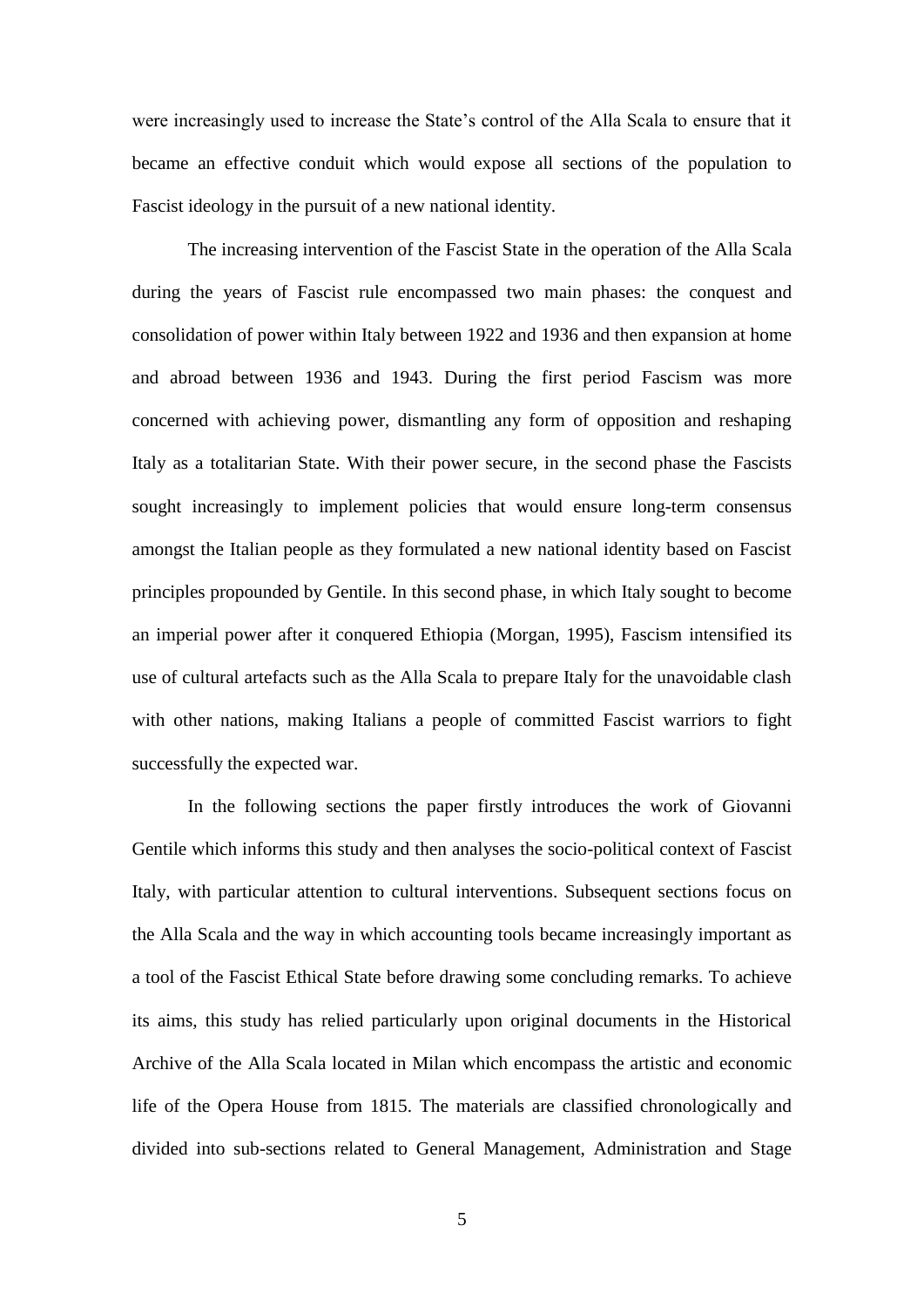Management. These provided access to the budgets and financial statements of the Alla Scala and related materials between 1922 and 1943. Also preserved are many government documents which relate to agreements between the Fascist central government in Rome and the Municipality of Milan.

## **Giovanni Gentile and the Fascist Ethical State**

Fascism was most of all a "faith", a creed which promised to restore social order after the "Red Biennium", a period of mass strikes and factory occupations which profoundly shook Italian politics and society between 1919 and 1920. The Fascists would restore also Italy's international prestige which had been weakened by the "mutilated victory"<sup>2</sup> of the First World War. To achieve these goals, soon after the formation of the paramilitary political movement in 1919 which gave birth to the National Fascist Party, the Fasci di Combattimento (Fasci of Combat), Mussolini recognised the importance of providing Fascism with a sound and distinctive ideology "if [it] does not wish to die or, worse still, commit suicide" (Mussolini, 1955b, p. 414). A consistent corpus of principles which "shall be the norm to guide political and individual action in our daily life" (Mussolini, 1955b, p. 414) was seen as essential to securing a future for the Fascist Party. However, at the time the use of widespread violence was much more important for securing power than engaging in doctrinal discussions. Later, Mussolini reminded his followers how

-

<sup>&</sup>lt;sup>2</sup> Italian nationalist and poet Gabriele D'Annunzio defined Italy's victory as "mutilated" after the treaty of Versailles, where the Triple Entente refused to award Italy the territories promised with the London Pact.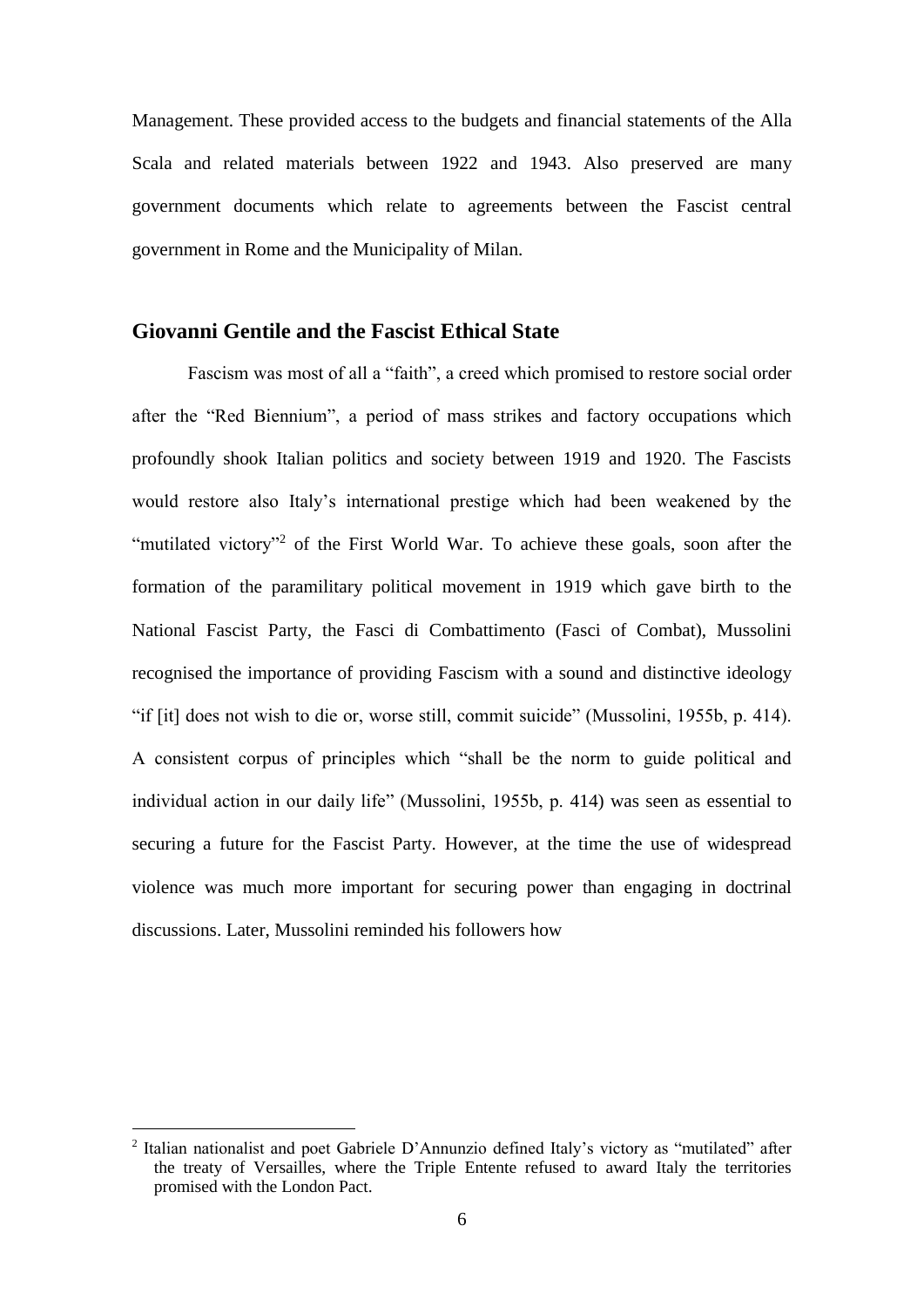(t) he years preceding the March on Rome<sup>3</sup> cover a period during which the need of action forbade delay and careful doctrinal elaborations. Fighting was going on in the towns and villages. There were discussions, but there was something more sacred and important, death. We knew how to die. A doctrine, fully elaborated, divided up into chapters and paragraphs with annotations, may have been lacking, but it was replaced by something far more decisive: faith (Mussolini & Gentile, 1961, p. 123).

Ideological foundations for the Fascist regime were provided by the renowned philosopher Giovanni Gentile who grounded his work in the Hegelian ideal of the Ethical State (Hegel, 2006). Gentile exercised a remarkable influence over Italy's political and cultural life at the time (Gregor, 2001). In his 1922 introduction to Gentile's work The Theory of Mind as a Pure Act, Wildon Carr stated that it "is doubtful if there is a more influential teacher in the intellectual world today. He has become famous in his own country on account of his historical and philosophical writings and even more by the number and fervour of the disciples he has attracted". As Professor of Philosophy at the University of Rome and Director of the Scuola Normale di Pisa, Gentile edited the first edition of the Italian Encyclopaedia and inaugurated the Fascist Institute for Culture. Throughout Fascist rule he was actively engaged in politics, serving as Minister of Education in Mussolini's first government. The contribution of Gentile to Fascist thought was openly recognised by Mussolini himself, who acknowledged that "it was Gentile who paved the way for those who, like me, wanted to walk it" (Mussolini, quoted in Gregor, 1974, p. 256).<sup>4</sup>

Gentile presented Fascism as a new and original force which was antithetic to the existing liberal State. Liberal Italy was seen as the triumph of materialistic positivism where the sense of community and pride of belonging to a nation were lost in

-

<sup>&</sup>lt;sup>3</sup> The March on Rome ( $28<sup>th</sup>$  October 1922) by Fascist blackshirts was the time when Fascism came to power.

<sup>4</sup> Gentile was assassinated in 1944 by a group of anti-Fascist partisans.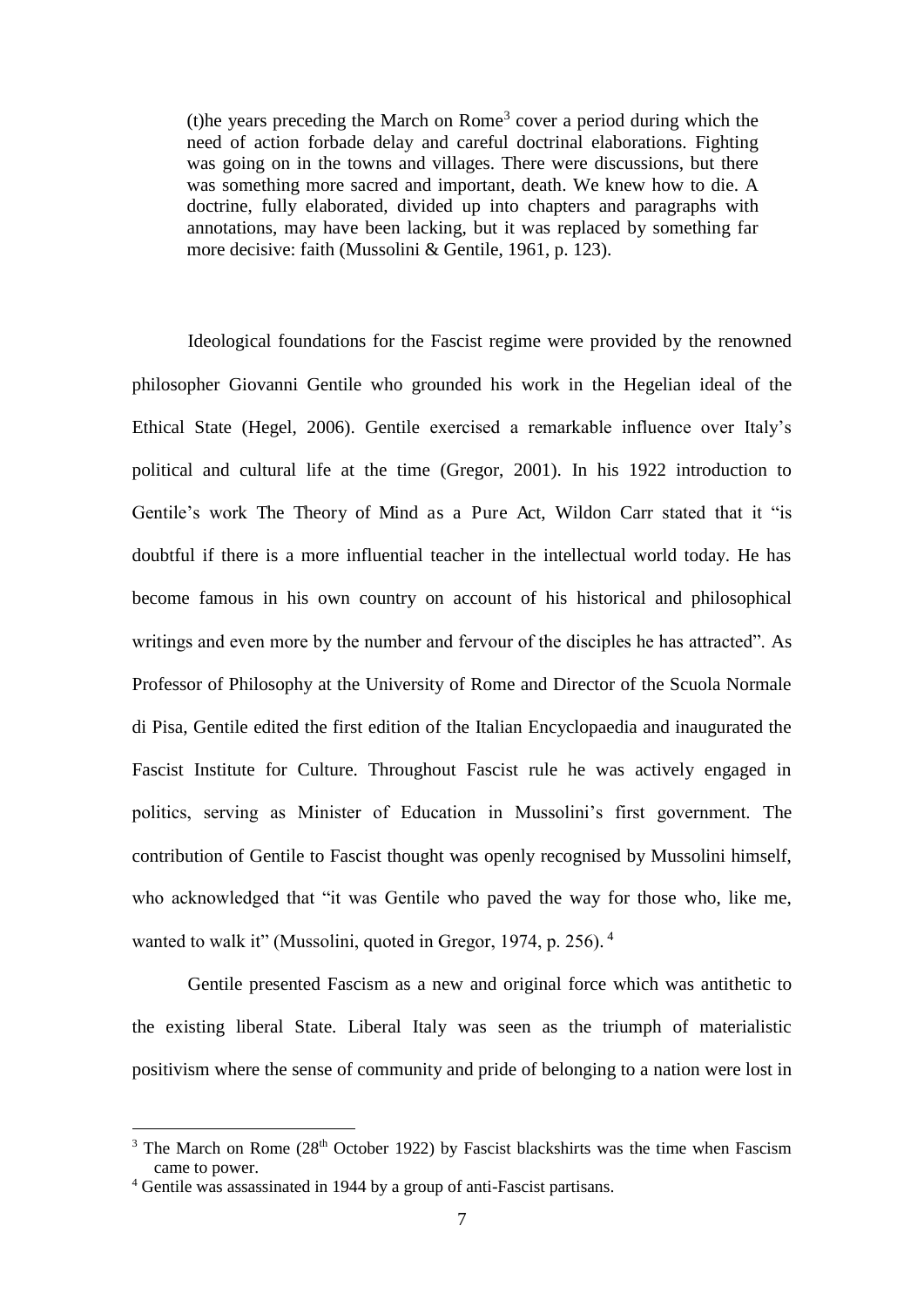favour of a spreading individualism (Gentile, 1928a). This was fuelled by the liberal conception of the individual as the empirical Ego and society as a contractual aggregate of individuals who were created equal and free (Gregor, 1974, p. 192). According to liberal beliefs, society and the State are derivative entities created for the security of individuals, the achievement of which required individuals to surrender part of their freedom. In return, the State must have limited functions to ensure that any further and unnecessary restriction of an individual's freedom is avoided. Moreover, when State intervention is kept to the minimum, liberals proclaim that the pursuit of self-interest by every member of society would maximise social utility (Arblaster, 1984; Kymlicka, 1990). This individual-centred conception of society was comprehensively rejected by Gentile. Instead, his vision of the relationship between an individual and society was grounded in the idealism of the "Risorgimento" (Resurgence) in the 1860s, a key epoch in Italian history during which Italy consolidated as a unitary State. In this period, under the guidance of an enlightened elite, the Italian people rose and fought for their homeland, ready to sacrifice themselves in the pursuit of the common good (Gentile, 1925).

Gentile's Fascist doctrine overturned the relationship between the individual and society. If in liberal beliefs society exists for the individual, according to Fascism the individual is there for society: the identity and existence of the individual is derived from society (Rocco, 1996). Profoundly anti-liberal, Gentile denied the possibility for individuals to be free outside society, seeing society itself as prior to the individual who can find their real essence only by contributing to society's spiritual progress (Mussolini & Gentile, 1961). The liberal claim of freedom pre-existing society is groundless. An individual outside society is not free. Therefore, the presence of society and the State does not limit individual freedom but rather provides the means by which it is made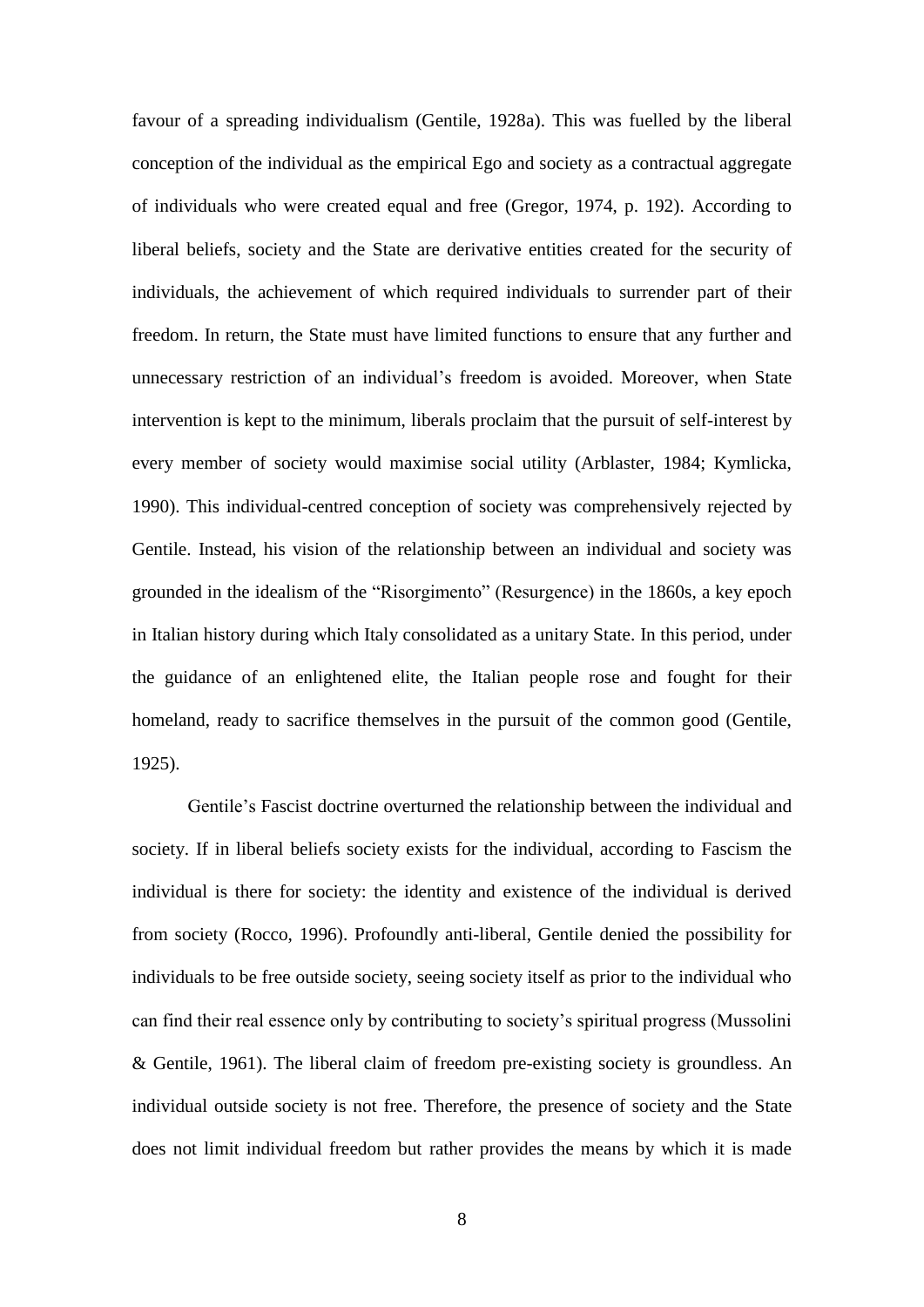possible (Gentile, 1925, 1929). In stark contrast to liberal beliefs, self-interest was also harshly criticised by Fascist doctrine. Mussolini & Gentile (1961, p. 117-118) pronounced that the State must promote "a higher life, founded on duty, a life free from the limitations of time and space, in which the individual, by self-sacrifice, the renunciation of self-interest, by death itself, can achieve that purely spiritual existence in which his value as a man consists". Every individual would find their real essence, their 'ethical, spiritual self', only when they were part of a society and contributed selflessly to its spiritual progress. Society itself represents the real Ego and, thus, acquires moral or ethical value: "Identifying, in a certain way, the Ego with society means attributing society the same moral value traditionally attached to men as spiritual agents" (Gregor, 1974 p. 192).

Fascist doctrine identified society with the Nation, the sacred repository of the fundamental values and interests of the community (Mussolini & Gentile, 1961, p. 122). According to Anderson (Jones 2011, p. 51), the Nation is a means of allowing the social integration of strangers, of creating "a deep, horizontal comradeship …" by providing a "coherent narrative of progress … (of a) coherent group moving together through history towards a common future". The Nation is not just the sum of the individuals living in a specific territory at a certain point in time but a real "organism" which includes past, present and future generations, with individuals representing its transient elements (Mussolini, 1955a, p. 175). This organism has a life and interests of its own which are separate from those of individuals and result from the coordination of aspirations and desires of current and future generations (Gini, 1927a, p. 102). Therefore, the interests of individuals, social categories and classes can be considered legitimate only if they do not clash with the preeminent aims of the Nation. Since the Nation as a living organism has its own needs which may differ from those of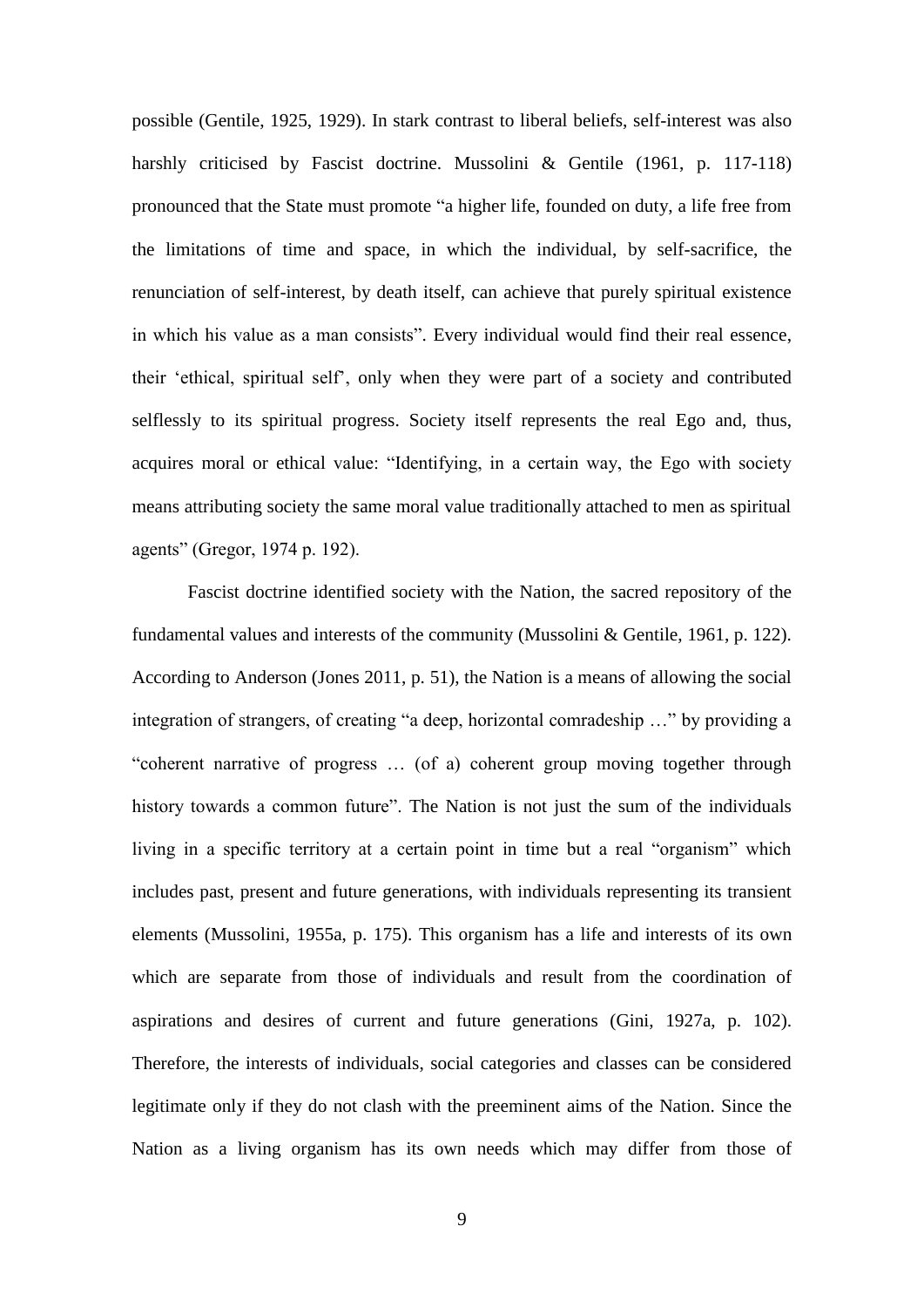individuals, it is critical to have an entity which has the power to settle conflicting interests of present and future generations to secure the life of the Nation itself. This is the role of the State, the entity that embodies the Nation and has the duty to pursue its superior interests (Gini, 1927a, 1927b; Gentile, 1925, 1929; Mussolini & Gentile, 1961). It was

not true that first comes the nation and then follows the state; the nation is the state when it has triumphed over the enemy. It must therefore act in such a manner as to realise its own personality in the form of the state beyond which there is no collective will. The nation … considered as Universal Will, is one with our concrete and actual ethical personality. Italy for us is the fatherland which lives in our souls as that complex and lofty moral idea which we are realising (Gentile 1922a, p.12).

The State has a critical moral role by creating social and political hierarchies which cohere the Nation and spread values which inform every individual's life, thereby allowing the State to be seen as consistent with the supreme interest of the Nation.

The State guarantees the internal and external safety of the country, but it also safeguards and transmits the spirit of the people …. The State is not only the present; it is also the past and above all the future. Transcending the individual's brief spell of life, the State stands for the immanent conscience of the nation (Mussolini & Gentile, 1961, p. 129; see Alter quoted in Quek, Deane & Butler, 2012, p. 10).

The State is the moral order which rules the community (Mussolini, 1951, p. 66). To effectively rule society, the State must have a will of its own, the only one that matters. The interest of the individual is accepted only if it coincides with that of the State (Mussolini & Gentile, 1961, p. 119). Fascism, although profoundly antidemocratic, presents itself as the purest form of democracy where

the Fascist State … is a people's State and, as such, the democratic State par excellence. The relationship between State and citizen (not this or that citizen, but all citizens) is accordingly so intimate that the State exists only as, and in so far as, the citizen causes it to exist (Gentile, 1928a, p. 302).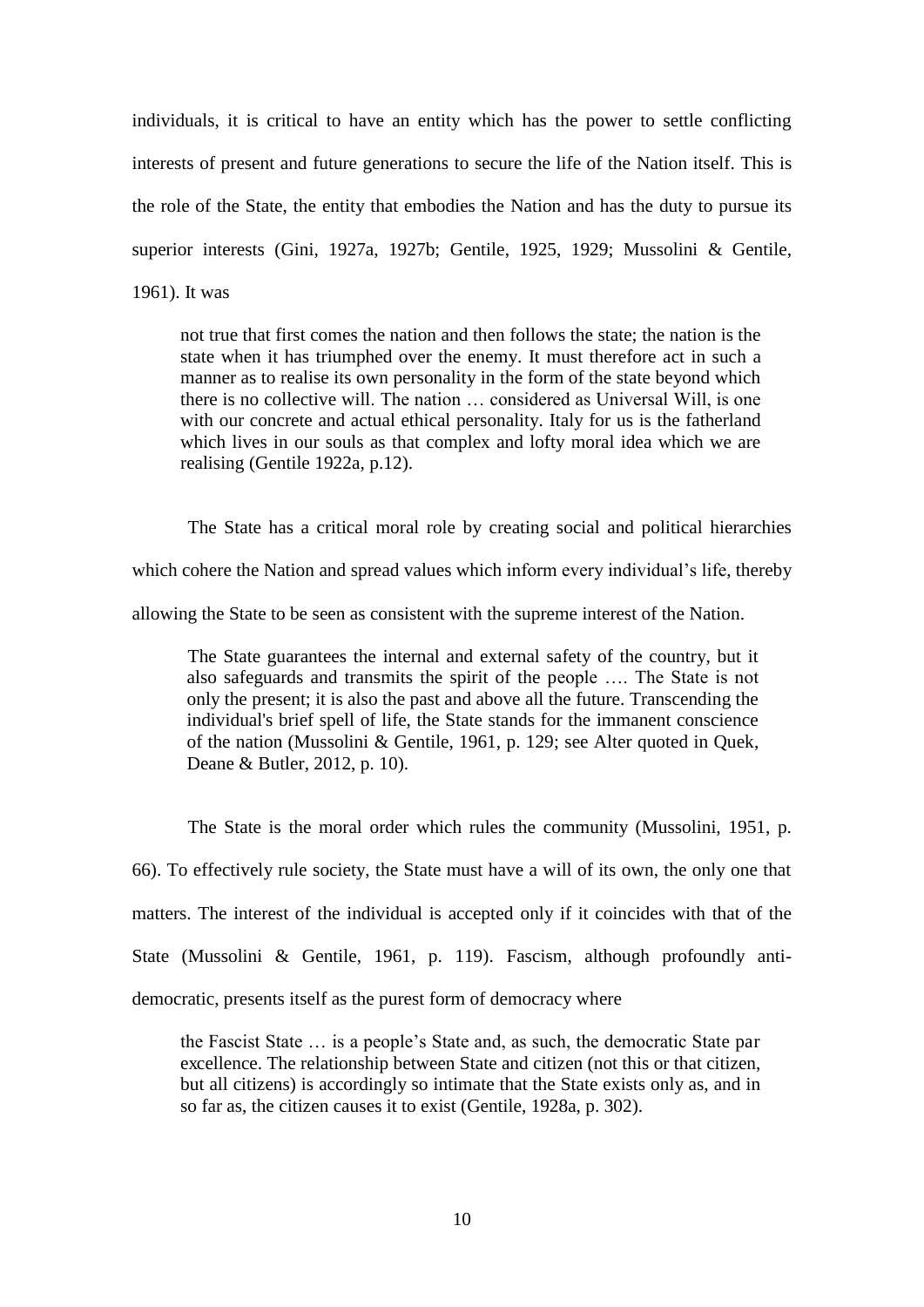The State has to be guided by an "enlightened" elite which in Italy coincided with the Fascist Party, the "State-party" (Panunzio, 1925, p. 169; Gentile, 1928a). According to Mussolini, progress is always achieved by elites and never 'masses' who are "matter, not spirit" (Mussolini, 1956a, p. 410). The masses do not have a clear purpose and always need a guide. They can be a means but not the protagonist of change. The Party becomes the entity whose will has to be respected and which has the exclusive possibility and right to use force. By taking control of the State's central bodies, but also de facto replacing them with the organs of the Party itself, the Party becomes the ultimate repository of power, the exercise of which allows the Ethical State to make its will known and respected. In Gentile's conception, State power stems from its moral supremacy over individuals and takes the form of law and force (Gentile, 1925; Mussolini & Gentile, 1961). The law represents the will of the State and must be rational and fully consistent with its aims, without any possibilities for individuals or groups to use it in pursuing their needs. Laws unavoidably apply to the entire community and are a fundamental means to coordinate individuals' actions toward common aims. Meanwhile, force is the means by which the State makes its will respected and its power manifest.

In the Fascist conception, the State's monopoly of the use of armed forces is what makes the power of the State unique and irresistible. The importance of ideals, which must inform laws, is not denied, but without a military force that can secure their application they are mere words. Without this kind of force "the government would be at the mercy of every organised group determined to depose it" (Mussolini, 1956b, p. 196). The use of force can be actual, to directly correct an individual's behaviour, or potential when people align their conduct with the will of the State for they know that misbehaviour would be severely punished. Organizations, both public and private, have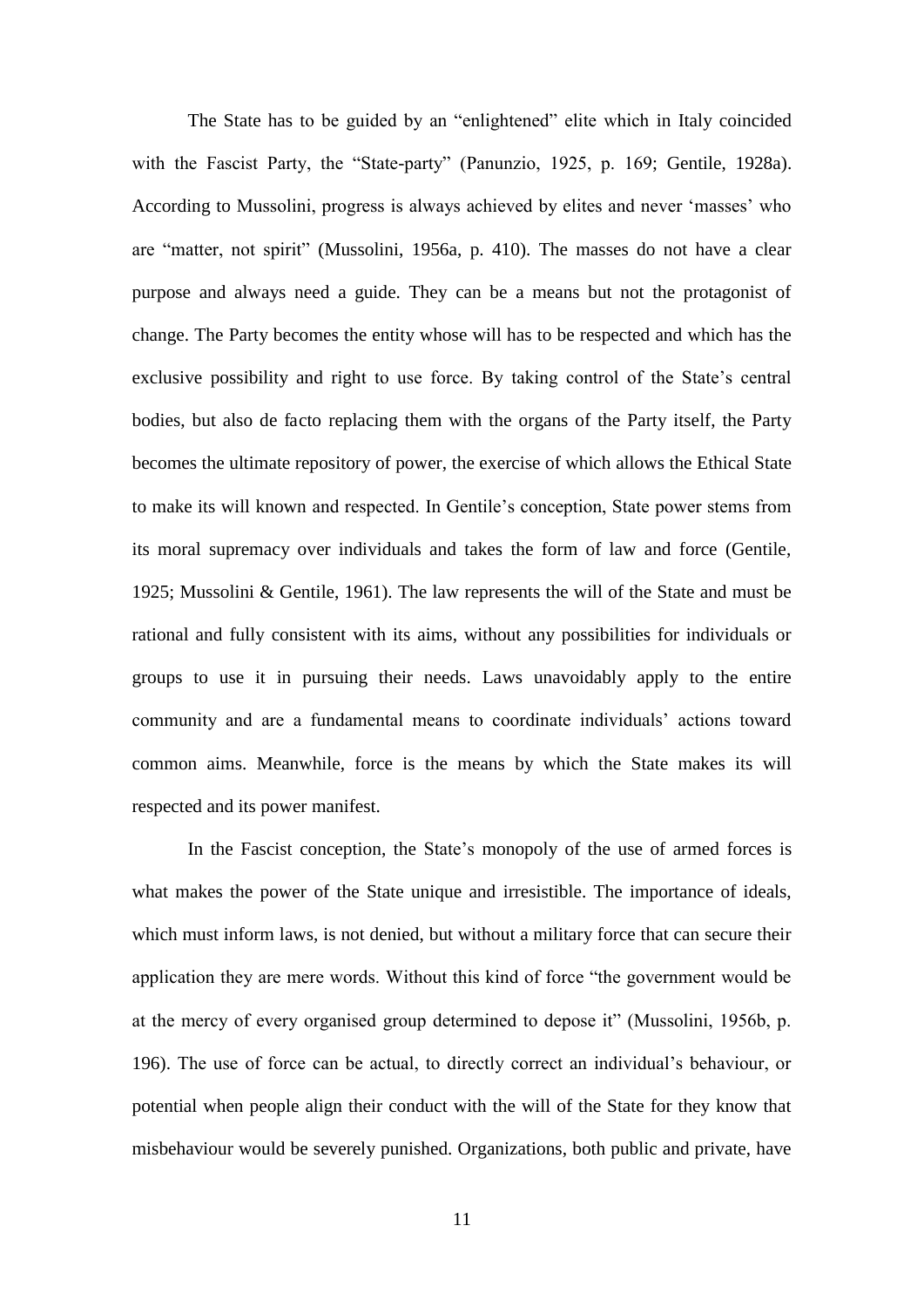their rules which apply to their members but they do not hold real power; their rules do not apply to the entire community and, most of all, they cannot use force for this is the exclusive prerogative of the State (Gregor, 1974, p. 209).

Crucially for Gentile (1925), the State is ethical in its essence and holds the supreme moral authority, thereby safeguarding the continuity of the community. As a result, this 'Ethical State' operates with no boundaries nor can its functions be limited to enforcing order and keeping peace, as in the liberal conception of the State (Mussolini & Gentile, 1961, pp. 120-121). In Fascist ideology, identity with the community represented by the Nation meant identity with the State which embodied the Nation itself. Being a moral citizen meant pursuing the values promoted by the State. Within this process the importance of a common culture could not be overestimated (Gentile, 1928b). Contrary to liberal States, where power is expected to operate mainly in more subtle and unseen ways (Foucault, 2007; Miller & O'Leary, 1987), in the Fascist conception the exercise of power must be always manifest and visible, it must be everywhere and be known by everyone in order to make clear that the only body entrusted with its exercise is the State itself (Gentile, 1925; Mussolini & Gentile, 1961). The Ethical State has to shape the "modern" individual so that they can actively contribute to society and, thereby, to the glory of the Nation, the only way that they can fully gain their true value (Mussolini & Gentile, 1961, p. 121). The State must show the people how to pursue their real and fundamental interests, leaving individualism aside, and to make them conscious of their substantial identity with the community which represents the real moral essence of every person (Gregor, 1974, p. 195). The unity of the Nation within the powerful State is represented by the emblem chosen by Fascism, the lictor's rod, an axe wrapped in a set of rods tied together to connote the idea of great strength from a unity of purpose.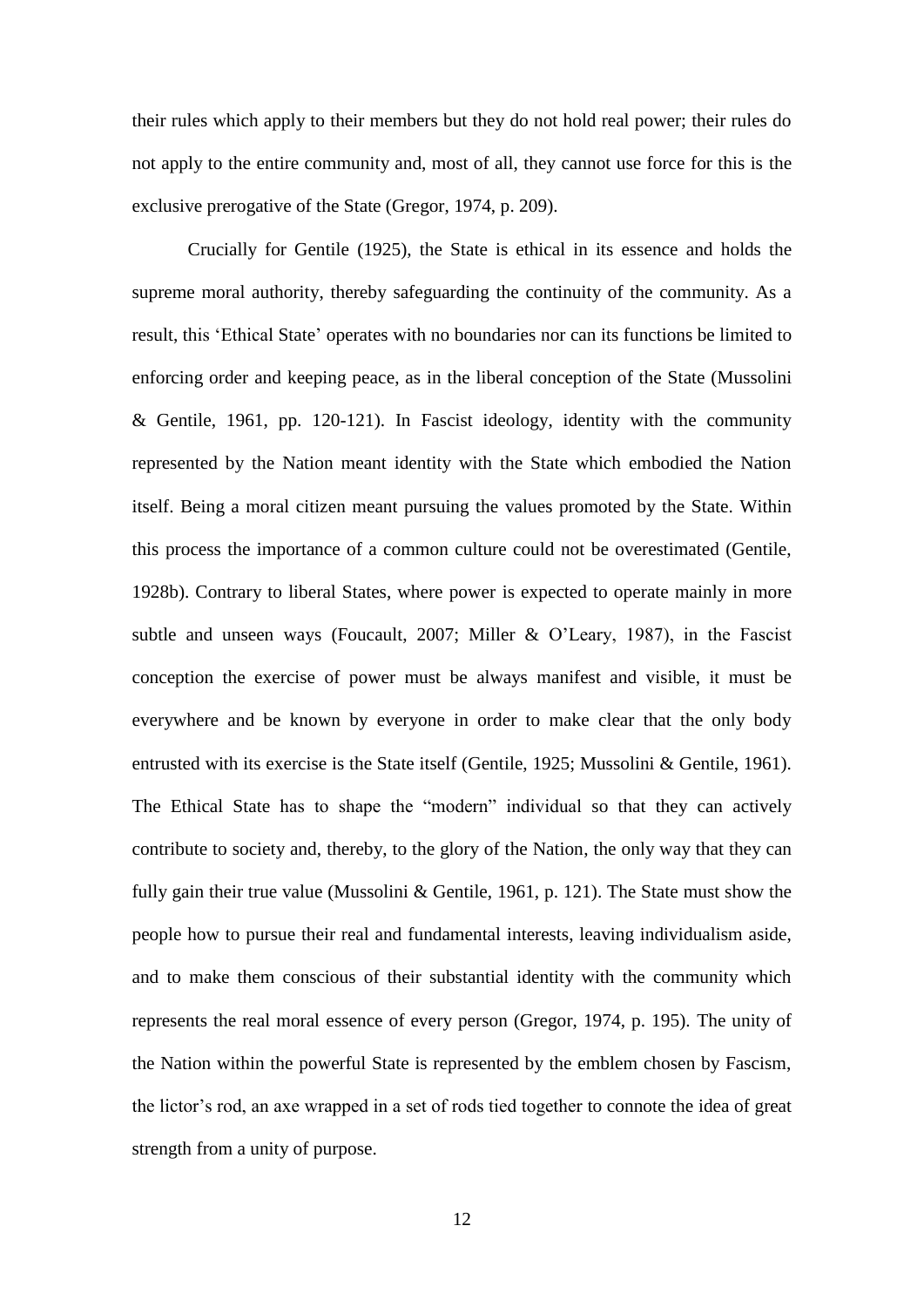As an organic nation with no interests tolerated which are outside its field of action and control, the Ethical State is necessarily totalitarian "with a singular, cohesive will" (Mann, 2012, p. 319). The idea and existence of the Nation exists when individuals believe that they belong primarily to a bigger collective than family or local community and "affective attachment and loyalty to that nation override all other attachments and loyalty" (Alter quoted in Quek, Deane & Butler, 2012, p. 10). For Mussolini there could only every be "all within the State, nothing outside the State, nothing against the State" (Mussolini, 1956d, p.  $425$ )<sup>5</sup>. With the creation of a new generation of "Fascistised" individuals, the State would be able to fully express its will to exercise command, both within the Italian State and by extending its power to other territories and nations. The disciplined Italians, after centuries of despicable foreign servitude, would be ready to reassert themselves in the world, reaching the highest conquest of the human spirit, the imperial Nation.

The State, as conceived and realized by Fascism, is a spiritual and ethical entity for securing the political, juridical, and economic organization of the nation, an organization which in its origin and growth is a manifestation of the spirit. … The forms in which it finds expression change, but the need for it remains. The State educates the citizens to civism, makes them aware of their mission, urges them to unity; its justice harmonizes their divergent interests; it transmits to future generations the conquests of the mind in the fields of science, art, law, human solidarity; it leads men up from primitive tribal life to that highest manifestation of human power, imperial rule (Mussolini & Gentile, 1961, p. 129).

# **Fascism and Culture**

<u>.</u>

Cultural artefacts have played a crucial and irreplaceable role in constructing the discourse which is the foundation of nationalist movements, a discourse of 'us' and 'them'. Representing such boundaries as natural and self-evident is bolstered by cultural

<sup>&</sup>lt;sup>5</sup> This important speech was delivered at the Alla Scala on  $28<sup>th</sup>$  October 1925.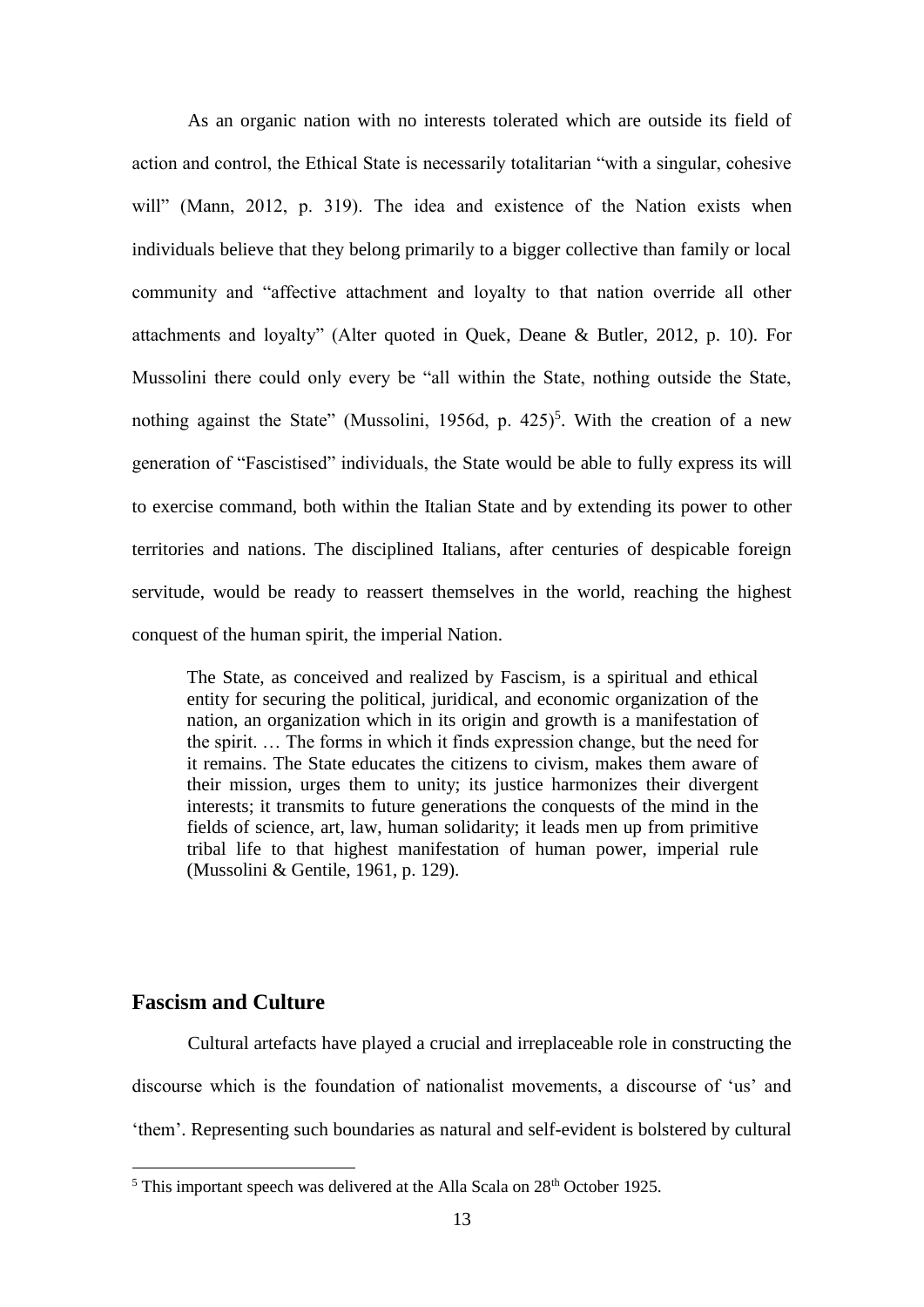forms, such as opera, which are "imbued with symbolic significance for respective communities" (Jones, 2011, p. 50). According to Fascist ideology, culture is "the creative activity of a people in the spiritual domain; it is an activity which is expressed in the domain of scientific knowledge and artistic creation" (Partito Nazionale Fascista, 1936, p. 4). Thus, culture is considered as the creative contribution that a people makes to progress toward the achievement of their true spirituality (Gentile, 1928b). More generally, culture is a means for "codifying and reproducing social identities" (Jones, 2011, p. 2). It allows individuals to form "imagined solidarities not based on family structures, religion or other traditional social bonds" (Jones, 2011, p. 51). For the Fascist, the role of culture is to promote the conquests of the human mind and spirit in order to inspire the members of the community and help them to walk down the road to spirituality. Culture was to inspire an individual's spirit and make them conscious of their membership of a glorious Nation which has achieved much in the past and which must do the same in the future (Gentile, 1928b). Cultural artefacts are the expression of social memory which is "bound up with broader questions of politics and social power relations …. They are symbols of wider state projects to codify national publics" (Jones, 2011, p. 94). Everyone needed to contribute to this process (Gentile, 1928b).

Consistent with the idea that Fascism is "action and thought" (Mussolini & Gentile, 1961, p. 117), the cultural and intellectual creation of the human spirit must always be coupled with action. Culture cannot be an end in itself, as it was for liberal intellectuals who were always separated from (and horrified by) society and, therefore, focussed on the achievement of a greater level of knowledge for its own sake (Gentile, 1925). Gentile (1928a, p. 300) clearly states that Fascism "holds in scorn a product peculiarly typical of the educated classes in Italy: the leterato – the man who plays with knowledge and with thought without any sense of responsibility for the practical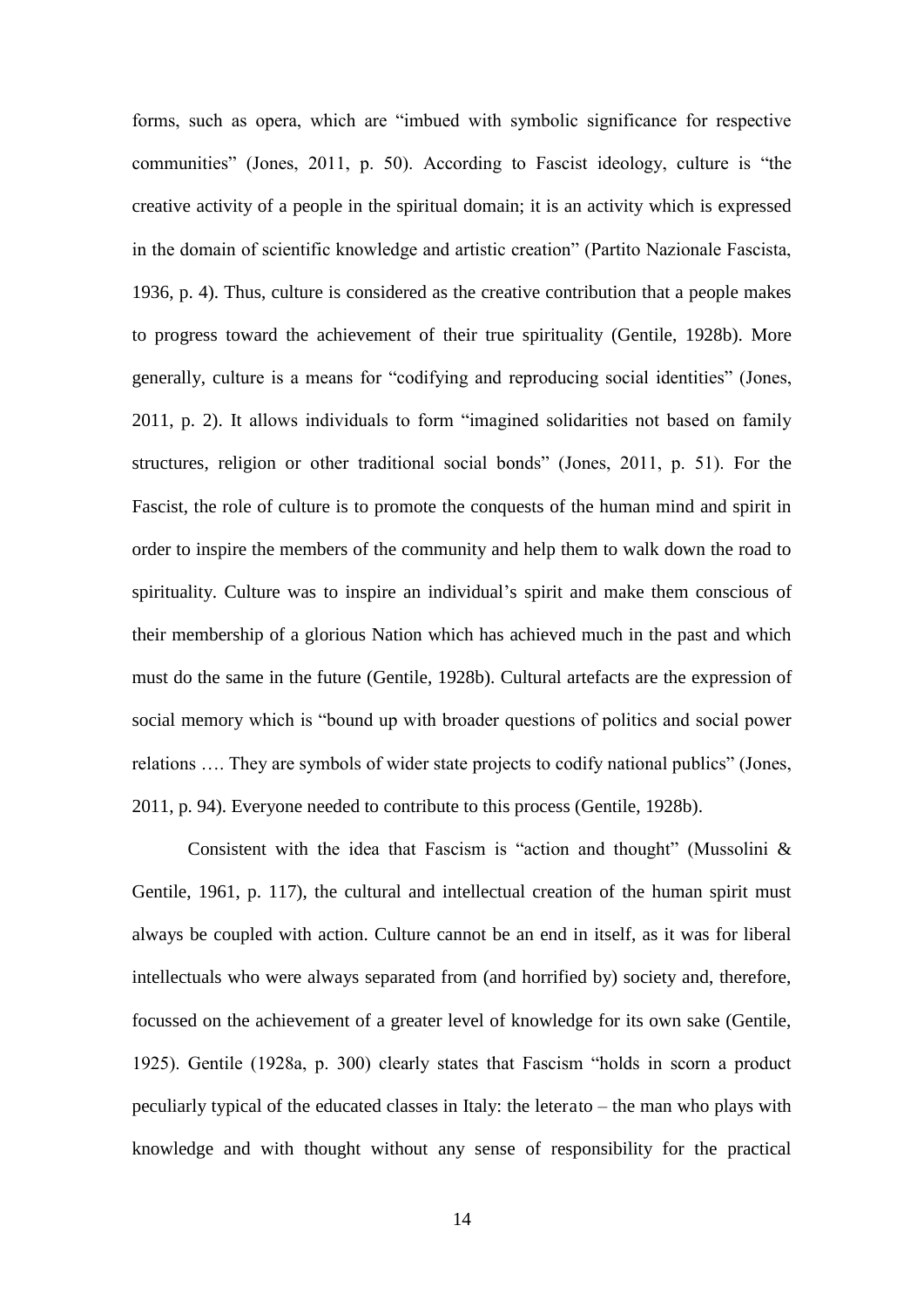world". Culture must contribute to the spiritual progress of the Nation. Those who enjoy cultural products must see in them the new spirit of the Nation, the ideals and challenges which characterise everyday life and must draw inspiration from them.

Theatrical performances were particularly revealing examples of Fascist intervention in cultural arenas in the pursuit of their ideology. They were conceived very early by Mussolini and Gentile as a fundamental means for forging the bonds of the national community (Berezin, 1991, p. 639). Theatre had the ability to "stage noble and masculine actions and passions, which can profoundly excite the soul of the people, awakening their best virtues" (Partito Nazionale Fascista, 1936, p. 31). Theatres, like iconic architecture, were conceived of as "cultural space in which political objects attempt to become socially meaningful and where particular visions of publics are forged" (Jones, 2011, p. 2). Theatrical performances were mobilized by the Fascist State as a political project "as part of a repertoire of cultural symbols that serve to present the Nation as … natural and inevitable …" (Jones, 2011, p. 2). In the creation of the Fascist Ethical State, which depended upon developing a common identity, in effect an imagined community, the symbols of cultural artefacts became especially important. Buildings and theatrical performances provide strong reflections of "abstract social values and identities … (which) give otherwise abstract historic perspectives a tangible reality" (Jones, 2011, p.29). Theatre had long been recognised as a means to monumentalise national pasts to give legitimacy and meaning to the present. It allowed political values to be embedded into socially meaningful forms.

The use of culture, most especially theatre, as a means of spreading ideological values and to reinforce the bonds of the national community was not a Fascist invention. Jones (2011, p. 67) notes that "States have long sought to embed their politicaleconomic projects within socially meaningful forms …", to attach social and political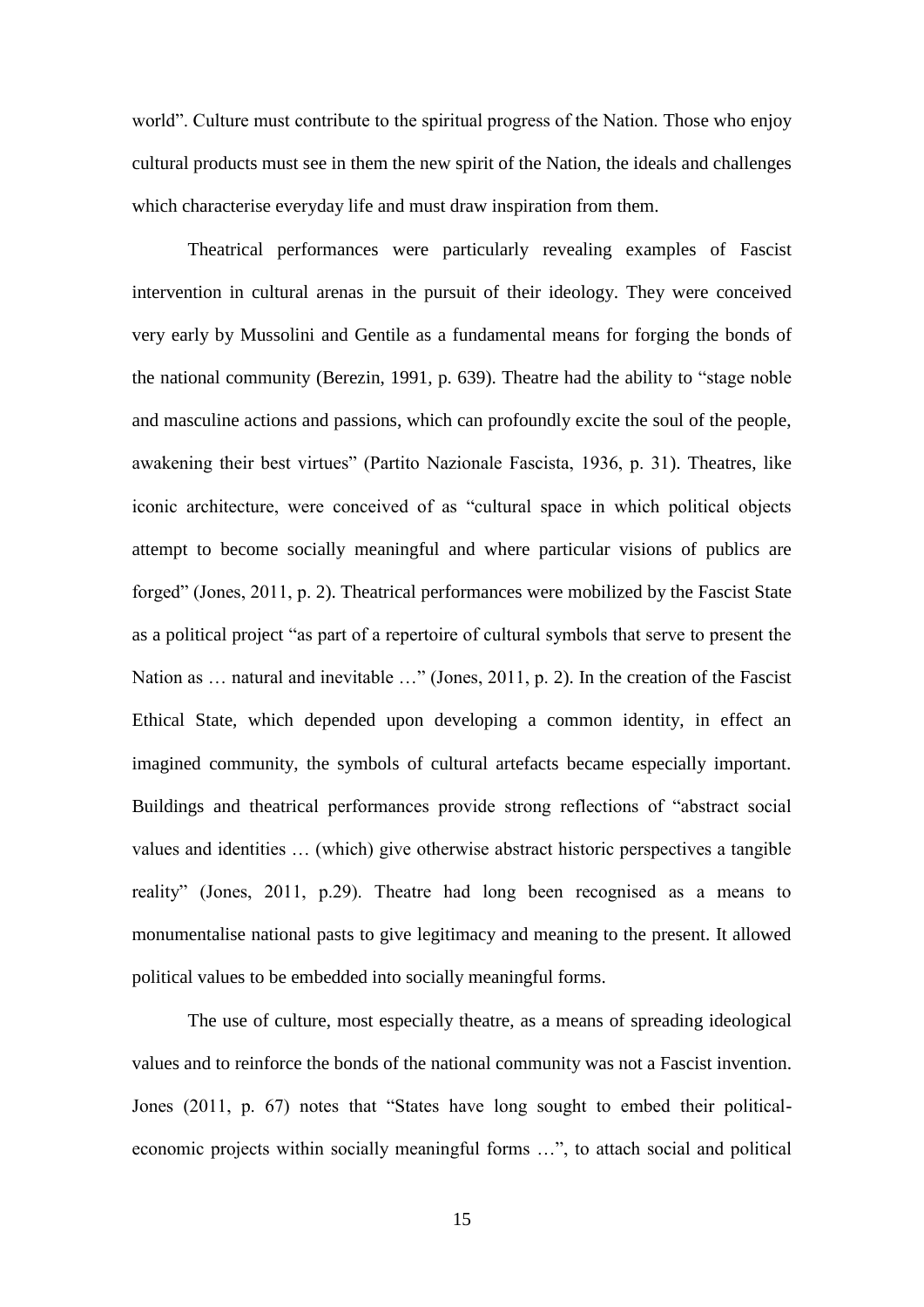meanings to cultural practices. Ancient Rome provided a compelling example which was often recalled in Fascist rhetoric. The Roman Empire represented the zenith of Italian might, when the Nation's superior culture and force allowed it to conquer the entire known world and to "romanise" it according to its values (Huskinson, 2000). Fascism presented itself as the natural heir of the Roman Empire, with its magnificence and culture destined to re-flourish under the guide of the new Augustus, Mussolini (Wilkins, 2005). In ancient Rome theatre, along with other less culturally sophisticated spectacles, such as gladiatorial battles, was an important means not only to show the grandeur and power of the State but also a way of conveying political messages and gaining popular consensus. It provided an emotive, often dramatic, representation of an individual's identity.

Culture had long been a product of the ruling aristocratic class which managed to spread its values through theatre and to show its control over society. The importance and symbolic power of theatre were clearly realised in the last years of the Republic by Pompey who provided the city with the first stone theatre. It was not only the most splendid building in Rome, symbolising the power and splendour of Pompey, but also provided a means for him to assert his control over cultural activity, which he used to promote his political career (Beacham, 1999). Caesar also was aware of the potential of theatre, constantly sponsoring games and plays to win popular consensus. Once he gained absolute power, theatre was not only a means to entertain people with increasingly spectacular shows but also to spread political values and fuel the cult of his personality, with the dictator "becoming part of the spectacle – an expressive element – used to convey through his presence, costume, props, and numinous aura a forceful message to the spectators" (Beacham, 1999, p. 83). Theatre was extensively used as political leverage by Augustus, Mussolini's model in the Roman era, most especially to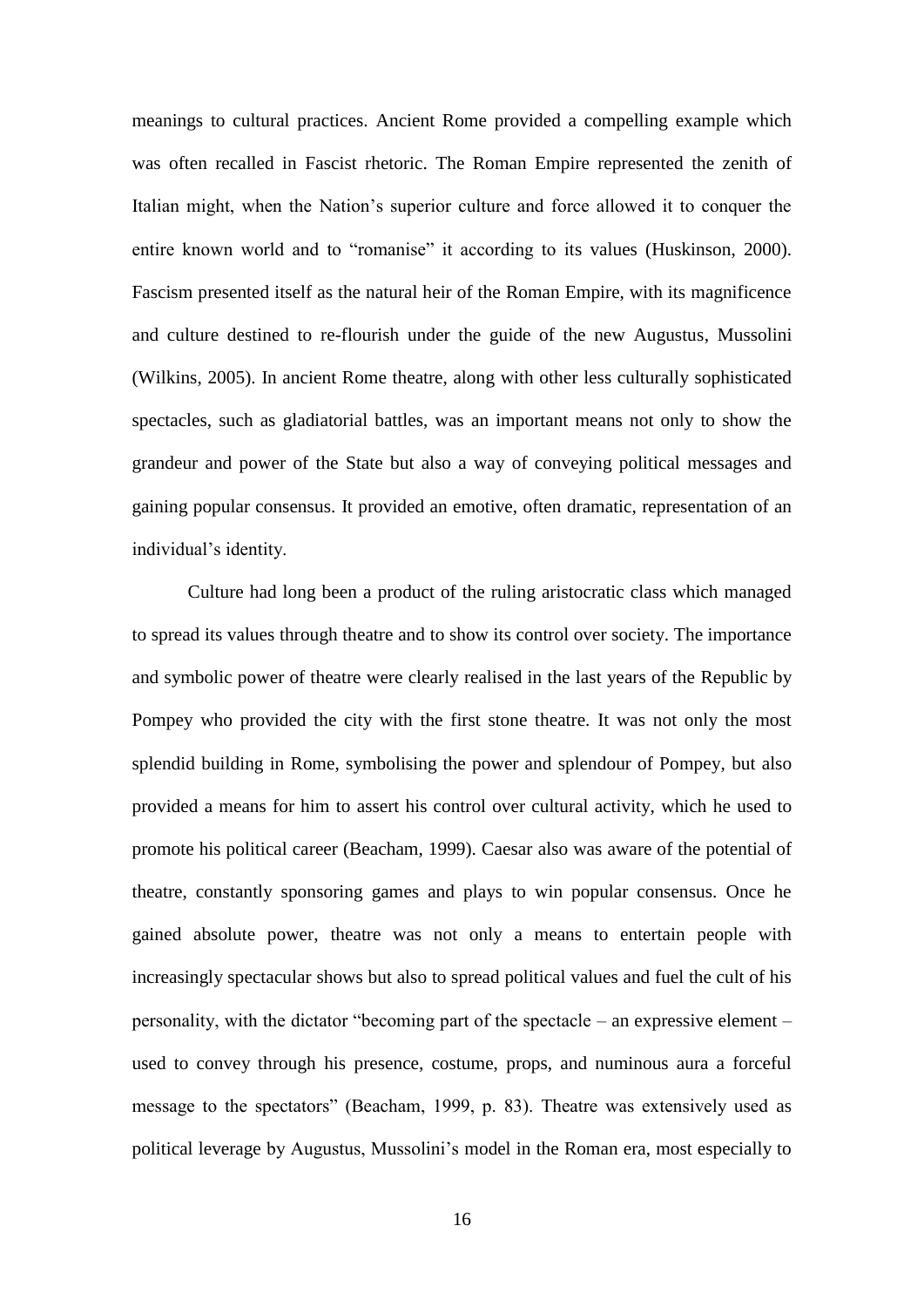present himself as the patron of Rome and the repository of the traditional Roman values endangered by the civil war at the time.

The use of theatre as a vehicle for propaganda did not cease with the fall of the Roman Empire. Theatre, with opera starting to develop towards the end of the  $16<sup>th</sup>$ century, was an effective means to show the power and magnificence of the princes in Italian courts during the Renaissance (Zan et al., 2000). Expensive and opulent operas sponsored by influential families such as Gonzaga and Medici were used to show personal and dynastic power and glory to guests and visitors. Theatre was also critical in the Holy Roman Empire, where "cultivation of culture was a strategy for the rulers of the smaller German states to compensate for their circumscribed power" (Strobl, 2013, p. 465). Among the rulers of German states, Ludwig II of Bavaria was particularly active and invested conspicuous sums of money seeking to counteract the declining prestige of his kingdom by sponsoring the innovative work of Richard Wagner (Zan et al., 2000).

The rich cultural legacy of the Holy Roman Empire was then cultivated by the Prussian State and most especially by Nazi Germany (Strobl, 2008). Theatre was particularly important in the context of Nazi propaganda, in that not only it represented the exquisite German cultural tradition the government was determined to defend and foster, but also was a means to link culture and ideology. Opulent productions staged in magnificent buildings were an effective medium to present the regime as a patron of arts, and at the same time were used to gather the German people around the regime's ideological values. Theatre was seen a collective experience, with the crowd sometimes chanting alongside the actors, showing that unity of purpose which had been lost after the defeat in the First World War (Strobl, 2009). The importance of theatre was such that the regime continued to increasingly invest resources in it until the summer of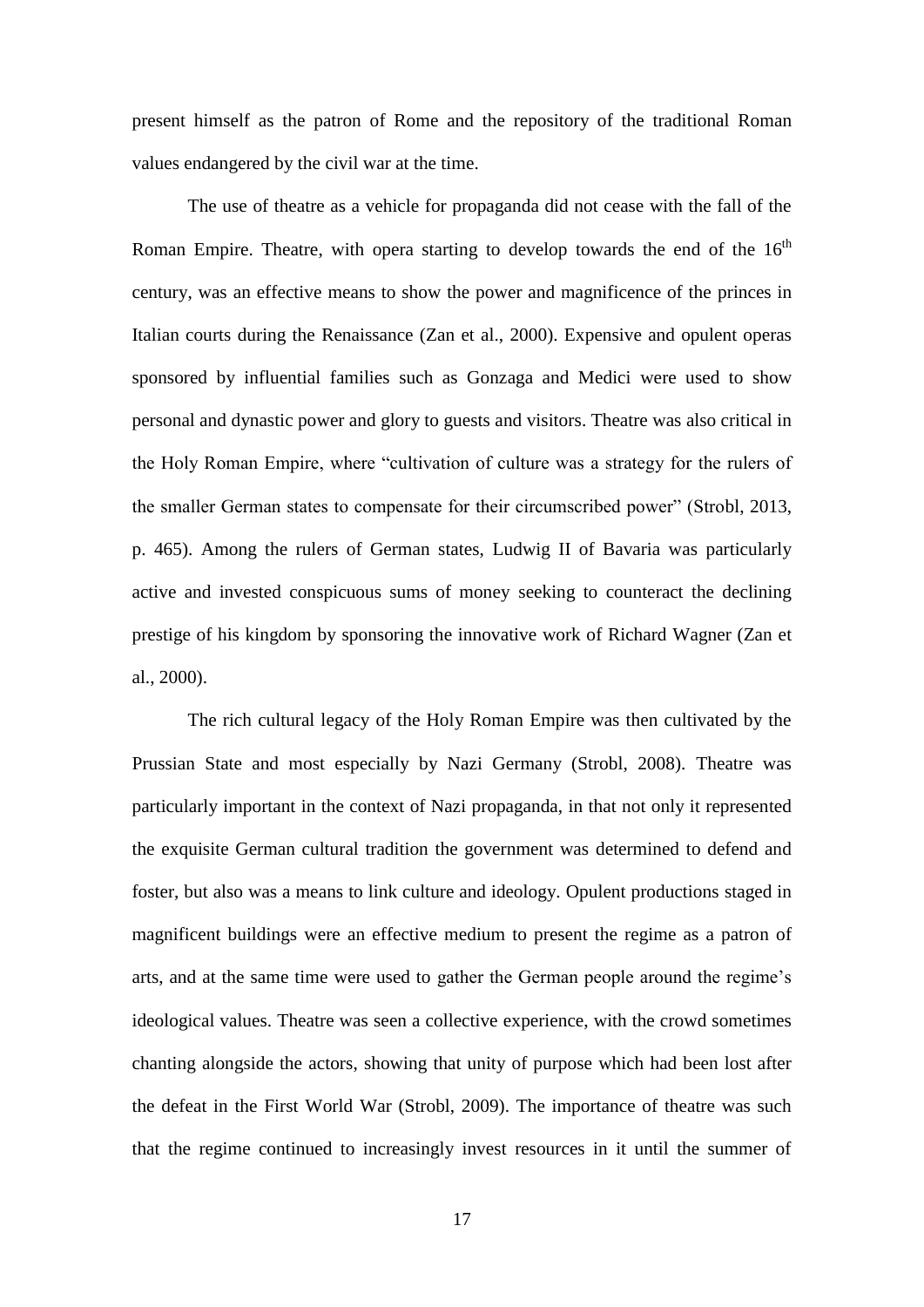1941, and even rebuilt theatre buildings damaged by bombings, this also helping Nazis to depict the Allies as "envious barbarians seeking to destroy what they had been unable to equal" (Strobl, 2013, p. 465).

The use of theatre as a cultural weapon was by no means an exclusive of rightwing dictatorships. In Communist Soviet Union the Bolshoi Opera House, one of the most renowned venues for opera and ballet in the world, was extensively used to spread ideological values. After replacing the Tzars' symbols with the hammer and sickle and refurbishing the interiors in order to convey a more austere and "proletarian" image, the Opera House was used, most especially under Stalin, to stage performances representing Russian society as cheery and full of optimism, in marked contrast with reality (Sporton, 2006).

Italian Fascists seemed to have learnt these lessons well as, consistent with the aim of presenting themselves as the heirs of the Roman Empire, they sought to exploit theatre as a means for propaganda and for reinforcing the sense of belonging to a powerful community around its key beliefs of national pride, unity, force and might (Nelis, 2012). In this endeavour, the remarkable international and national reputation of the Alla Scala Opera House would be especially important.

## **The Alla Scala Opera House**

-

The Alla Scala was founded in 1778 to replace the Royal Ducal Theatre in Milan, which was destroyed by a fire in  $1776<sup>6</sup>$ . The building of the theatre was financed by members of the aristocracy who previously owned boxes in the Ducal, in exchange

<sup>&</sup>lt;sup>6</sup> The main sources used to document the history of the Alla Scala have been Giuseppe Barigazzi's (1984) monumental work "La Scala racconta" and the Opera House's website (www.teatroallascala.org).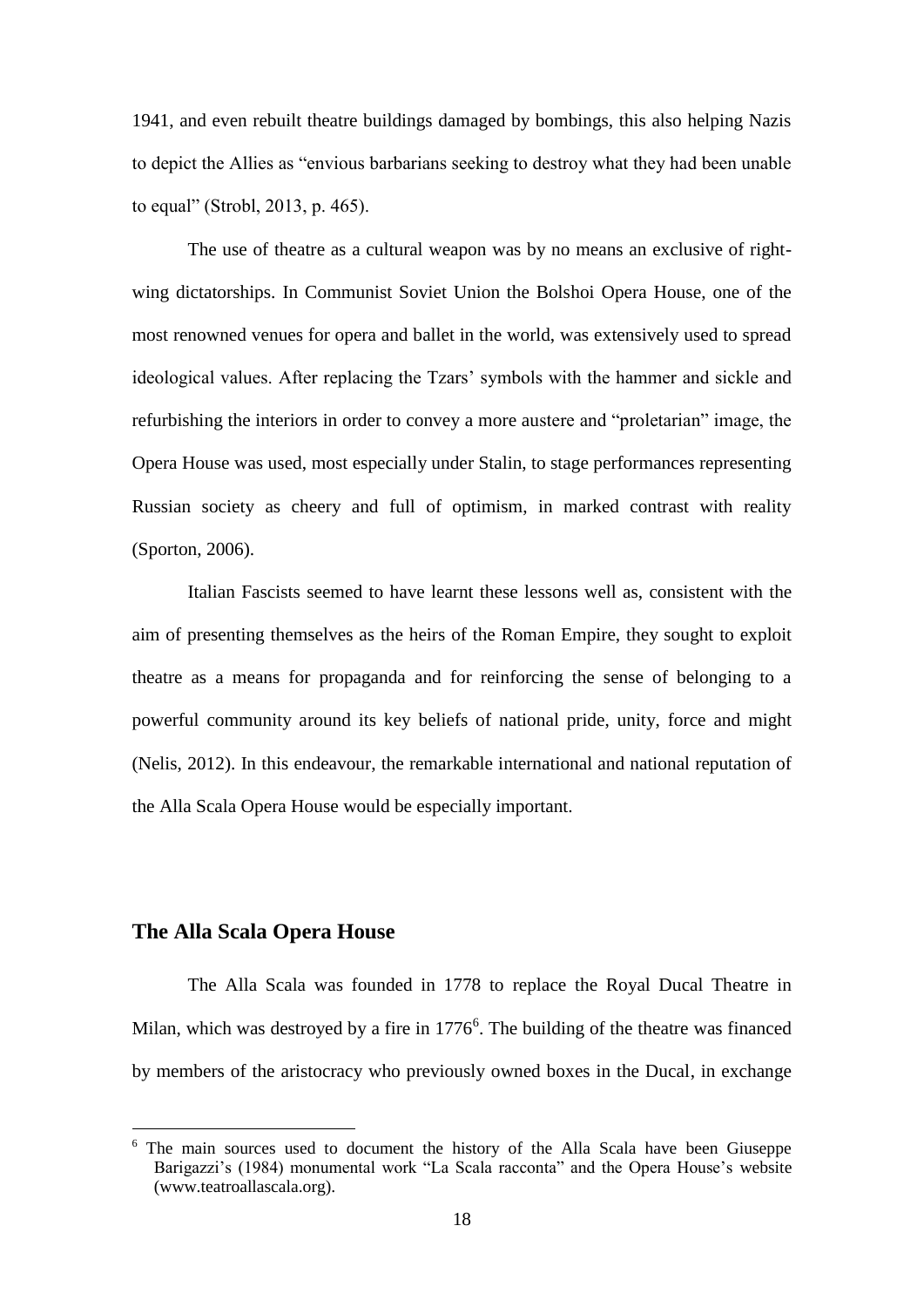for possession of the land on which stood the church of Santa Maria alla Scala, hence the name, and for renewed ownership of their boxes. The new theatre soon became the heart of Milan's cultural life and one of its symbols. Under Napoleonic rule the Alla Scala was opened to the working class and used to promote the image of the new ruler, with Napoleon's every triumph celebrated in the theatre. With the Concert of Europe in 1815 and the return of the Austrians, the Alla Scala was again a theatre mainly for the ruling class.

The 19<sup>th</sup> century was a golden age for Italian opera, during which the Alla Scala built its myth by staging performances of the greatest Italian composers, which included Rossini, Bellini, Donizetti, Verdi and Puccini. In the period that followed the Concert of Europe, known as the Resurgence, Italian patriots met in the foyers and boxes of the Alla Scala in an attempt to elude the gaze of the Austrian police. Many operas, such as Verdi's Nabucco and I Lombardi alla prima crociata or Donizetti's Belisario inspired the Italians with their patriotic themes and led to anti-Austrian protests. The arrival of the armies of France and of the Kingdom of Piedmont-Sardinia on 8 June 1856 was celebrated soon after in the Alla Sala in the presence of Vittorio Emanuele II and Napoleon III. From the 1860s operas by famous foreign composers, such as Flotow, Gounod and Wagner, started to be staged.

After Italian unification was completed in 1870 attendance at the Alla Scala began to mirror the changes in Italian society, with an increasing number of rich bourgeoisie seeking to secure a seat in the theatre to affirm their status. With the need to industrialise and modernise the new State, to feed an increasing population and the expenses caused by the wars of unification, the Italian State sought to cut costs perceived as unnecessary. Particularly vulnerable were performance theatres where the increasing costs of staging quality operas became too great for municipal governments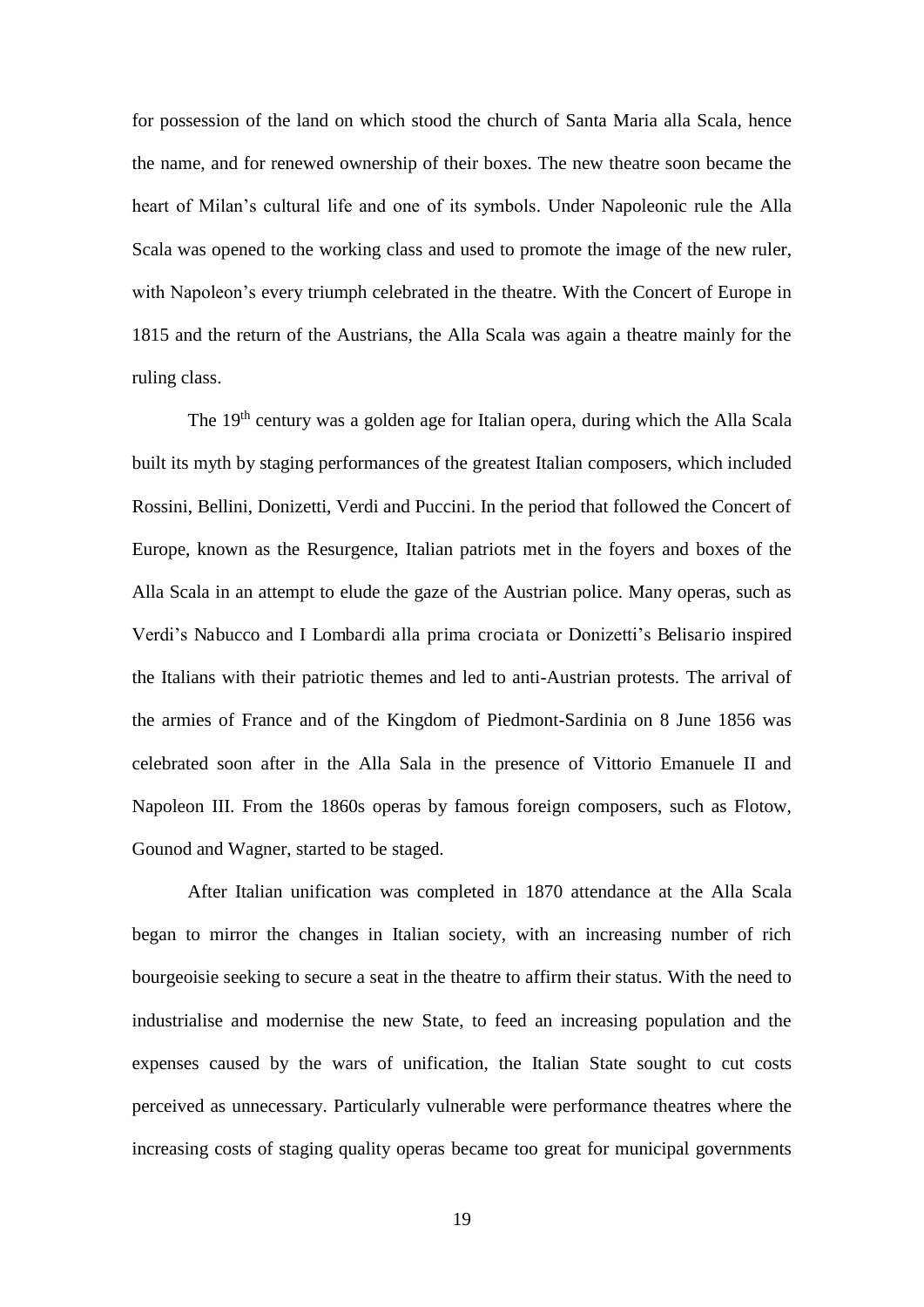(Ferrara, 2004, p. 17). This was coupled with a very unstable political situation and the perception that theatres were institutions financed by the entire community but enjoyed by only the rich. This led to the Milan Municipal Council in 1897 refusing to provide any further financial support for the Alla Scala with the result that the 1897-1898 theatre season was cancelled. This prompted the creation of a company by Milanese nobles, led by the Visconti di Modrone family, which took the responsibility to fund and manage the Opera House. The Alla Scala was soon to face another crisis with the outbreak of the First World War. The debilitating effects of the war caused a marked decrease in attendance which led in 1918 to the closure of the Opera House until 1921 at the time that the Fascists came to power.

Immediately before the Fascists' seized power the Alla Scala was reorganised in 1920 by the socialist Milan Municipal Council as an "Ente Autonomo"<sup>7</sup> (Autonomous Body, hereafter Ente) which enjoyed a separate legal identity and autonomy from the municipal government of Milan. It also had its own governing body and accounting system. The founders of the Ente were its main contributors; the Municipality, the box holders ("palchettisti") and private donors. The immediate aim of the new Ente was to re-open the Alla Scala after the years of enforced closure caused by the First World War. To promote the diffusion of art and culture among the people they sought to make the Alla Scala more independent and less reliant on public funding by ensuring that the box holders increased their contributions (Minutes of Milan City Council assembly,  $25<sup>th</sup>$ February 1920). The 1920 agreement began a nine year trial period, at the end of which the founders were to decide if the Alla Scala would continue as an Ente and made fully independent. The box holders would be required to transfer the rights to their theatre boxes upon payment of a sum to be calculated at the end of the period (Agreement

<u>.</u>

<sup>&</sup>lt;sup>7</sup> An Ente autonomo is an institution regulated by Italian public law which enjoys autonomy from other public or private institutions, with the aim to pursue the public interest.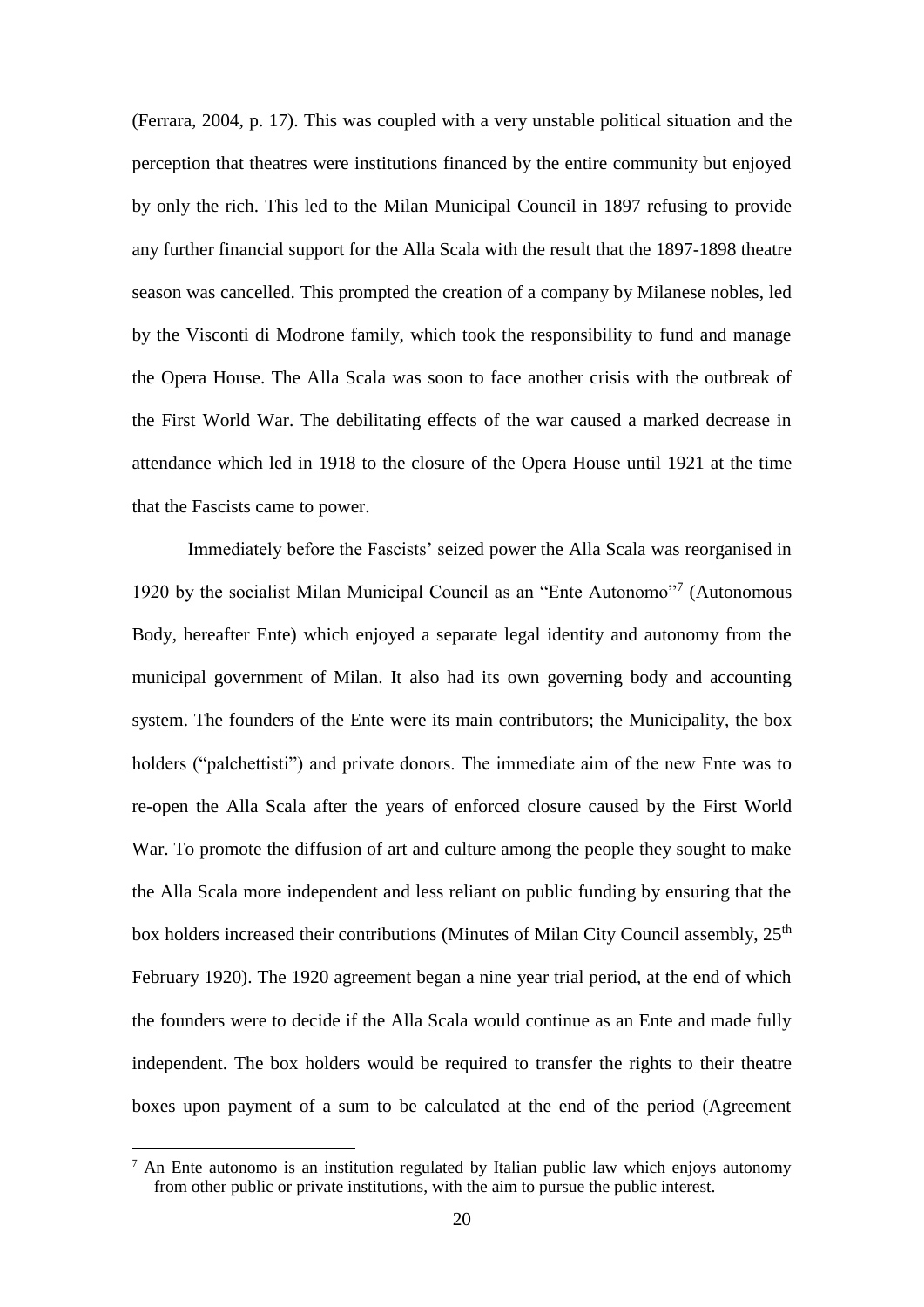between the Municipality of Milan, the box holders, the donors and the Ente Autonomo del Teatro Alla Scala, 9<sup>th</sup> November 1920).

During the nine years trial of the Alla Scala as an Ente, intervention in its operations by the Fascist regime was limited. They were more concerned with settling quarrels within their Party and reinforcing their power rather than propagating their ideological message through a concerted intervention in cultural productions.

# **The Alla Scala under Fascism: Consolidating Power 1922-1936**

When the Alla Scala was re-opened in 1921 a statute was drawn up on the basis of the 1920 agreement which specified the appointment and composition of the board of directors, hereafter the Board, the governing body of the Ente, with all the stakeholders represented and a balance between representatives of public and private interests. The Board was made up of eight members, two of whom were appointed by the box holders, two by the donors, with four members plus the president appointed by the Milan Municipal Council (Statute of the Ente Autonomo del Teatro Alla Scala, 1921). Two auditors were appointed by the Board<sup>8</sup>, which also was in charge of appointing the director of the Alla Scala (Statute of the Ente Autonomo del Teatro Alla Scala, 1921).

During the trial period, the Ente mainly relied on the income generated by the sale of tickets, which ranged from 7 to 15 million lire a season (Income statements 1922-1923 to  $1929-1930$ <sup>9</sup>. The Ente could also count on subsidies from the Municipality of 350,000 lire per year, reduced to 312,500 in 1925, and from the State in the form of a 2% duty on tickets sold for public performances staged throughout the

-

<sup>&</sup>lt;sup>8</sup> The presence of the two auditors was not mentioned in the 1921 Statute, only in the internal regulations of the Opera House. It is not clear whether they ever prepared a report for, contrary to later practice, no reports appear with the financial statements and the Director's commentary never makes reference to it.

<sup>&</sup>lt;sup>9</sup> Although the 1921-1922 financial statements have not been preserved in the archive the main elements can be found in time series attached to other financial statements.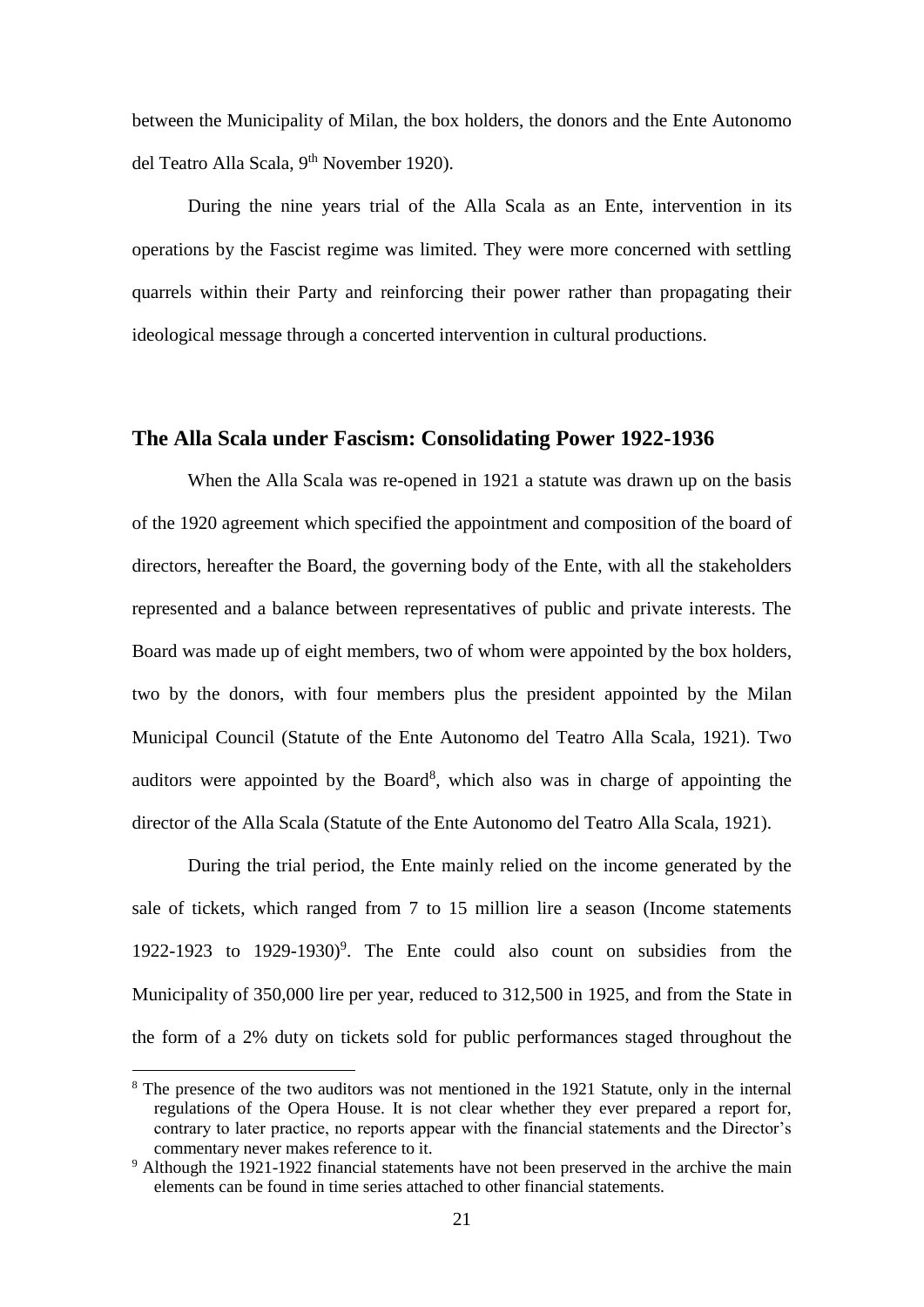province of Milan. The contribution of the State was increased in 1923 to include a further 5% duty on tickets sold in all theatres which had boxes and a fixed amount on bets made on horse races in the province. However, subsidies from public bodies were on average less than 20% of total income during the trial period, ranging from 1.9 to 3.9 million lire (Income statements 1922-1923 to 1929-1930). While ever the Ente was forced to rely mainly on income coming from the sale of tickets to increase its profit, prices were kept high and access to the Alla Scala remained a privilege of the more wealthy.

In 1929 with a Fascist dictatorship now in place Mussolini was ready to inaugurate a new phase in the construction of the Ethical State, "going out to the people" (Thompson, 1991, p. 81). Fascists were aware that, in order to remain in power, the State they had conceived could not simply rely on the use of violence but had to achieve long-term consensus from its people. It was time to "Fascistise" the Italians in order for the population to identify with the goals of the regime. To demonstrate their commitment all must embrace the values of the Nation, such as courage, obedience, exaltation of rural life and be made aware of Italy's glorious past and faith in a bright future. Ultimately they must be ready, if necessary, to contribute to the Nation by giving their lives. Each individual had to demonstrate the existence of their Nation "by their willingness to fight and die for its independence ..." (Gentile 1922a, p. 11). To achieve these aims, theatre, radio and cinema (Ferrara, 2004, pp. 21-22) were increasingly used by the Ministry of the Interior and later in 1934 by the Undersecretariat of State for Press and Propaganda. To reinforce the State's control over the media, in 1931 censorship was centralised within the Ministry of the Interior. With ultimate control of the Italian press, foreign press, propaganda, tourism and cinema, the Undersecretariat became a Ministry in its own right in 1936. In 1935 the Inspectorate for Theatre was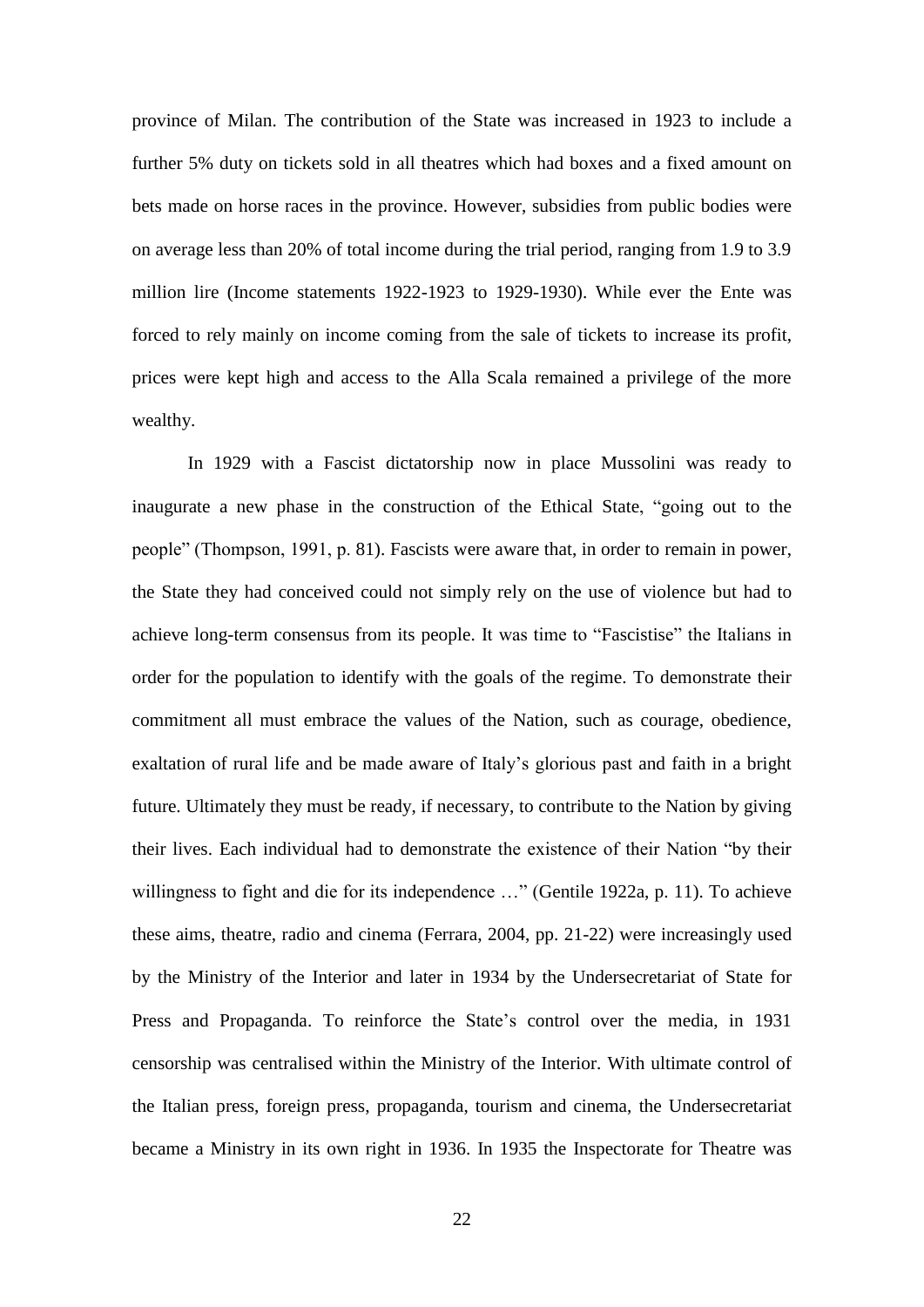created with the power to control theatrical production by not only exercising censorship but also by controlling artists and institutions, awarding prizes and subsidies. The creation of a specific government body in charge of controlling theatres was a clear signal that theatre was an integral part of Fascist policy and programmes. If in liberal Italy theatre was overwhelmingly a means to entertain (Ferrara, 2004, p. 15), in Fascist Italy it gained a central role in the promotion of a new spirituality and sense of community.

The propaganda initiatives to "Fascistise" Italians were soon evident in the operation of the Alla Scala. The State, through the Municipality of Milan, began to make the Alla Scala an integral part of the Fascist Ethical State and to use it as a means to spread its values. The first step to achieve this aim was to reinforce the ownership of the Alla Scala as an Ente by the public, and not the rich aristocracy, by transferring ownership of the Alla Scala to the Municipality of Milan. In 1928, the Royal Decree n. 562 had disbanded the board of directors of the Ente and a State commissioner was appointed. The commissioner was in charge of managing the Opera House until a new board was put in place (Agreement between the Municipality of Milan and the Ente Autonomo del Teatro Alla Scala with the intervention of a State representative, 18<sup>th</sup> November 1930). Repossession of theatre boxes from the palchettisti and the new management system introduced secured a public monopoly in managing the Alla Scala (Agreement between the Municipality of Milan and the Ente Autonomo del Teatro Alla Scala with the intervention of a State representative, 18<sup>th</sup> November 1930).

The new board of directors, when eventually appointed after long delay in 1934, was made up of eight members, four of whom were appointed by the Municipality with the President of the Board chosen among them directly by the Head of Government, one by the province of Milan, one by the Provincial Council of Fascist Economy and two by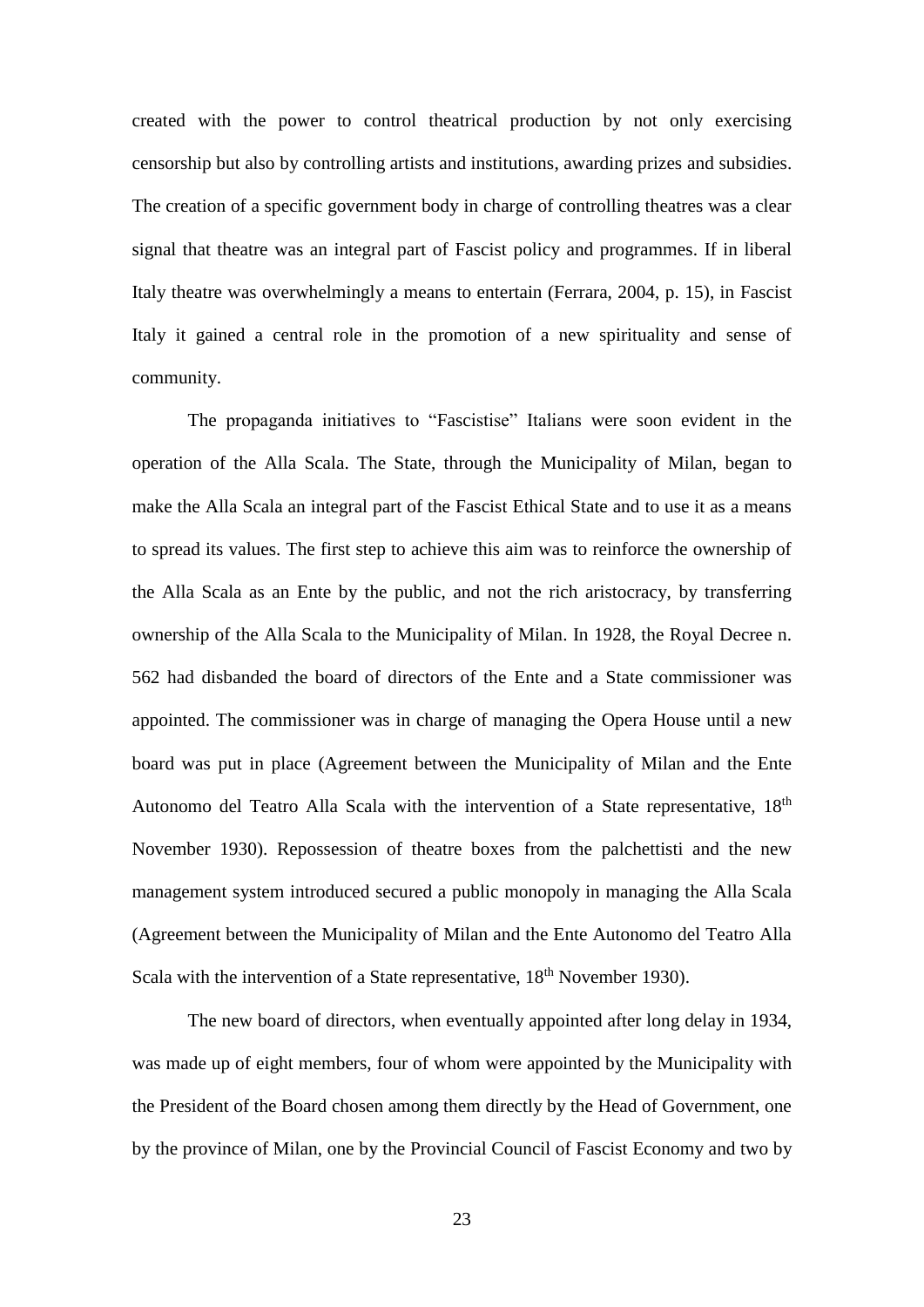the central government. Three auditors had to be appointed by the Board and their report had to be attached to the financial statements to reinforce their reliability (Statute of the Ente Autonomo del Teatro Alla Scala, 1934). This was fully consistent with the increased control exercised by the Municipality, whose influence on the Opera House was highlighted in the statute which stated that "the budgets and financial statements of the Ente shall be sent in due time to the Municipality of Milan, which invigilates how the Ente itself is managed" (Statute of the Ente Autonomo del Teatro Alla Scala, 1934, art. 14). The Alla Scala would now depend entirely on funding from public bodies and ticket sales.

Subsidies had to be increased<sup>10</sup> when income from tickets began to fall as the Fascist regime sought to spread culture and spiritual values which were consistent with the Fascist creed by making theatre accessible to the working class. Mussolini believed that theatre would have a particularly prominent role in instructing and gaining the allegiance of the masses, that it would not be the privilege of a small elite. Therefore, every effort had to be made to open the theatre to an even larger number of spectators from every social class. To achieve this ticket prices were reduced and low price shows presented (Partito Nazionale Fascista, 1936, p. 31). When the reduction in ticket prices took place for the first time, season ticket sales increased by 107% but the decrease in prices was such that the corresponding increase in income from their sale was just 18% (Income statement, 1932-1933, Director commentary, 1932-1933. p. 9). The use of special reduced price shows became so widespread that toward the end of 1935 they constituted almost a third of total performances (Director commentary,  $1934-1935$ )<sup>11</sup>.

<u>.</u>

 $10$  The Milan Municipal Council almost doubled it subsidy to 600,000 lire with further subsidies from provincial bodies which ranged from 100,000 to 200,000 lire (Income statements 1930- 1931 and 1935-1936).

<sup>&</sup>lt;sup>11</sup> Consistent with this policy, booking fees were cancelled in 1932 (Director commentary, 1932-1933).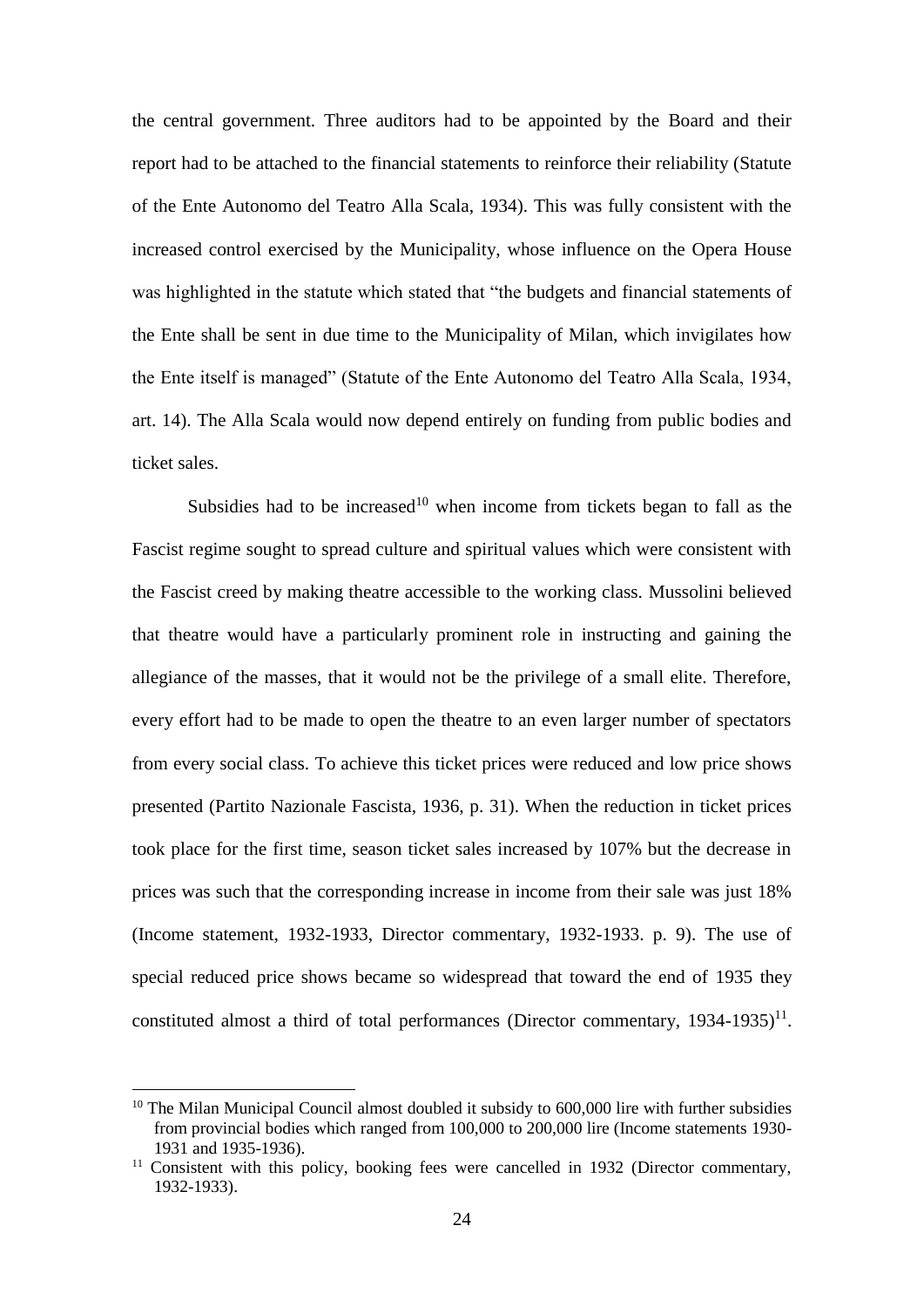Special shows were also offered for free from time to time on special occasions<sup>12</sup> or to Fascist organisations.<sup>13</sup> The success of these measures is testified by the high attendances at performances. In the last season of this period the Director noted that "the Opera House had an average attendance which was nearly 200 spectators per show higher than its seating capacity" (Director commentary, 1935-1936, p. 8). In this way the Alla Scala became a means to address a larger number of people and to make them aware of their belonging to a glorious Nation whose might and talent were mirrored by the magnificence of the performances (Strobl, 2013). It also meant, however, that the gap between the income from tickets and the cost of the magnificent performances constantly increased through time.

The funding was used in the period 1929 to 1936 to produce 112 different operas and ballets, with total of 676 performances, the most popular of which were works by Verdi. His opera Aida, in which the civilised Egyptian Nation takes over the primitive Ethiopians, was an occasion of great spectacle with huge crowds on the stage and spectacular choreographies which was used by the Fascists to herald the aspirations and later the triumph of the Fascist imperial State. The protagonist in the opera, Radames, embodies values such as heroism, militarism and love for the Nation when he<sup>14</sup> is ready to die for it after he realises that he unintentionally betrayed it. Love for the Nation is also embodied by the Ethiopian princess Aida who agrees to take part in her father's plan to make her the bait to trap her lover, Radames. The system triumphs over the individuals who seek to oppose it when the lovers are tragically buried alive together

<u>.</u>

 $12$  An example is the show offered to children during the carnival period (Director commentary, 1933-1934).

<sup>&</sup>lt;sup>13</sup> In 1932 a number of shows were offered to some Fascist workers' associations (Director commentary, 1932-1933), and a concert, in the presence of Mussolini, was organised with the receipts given to the Fascist federation of Milan.

 $14$  The male as hero dominated Fascist and Nazi ideology and the operas staged, with women often portrayed in the operas favoured by the Fascists as a threat to the hero (Tambling, 1996).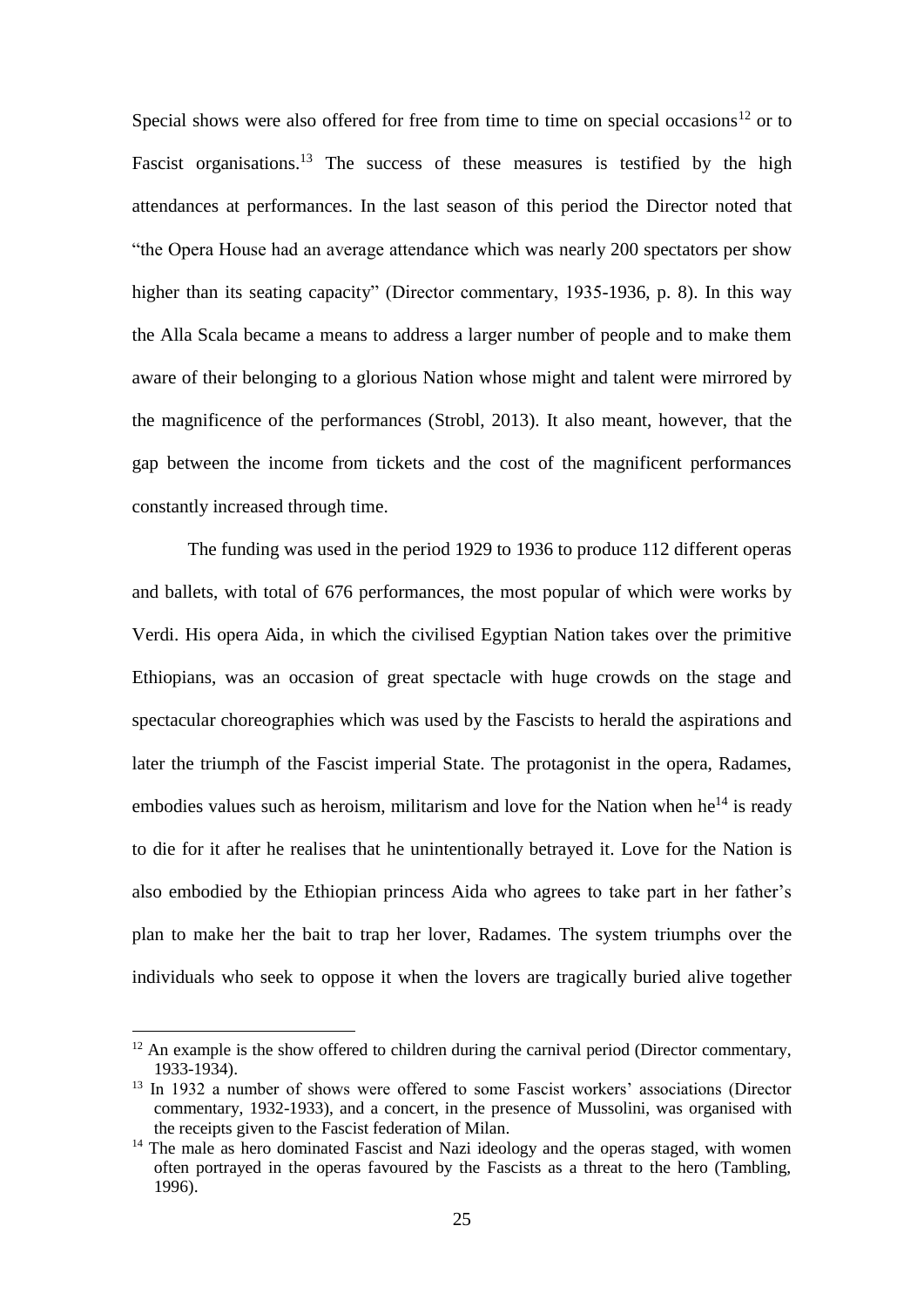(Arblaster, 1992). Verdi's Rigoletto was a vehicle to subtly depict the dangers and the spiritual corruption the class struggle brings about (Arblaster, 1992), emphasising the benefits of the organised Fascist society. The opera La forza del destino shows the destructive effects of trying to put family and selfish individuality before the Nation. Particularly popular were also operas written by Mascagni, who joined the Fascist Party in 1932. Often staged in the 1930s was his most famous opera, the Cavalleria rusticana, which, along with Iris, contains a celebration of the rural world and a critique of urban life which was fully consistent with ruralist Fascist policies inaugurated in 1929. Mascagni's opera Nerone, which premiered at the Alla Scala in 1935 and was staged 10 times, was specifically linked to Fascist values and the celebration of Italy's glorious past through the remembrance of ancient Rome.

During the period of consolidation of power, when there was an overriding need to "Fascistise" the Italians, a closer control of the Alla Scala and its finances became a priority in ensuring the financial viability of the theatre. In achieving this goal accounting practices played an increasingly important role. During the trial period, the key documents were the income statement, the statement of financial position and a detailed commentary prepared by the Director of the Alla Scala. However, both the financial statements were fragmentary and inconsistent. They included many items which frequently changed from one year to the other, thereby making comparisons between years very difficult. The financial statements which were perceived initially as "intuitive and rough" (Director commentary 1922-1923, p. 2), were used primarily for managing the Opera House, not as political instruments, as testified by cuts to some unnecessary costs and unprofitable performances. More generally, the main purpose of the financial statements during this period was managing the Alla Scala in the form of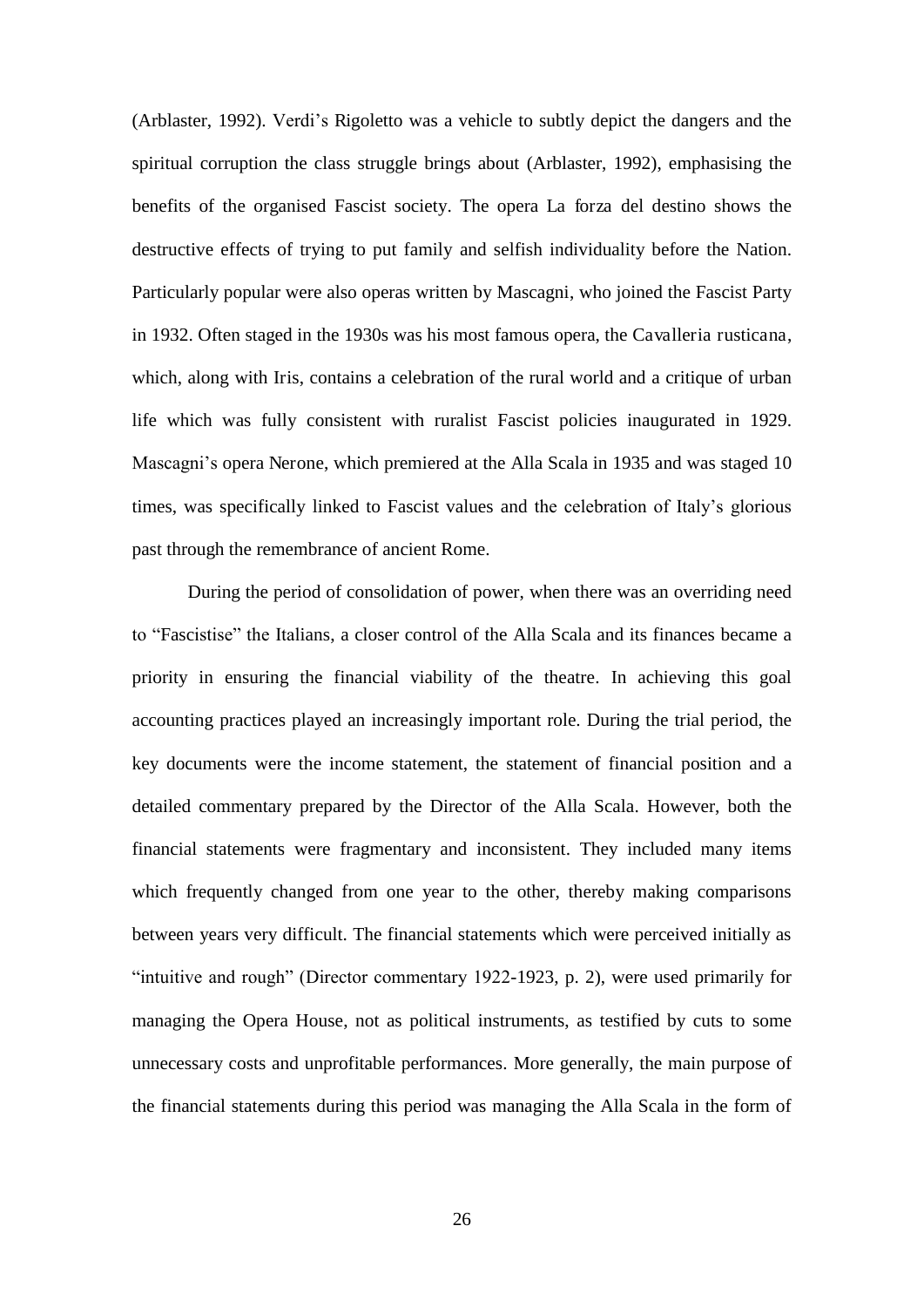an Ente Autonomo, securing for it the means to operate in the future and assessing the amount needed to liquidate the box holders at the end of the trial period.

An example of the income statements is provided in Figure 1 which shows the income statement for 1925-26 in which revenues for the season 1925-1926 are shown to have been made up of four different items, the details of which were provided directly in the income statement. Revenues from season and one day tickets were separated and for each the amount generated by the different types of seats in the Opera House was presented. The third item was miscellaneous revenues, in this statement mainly concessions, rent, sale of materials, interest, discounts and fines. The last item is subsidies from the State, received in two instalments, and from the Municipality.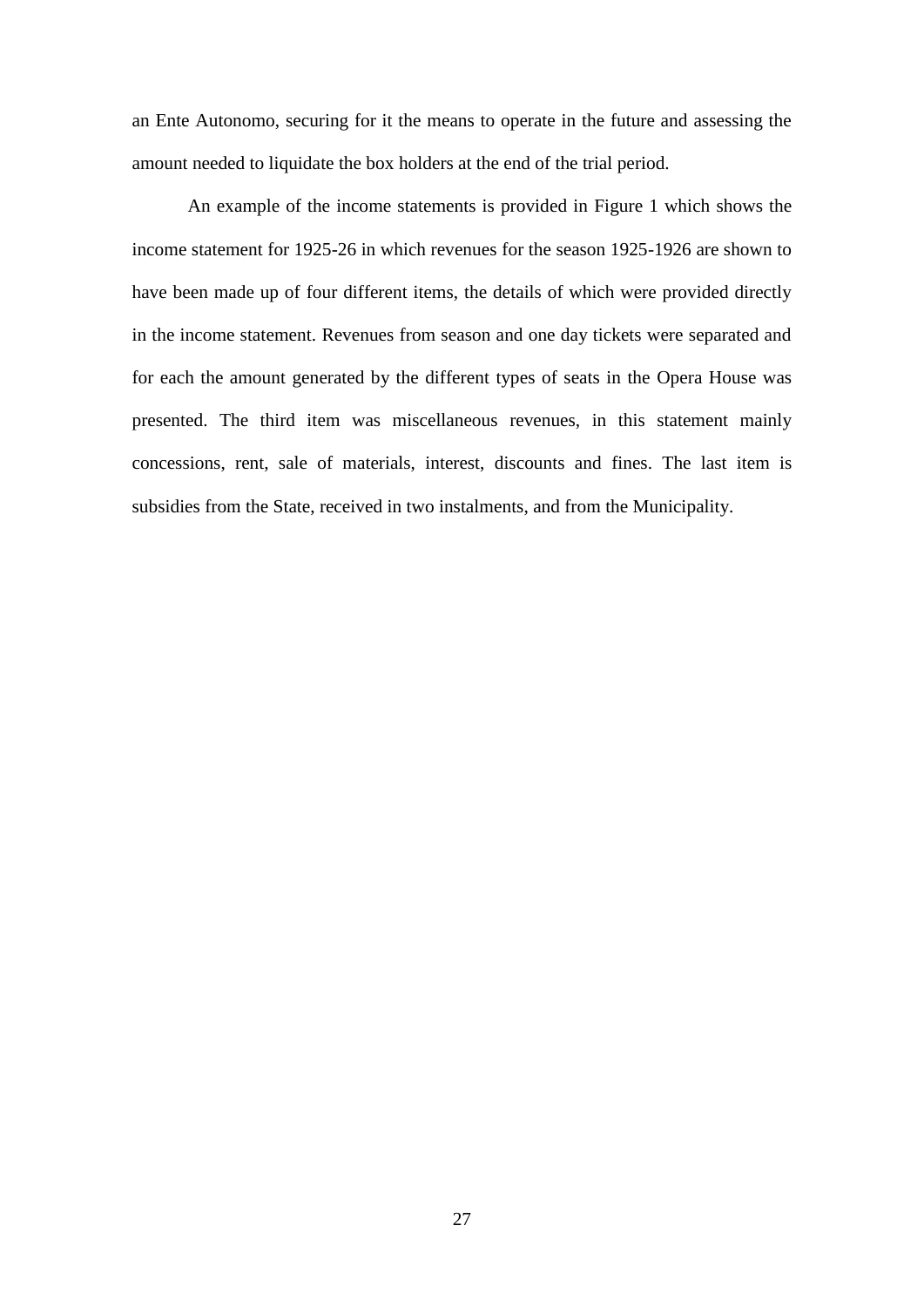#### **Figure 1, Income statement 1925-1926 – Revenues**

 $\frac{1}{2} \sum_{i=1}^{n} \frac{1}{2} \sum_{j=1}^{n} \frac{1}{2} \sum_{j=1}^{n} \frac{1}{2} \sum_{j=1}^{n} \frac{1}{2} \sum_{j=1}^{n} \frac{1}{2} \sum_{j=1}^{n} \frac{1}{2} \sum_{j=1}^{n} \frac{1}{2} \sum_{j=1}^{n} \frac{1}{2} \sum_{j=1}^{n} \frac{1}{2} \sum_{j=1}^{n} \frac{1}{2} \sum_{j=1}^{n} \frac{1}{2} \sum_{j=1}^{n} \frac{1}{2} \sum_{j=1}^{n$ INTROITI PROPITTI Revenues - gains IMTROITI DI TRATRO: Revenues from performances (season tickets) Abbonamenti: Palchi..... L.  $3.541.350.$ Ingressi.... " 586.300." L.4.167.650." \*\*\*\*\*\*\*\*\*\* L. 5.188.562.85 INTROITI GIORNALIERI: Revenues from performances (single day tickets) Palchi...... L. 260.587.15 . 1) Quota Ingressi ai Palchi.... " Platea e Gallerie.......... L. 5-520.399.45 Quota Ingressi Platea....... " 153.275.40  $\frac{5467340}{2000000000}$  = 5.673.674.85  $\frac{1}{2} \frac{1}{2} \frac{1}{2} \frac{1}{2} \frac{1}{2} \frac{1}{2} \frac{1}{2} \frac{1}{2} \frac{1}{2} \frac{1}{2} \frac{1}{2} \frac{1}{2} \frac{1}{2} \frac{1}{2} \frac{1}{2} \frac{1}{2} \frac{1}{2} \frac{1}{2} \frac{1}{2} \frac{1}{2} \frac{1}{2} \frac{1}{2} \frac{1}{2} \frac{1}{2} \frac{1}{2} \frac{1}{2} \frac{1}{2} \frac{1}{2} \frac{1}{2} \frac{1}{2} \frac{1}{2} \frac{$  $0.394.088.20$ Prenotazione Palchi......... L.  $15.992 =$ id. Platea e Gallerie.... " 219.727.55 **ESRaccion** 235.719.55 \* \* \* \* \* \* \* \* \* \* \* \* \* \* \* \* L.11.818.370.60 PROVENTI DIVERSI Other revenues Concessioni Teatro.......... L.  $187.000 =$ Rendite Immobili............ º 94,791.30 Realizzo Materiali Diversi.. " 12.399.40 Interessi Attivi............ " 138.729.67 Sconti e abbuoni su forniture"  $25 - 763 - 45$ Eulte........................  $35.4$ Diversi..................... " 8.496.75 **MALE-** and ALCO IN THE ROW R 467.215.57 **ORTRIDUTI:** Subsidies Governativo - 1º Semestre 925 1.259.733.95  $1d_{*} = 2^{6}$  $1 - 082.139.95$ 無料開信報業業務研究開発  $L.2.341.873.90$  $\sim$ Comunale  $\lambda$ nnc 1925  $312.500 =$ \*\*\*\*\*\*\*\*\*\* : 2.654.373.90 · Total revenues Totale Proventi............... L.14.939.960.07  $\mathcal{F}_{\alpha\beta}$  .  $\alpha$ 

When the ownership of the Alla Scala was transferred to the Municipality of Milan at the end of the trial, still maintaining its identity as an Ente, a noticeable shift in accounting practices took place. A budget started to be drawn up in 1931 and the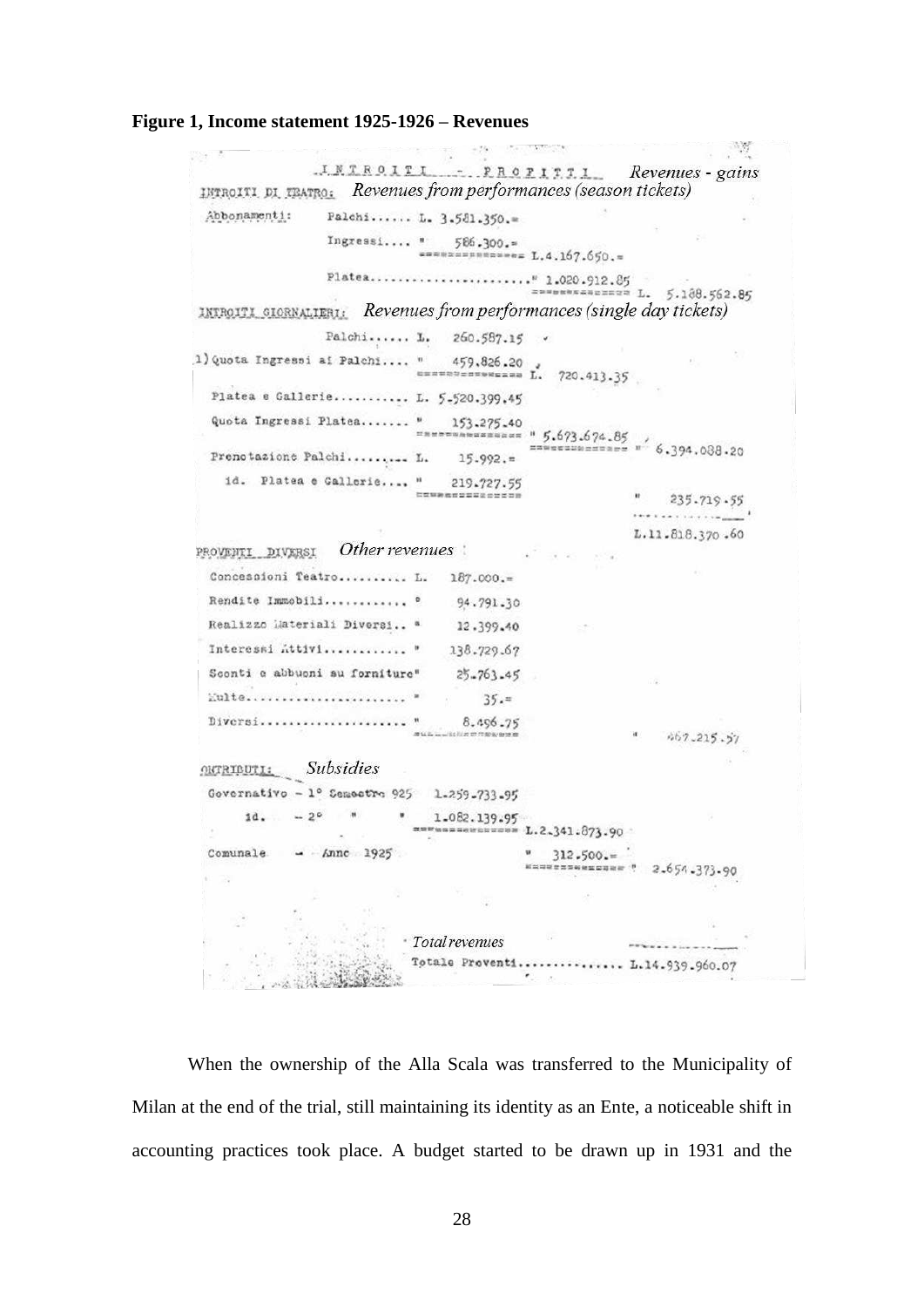financial statements were more consistent in the information presented, which now included details of creditors and debtors, complemented by statistical attachments. The statistical attachments mainly grouped analytical data on the performance of the Ente, such as detailed comparisons of income and expenses with the previous year, average cost/income per show and a time series for past years' income and expenses. At the same time, the Director's commentary became much more detailed and an audit report was added, with the auditors not only explaining the controls they had performed but also, for the first time, giving their opinion about the reliability of the accounting system and comments on the financial statements. For the present study, the Director's commentaries provide especially compelling evidence of the increasing intervention of the Fascist State in the operations of the Alla Scala. The Director's commentary, which included financial and non-financial information, was the means by which a Fascist discourse was constructed which sought to interpret financial results and the performances at the Alla Scala as evidence of the successful implementation of Fascist priorities and beliefs.

The detailed Director's commentary was a means by which the Ente was to show compliance with central government plans and commitment to Fascist values, promoting these with performances. In the case of the 1936 commentary the Director agrees to replace "two foreign operas with Italian ones, in compliance with the instructions provided by the Inspectorate for Theatre, as a countermeasure to the sanctions<sup>"15</sup> (Director commentary, 1935-1936, p. 1). Particularly important nonfinancial information was data on attendance and quality of performances. The increased attendance was always highlighted along with the number of shows with reduced prices as an indication of the success of the Alla Scala in spreading its message

<u>.</u>

<sup>&</sup>lt;sup>15</sup> The commentary refers to the sanctions issued by the League of Nations after Italy attacked Ethiopia in 1935.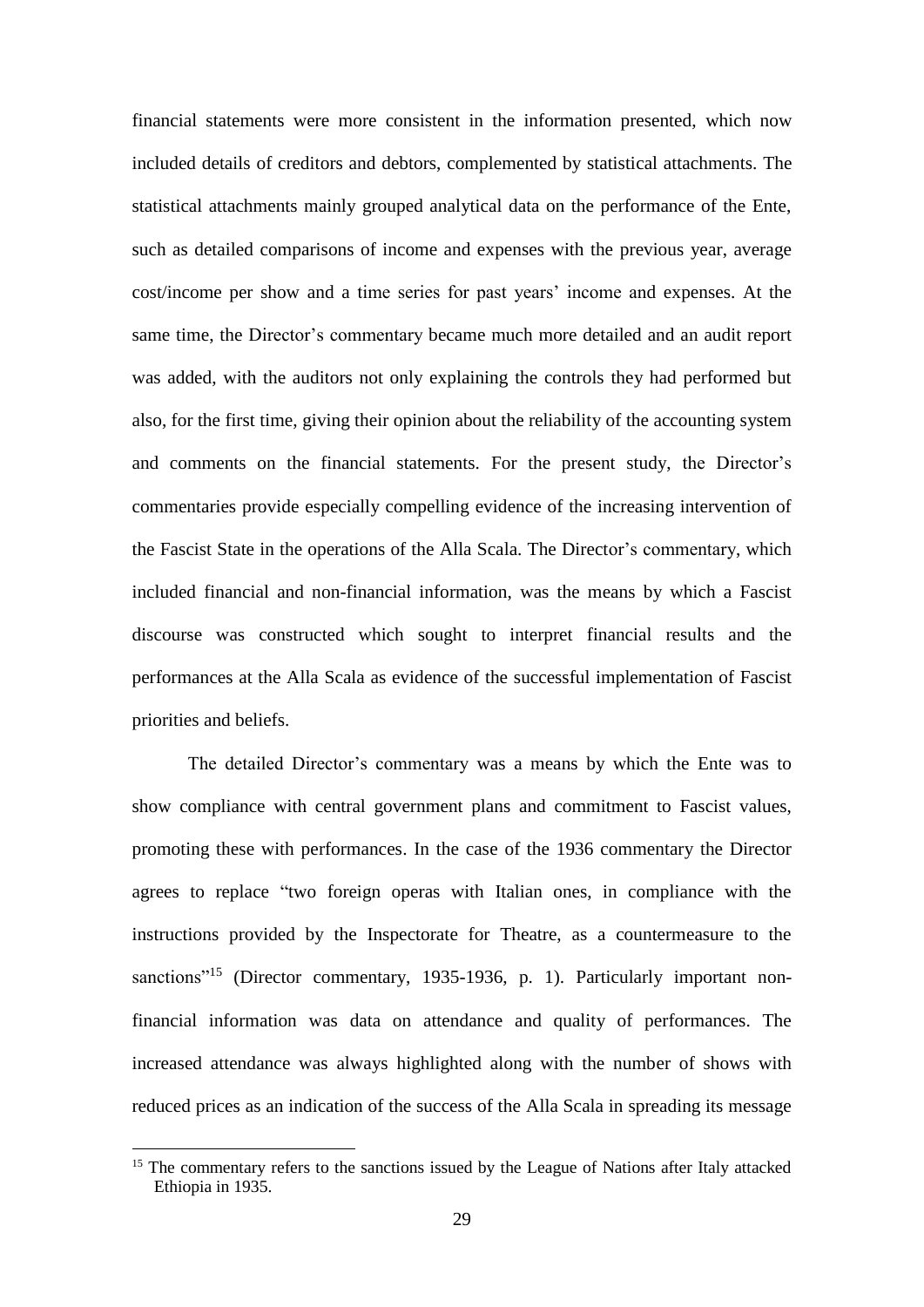to a wider audience, in accordance with the government's aims. Accordingly, in the 1936 commentary the Director highlights how many of the shows for workers' associations performed in 1935 "have been sold out, testifying to the enthusiastic adhesion of Milanese workers to these artistic products" (Director commentary, 1935- 1936, p.  $1$ <sup>16</sup> and that some reduced price performances, such as a concert directed by Erich Kleiber<sup>17</sup>, "were repeatedly requested by the public" (Director commentary, 1935-1936, p. 22). The enthusiasm of the public was such that in 1935 "the closing of season – set for 30 April XIII<sup>18</sup> – had to be postponed (as for the previous season in Year XIII) to accommodate the pressing demand of the audience for a further performance of "Aida"" (Director commentary, 1934-1935, p. 1). In this way, the Director sought to show not only the success and quality of the Opera House's performances but also its willingness to respond to the requests of the people.

Complementing the Director's observations about the number and types of performances provided, his commentary provided detailed information and a narrative on every entry of the income statement, specifying the main determinants of each element of income and expenditure, along with the causes of any increases or decreases. The report was also an occasion for highlighting problems which were of particular concern to the Opera House. After the Municipality of Milan took control of the Alla Scala the main issue clearly shown in the statement of financial position was the amounts owed by the State which increasingly paid part of its subsidies late. The cash flow problems that this caused for the Ente was seen as a cause of major concern both in

<u>.</u>

<sup>&</sup>lt;sup>16</sup> The commentary uses the emphatic and intentionally incorrect word "esauritissimi", which would mean "more than sold out".

<sup>&</sup>lt;sup>17</sup> Erich Kleiber suspended his collaboration with the Alla Scala after the Fascist government issued racial laws in 1939.

 $18$  The Fascist calendar starts to count years from 29 October 1922, the day after the March on Rome. The year begins on 29 October and ends on 28 October. Therefore, the year 29 October 1922 to 28 October 1923 is referred to as I. Consistent with Fascist discourse which often drew from Roman history, Roman numbers were used.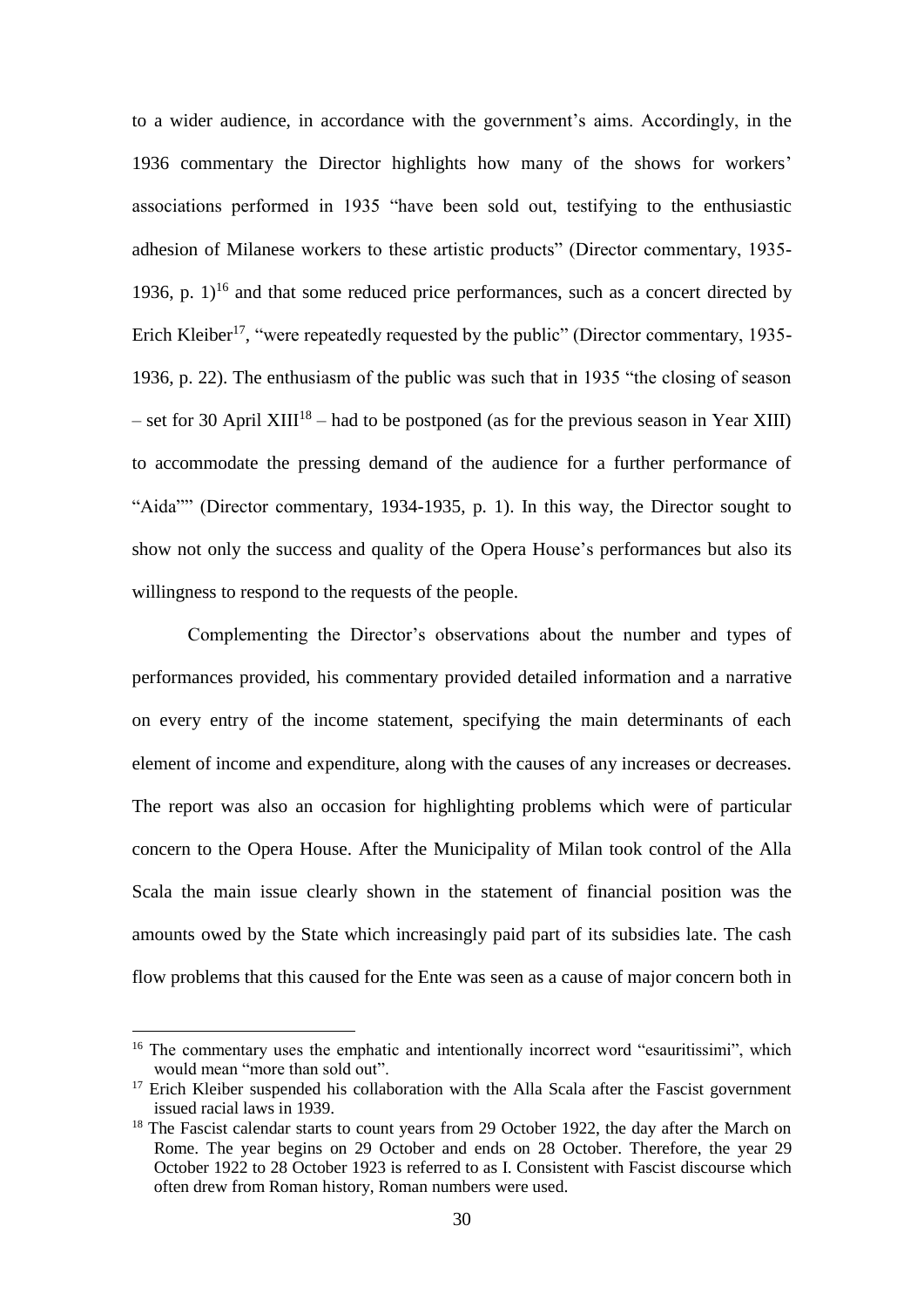the audit reports (Audit report, 1933-1934, 1934-1935 and 1935-1936) and in the Director's commentaries (Director commentary, 1933-1934, 1934-1935 and 1935- 1936). The situation seemed to reach its climax in the 1934-1935 season when the debts of the State to the Alla Scala reached 1.6 million lire (Statement of financial position, 1934-1935). If in 1930-1931 the auditors merely noted the "remarkable" amount owed by the State (Audit report, 1930-1931, p. 3), in 1934-1935, after complimenting the "Municipality of Milan, always vigilant and forward-looking for all that concerns the most important Opera House in the world", they highlighted by contrast how its main "weakness" was represented by the "illogical" delays in the payment of the now crucial State subsidies upon which the very existence of the Alla Scala now depended (Audit report, 1934-1935, pp.1 and 3-4). Building on this, the Director, significantly, defined this situation as "embarrassing" (Director commentary, 1934-1935, p. 27).

Starting from the accounting year 1934-1935, innovative graphs were also used to monitor the trends of income and expenses and also the total number of spectators and the average number for every show. The Director's commentary for the accounting year 1935-1936 provides a graph, reproduced below as Table 1, which clearly highlights the widening gap between income from tickets and cost of performances in the period analysed.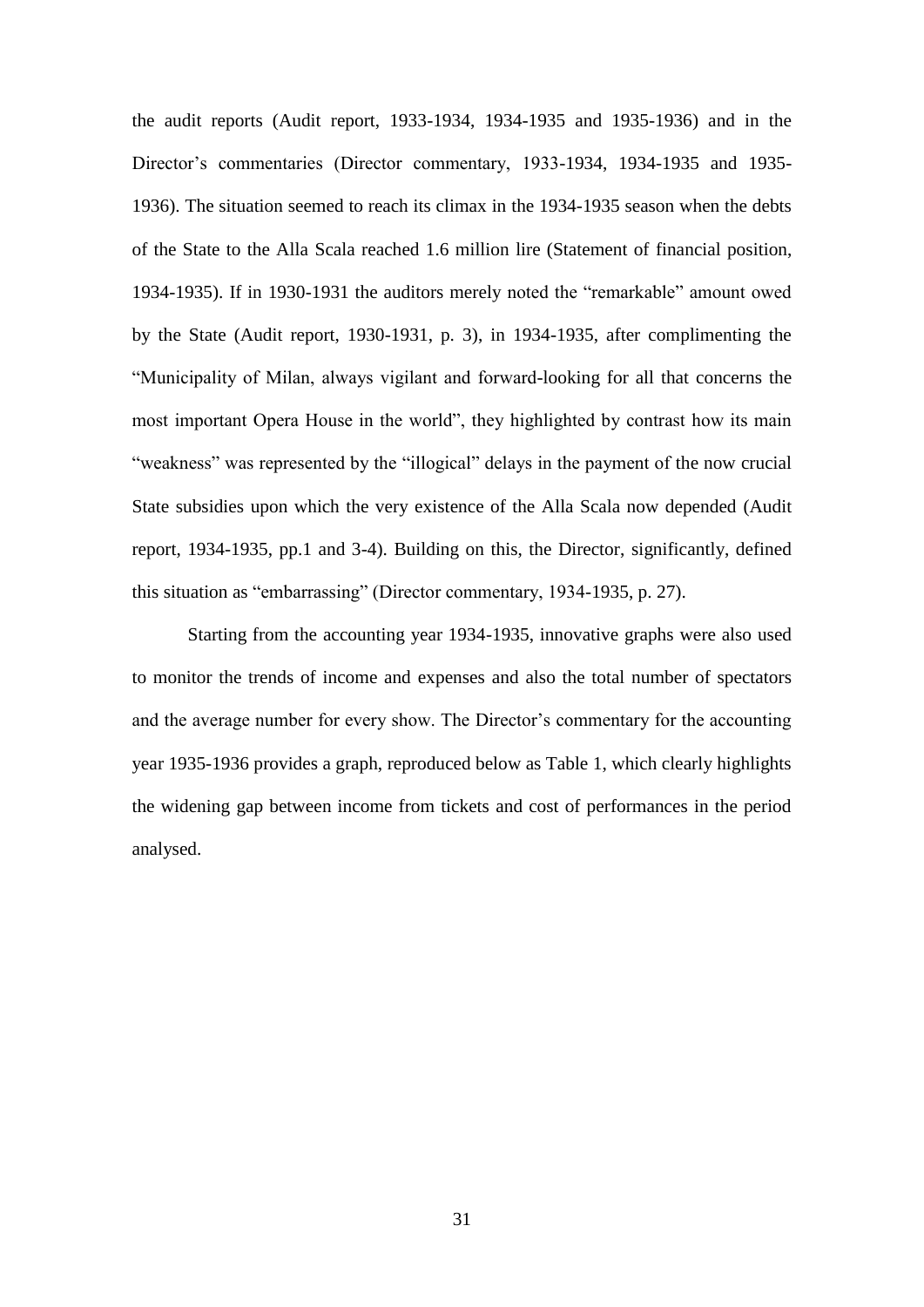

**Table 1, Revenue from tickets and cost of performances during the first period (1922-1936)** 

Notwithstanding the increasing gap between income from tickets and cost of performances, which could have limited operations or threatened the very existence of the Opera House, the Director highlighted how the main results achieved by the Alla Scala for the 1934-1935 season were "the creation of a playbill which could interest the audience, the presentation of the best contemporary artists and an adequate reduction in ticket prices" (Director commentary, 1934-1935. p. 5). Thus, indicative of the greater contributions to the values and aims of the Fascist Ethical State now expected of the Alla Scala, income generated by shows was not the main driver to decide whether they would be staged. Therefore, some operas were included in the playbill for their "artistic or celebratory importance" (Director commentary, 1934-1935. p. 10) even though they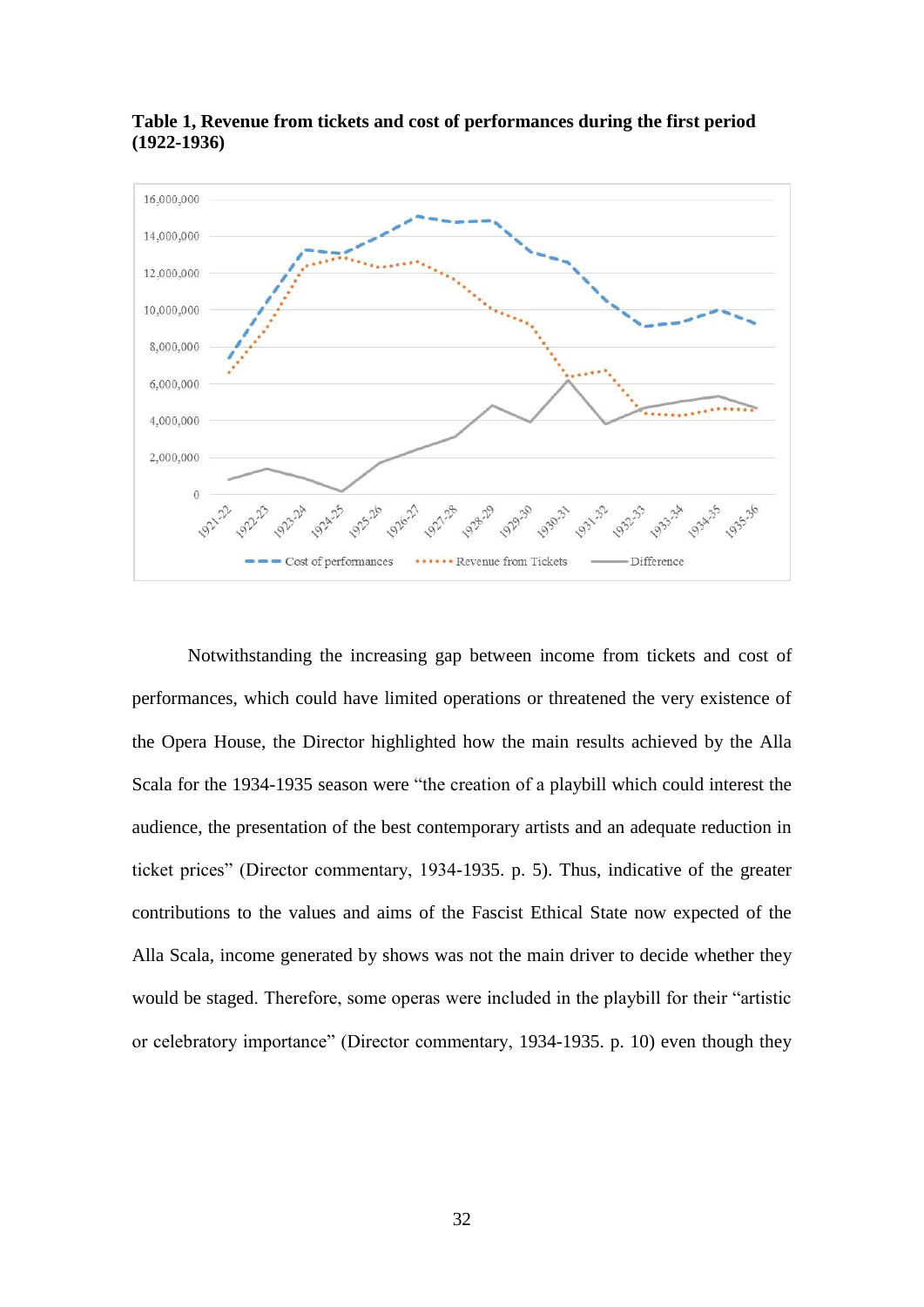provided inadequate returns<sup>19</sup>. In 1935-1936 it was proudly highlighted how the Opera House

has borne the unforeseeable cost of replacing two performances already in repertory with Italians ones which had to be produced for the first time … (and) has managed to fund reduced prices shows which, apart from the expense for some singers who agreed to reduce their claims, have the same cost of a normal performance but grant low proceeds, as the price asked is minimal. It should be noted, however, how the Alla Scala was the only theatre which did not seek the personal contribution of His Excellency the Head of Government to cover this (Director commentary, 1935-1936, p. 10).

The wealth of information available in the accounts did not lead to any action by the government appointed Board to deal with falling income, testifying to how accounting was not primarily a means for decision making to maximise efficiency but rather increasingly a political tool for controlling the Opera House and influencing its activity in the pursuit of a specific governmental programme, the Fascistising of the Italian people (Miller & Rose, 1990; Rose & Miller, 1992; Miller 2001). The accounts were a means to create specific visibilities (Hopwood, 1990; Miller, 1990; Robson, 1994) fully consistent with the exercise of power by the Municipality of Milan and the government in Rome. The income statement for 1934-35, which on the income side showed that subsidies had increased to almost 50% of total income (see Figure 2), was a clear signal of the unprecedented reliance of the Alla Scala on the Municipality of Milan and on central government. The financial statements therefore were used by the Fascist government to proclaim its beneficence, its devotion to the Italian people and the future of the Nation.

-

<sup>&</sup>lt;sup>19</sup> The celebration of Fascist anniversaries or the hundredth anniversary of the death of important Italian composers such as Bellini or Ponchielli are examples where performances were given which suffered losses.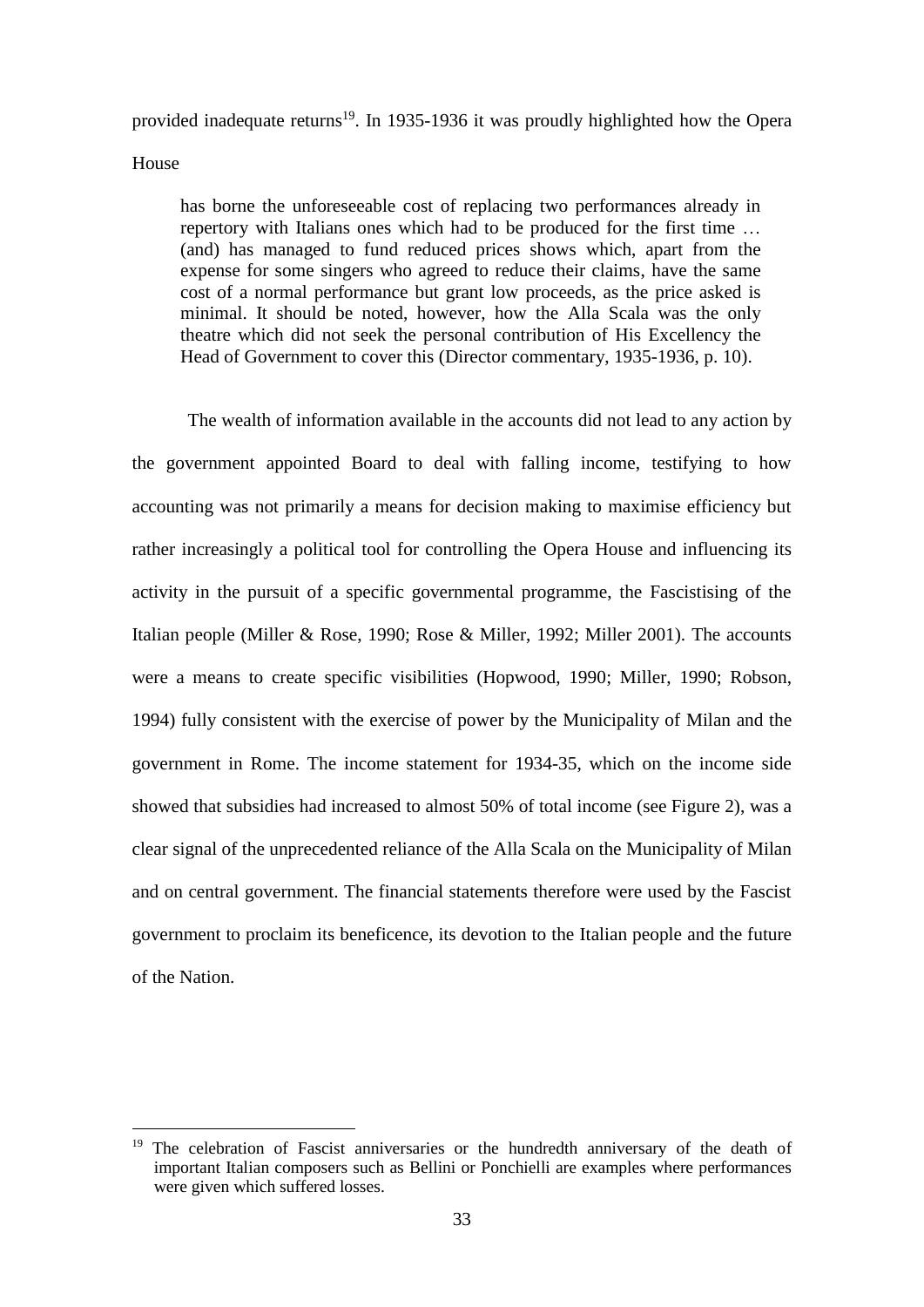**Figure 2, Income statement 1934-1935 – Revenues** 



Consistent with the new political role of the Alla Scala, profits continually fell. The profits for the last three years of the period of Fascist consolidation, 1934 to 1936, were respectively 5,920, 1,125 and 1,331 lire, having peaked very early in the trial period at 2.2 million lire (Income statement, 1924-1925). Perversely, in contrast with the expectations in a liberal State, this could have been seen as a measure of the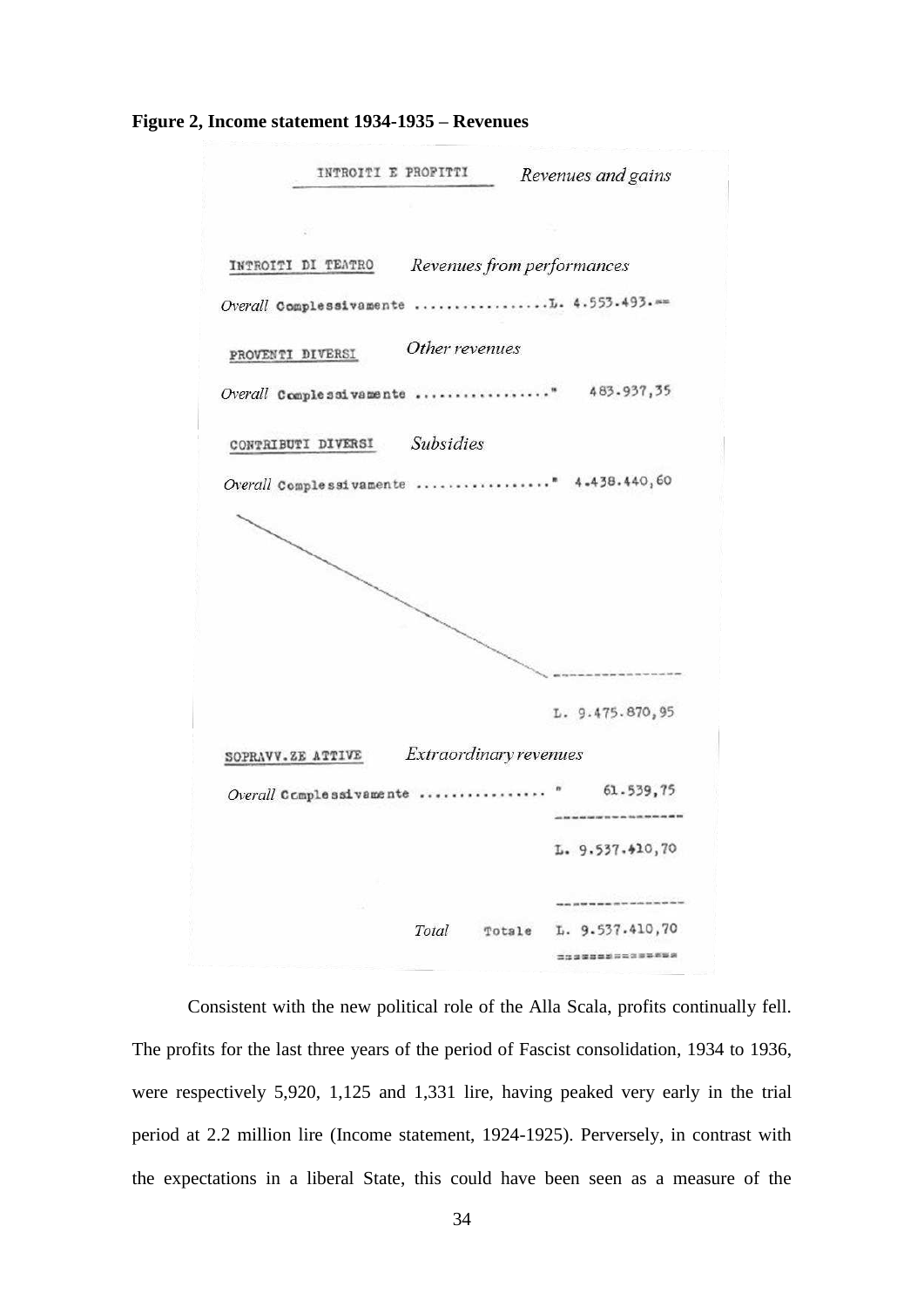importance, virtue and success of Fascist policies, thereby demonstrating that it was the spiritual well-being of the people that was most important, not financial measures of success. The absence of substantial profits to be reinvested in the Alla Scala reinforced even more the reliance on public funding, further curtailing the independence of the Ente even though it was meant to have "full and absolute freedom of action and independence" (Agreement between the Municipality of Milan and the Ente Autonomo del Teatro Alla Scala with the intervention of a State representative, 18<sup>th</sup> November 1930).

After Italy embarked on its imperial mission in 1936 with the military campaign against Ethiopia the Fascists were ready to implement the ultimate aim of the Ethical State, the exaltation of the Nation's will to power through imperialism (Morgan, 1995). The totalitarian imperative in Fascist ideology became ever more prominent. Fulfilment of the imperialist imperative of the Ethical State (Mussolini & Gentile, 1961) and the certainty of war would require intensive indoctrination in Fascist beliefs at all levels of Italian society. Italians were to be equipped with the physical and spiritual skills needed to successfully confront other nations: "the revolution must impinge upon the habits of Italians. They must learn to be less sympathetic in order to become hard, relentless and hateful – in other words, masters" (Mussolini quoted in Morgan, 1995, p. 158). To achieve this, opera would be used to provide the models from an illustrious past.

# **The Alla Scala under Fascism: Control by the State (1936-1943) Opera and Fascist Ideals**

The importance of cultural icons to totalitarian and imperial ambitions was confirmed in 1937 when the Ministry for Popular Culture replaced the Ministry for Press and Propaganda (Forgacs & Gundle, 2007, p. 215) to secure tighter control of cultural activities in the creation of an official and uniform Fascist culture (Morgan,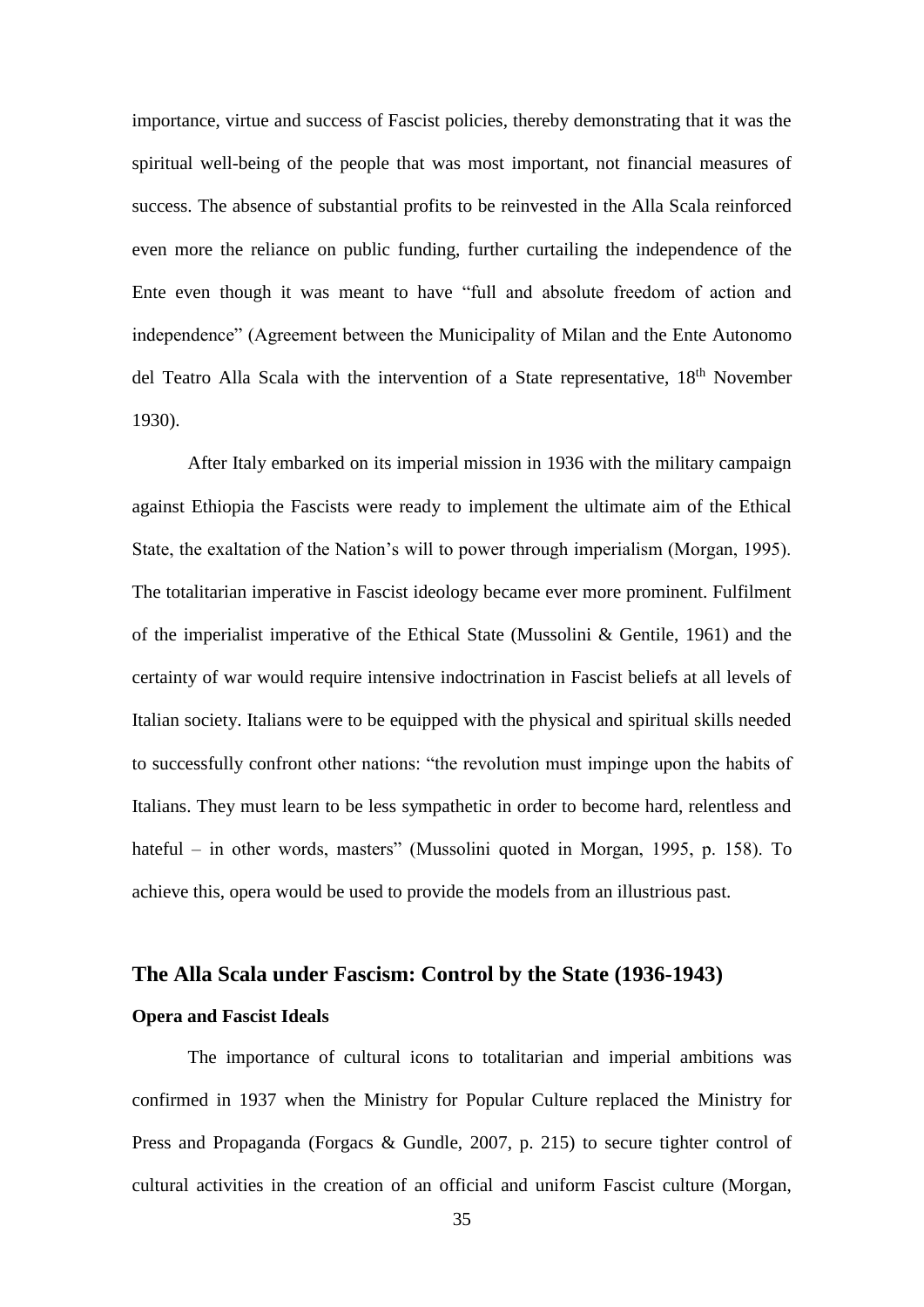1995). Most importantly, theatre would enable the Fascist State to stage strong and noble exhibitions of passion and power to inspire the audience and to stigmatise 'selfish', decadent bourgeois behaviour which was characterised by materialistic pleasure-seeking. An important initiative in the achievement of this aim was the Law 4<sup>th</sup> June 1936, n. 1.570, which required all opera houses, and not just the Alla Scala, to be operated as Ente Autonomi to facilitate the extension of State control over their activities.

Given the critical role of opera houses as agents of propaganda in the implementation of Fascist policies and achieving the ideals of the Fascist Ethical State, control of opera houses was taken from local governments and centralised after the 1936 Royal Decree Law (Gregor, 1974). The Ministry for Popular Culture, and more precisely the Inspectorate for Theatre, was then placed in charge of the financial management of the opera houses. Each opera house was to appoint a board of directors with three of the members to be representatives of Fascist corporations (Cinquini, 2007) and four, including the Podestà<sup>20</sup> who acted as President, to be appointed by the Municipality in which an opera house was located. The key figure of the new  $Enti^{21}$  was the Superintendent who was directly appointed by the Ministry for Popular Culture. The Superintendent was in charge of preparing the schedule of performances and was responsible for the preparation of the budget and the financial statements. All of these documents had to be approved by the Ministry for Popular Culture.

Centralisation of the control of opera houses would allow the Alla Scala to become fully an organ of the Fascist Ethical State, to be used to promote further wider access to high quality cultural products by making them affordable to the less well-off.

-

 $20$  After Fascist reform of local government in 1926, the municipality's council, cabinet and mayor were replaced by a "Podestà" appointed by the prefect.

 $21$  "Enti" is the plural for "Ente".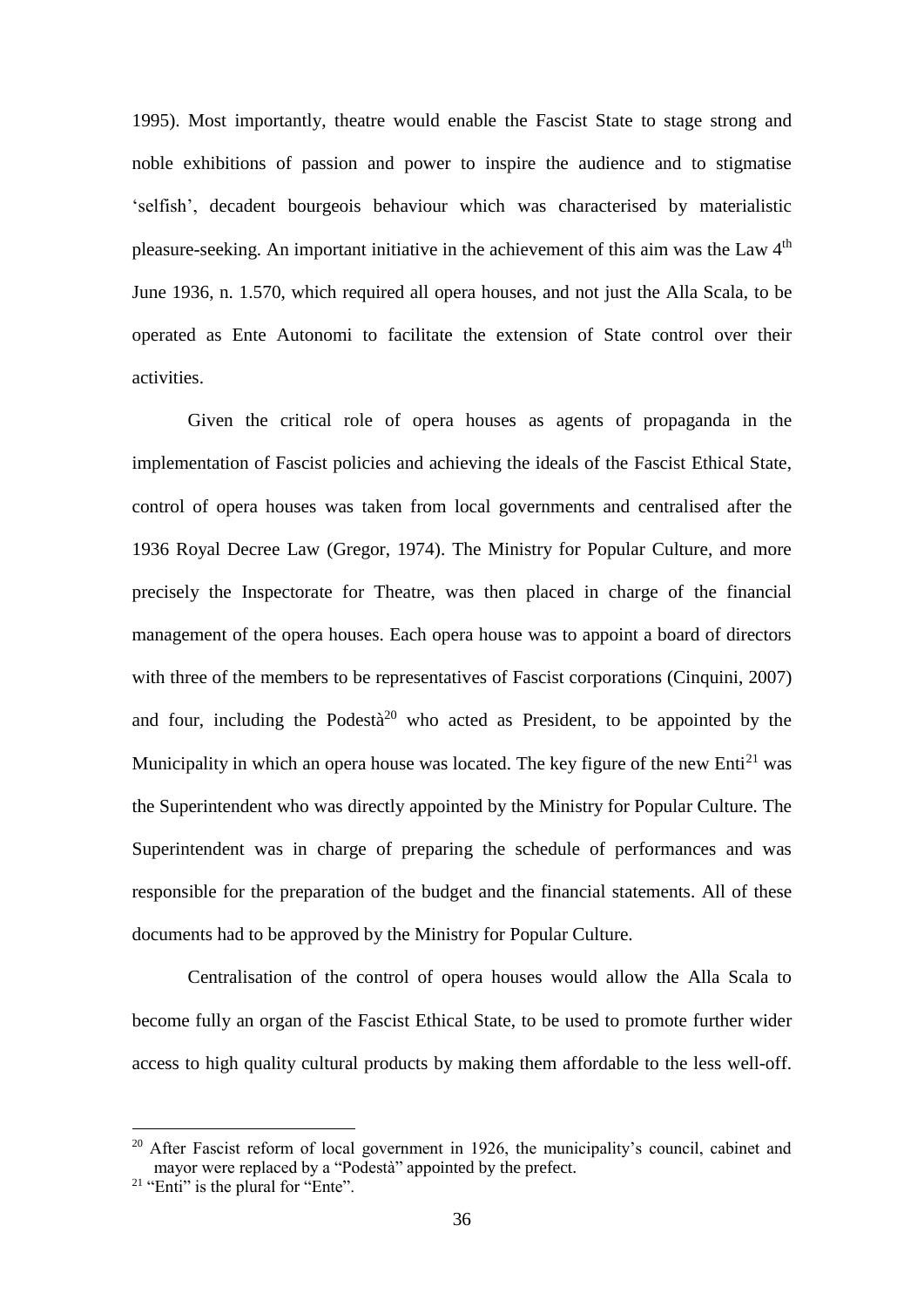Accordingly, after 1936 the number of reduced price performances increased with new initiatives such as the "Saturdays at the theatre" and new spring and autumn concerts. Special shows continued to be performed for workers and youth associations, but also to celebrate Fascist events such as the opening of the new "house of Fascio" in Milan (Superintendent commentary, 1937-1938). A high number of operas and ballets were staged, 132 in the seven seasons between 1936 and 1943, with 776 performances in total. In this period the Alla Scala was also used to promote the reputation of Italy and of the regime abroad. Thus, gala dinners were hosted in the theatre for international guests, which included the Prime Minister of Yugoslavia (Superintendent commentary, 1937-1938), and also tours abroad were organised to show the magnificence of Italian culture and to reinforce the bond with Italy's allies (Superintendent commentary, 1940- 1941, 1942-1943; Audit report, 1941-1942)<sup>22</sup>.

A greater presence by less educated spectators was reflected in the operas staged at the Alla Scala. To catch the attention of this different type of audience, opera had to be thrilling and had to allow them to relate easily to the characters. Operas by Italian composers continued to dominate performances staged at the height of Fascist rule, most especially Verdi and his operas Aida, Falstaff and, to a lesser extent, Rigoletto, all of which were historical dramas whose protagonists were soldiers and aristocrats (Arblaster, 1992). Composers and artists who openly endorsed Fascism gained increased popularity. Puccini, who was by then recognised as the heir of Verdi (Barigazzi, 1984), Mascagni, Forzano and Giordano had many of their works staged in the Alla Scala many times. Umberto Giordano not only composed very popular operas for the Fascists such as Andrea Chénier or Fedora but also wrote the official hymn to

-

 $22$  Special shows in the German Opera House of Prague were organised in 1940-1941 (one free for the German army), while concerts of the Alla Scala orchestra were held in Germany in 1941-1942.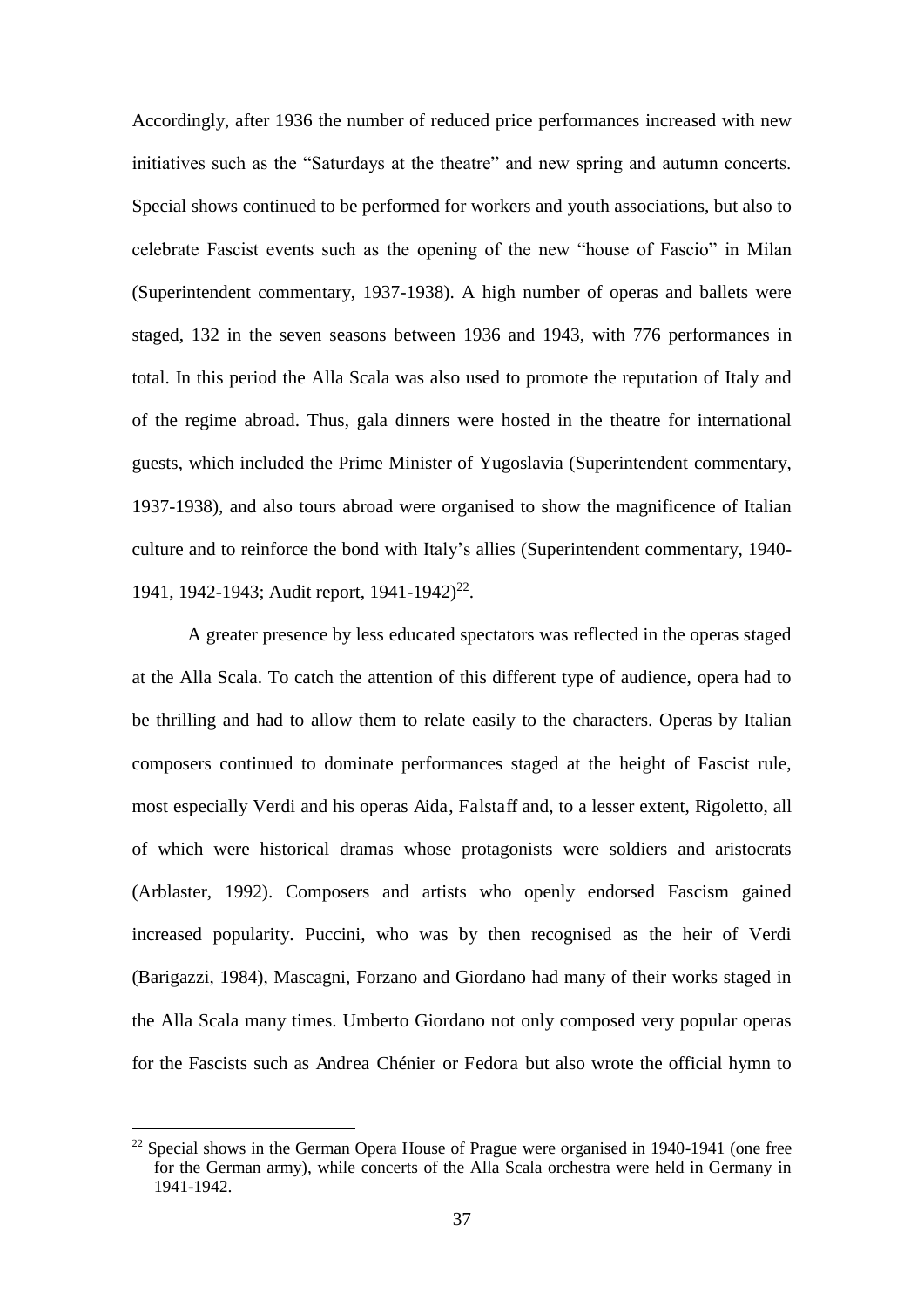celebrate the tenth anniversary of the March on Rome. Giovacchino Forzano, a personal friend of Mussolini, was the composer of the libretto of many popular operas, such as Puccini's Gianni Schicchi and Mascagni's Il piccolo Marat. He also composed his own operas, one of which, Cesare, a celebration of the Roman general and dictator, was written with Mussolini himself.

Consistently, the protagonists of other very popular operas of this period, such as Puccini's La bohème, Tosca and Madama Butterfly, Mascagni's *L'amico Fritz*, Il piccolo Marat and Iris, Giordano's Fedora and Andrea Chénier, Rossini's Il barbiere di Siviglia or Leoncavallo's Pagliacci are working or middle-class people, not rich nobles. The depiction of common people as "heroes", without compromising on the quality of the cultural product, was seen by the regime as fundamental to engaging with the new audience. Although the key themes of these operas were not overtly political they readily recalled Fascists myths and way of life. A dominant theme was violence and cruelty<sup>23</sup> (Tambling, 1996), which were justified if not promoted by the Fascist creed (Arblaster, 1992) as a way to transform Italians into "masters" (Mussolini & Gentile, 1961). Life itself had to be conceived of as a struggle, avoiding the dangers of "decadent" pleasure-seeking. Staging these operas was a means to promote the spiritual progress of the masses through the staging of strong passions, feelings and ideals from which they could draw. Not only would this help to make people feel that they belonged to a glorious Nation, but also make them aware of the new spiritual tension generated by Fascism. People had to perceive the need to be an integral part of a new society, setting individualism aside and fully participating in public life as shaped by Fascism. The effect of this was clearly perceived by Gramsci, one of the fiercest opponents of Fascism, who observed that

<u>.</u>

<sup>&</sup>lt;sup>23</sup> Remarkable examples are whipping and murder in Pagliacci or the tragic death of Iris in a sewer, where two degenerates steal from her instead of offering help.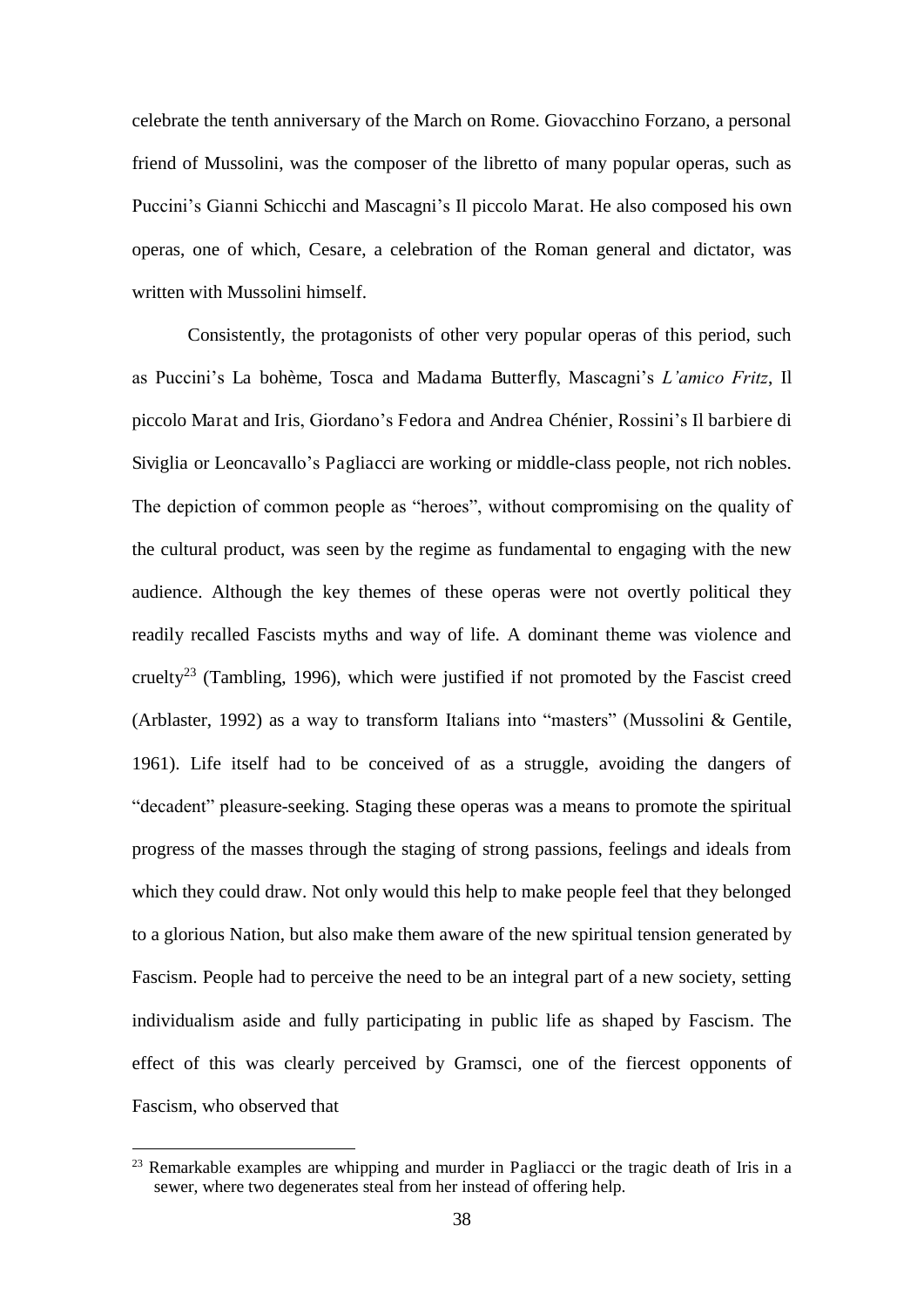(t)o many common people, the baroque and the operatic appear as an extraordinary fascinating way of feeling and acting, a means of escaping what they consider low, mean and contemptible in their lives and education, in order to enter a more select sphere of great feelings and noble passions. … Opera is … pestiferous, because words set to music are more easily recalled, and they become matrices in which thought takes shape out of a flux (Gramsci, 2012, pp. 377-378).

Other important themes included the critique of bourgeois society whose liberal values were not compatible with the Nation State, as in Andrea Chénier (Tambling, 1996). Puccini's Turandot (as completed by Alfano) was particularly dense with Fascist ideals and myths with its protagonist, Calaf, the epitome of the Fascist man. He lives his life intensely and with great confidence in himself. He is not afraid of gambling and putting his life at risk to achieve what he wants. The outcome of this heroic behaviour is necessarily victory. Powerful and inspiring in particular was the "Nessun dorma" (Nobody sleep) aria, where Calaf celebrates his triumph over the beautiful but cruel Turandot, with the last words being "vincerò" (I will win), repeated three times. The opera also is a representation of the almighty will of the hero, who can tame women as the Fascist leader can subdue the crowd (Tambling, 1996), with people ready to sacrifice themselves in his name (as Liu does in the opera).

#### **Accounting for Fascist Control**

-

To promote "popular theatre" extra-subsidies from the State became the norm, increasing each year. In the last three years of Fascist rule State contributions became higher than income from the sale of tickets, reaching 10.7 million lire in 1942-1943 when they had been only 1.9 million lire in 1922-1923 (Income statements 1922-1923 to  $1942-1943)^{24}$ . This increased contribution from the State, which allowed the Alla

 $24$  A further tax on entrance tickets for horse and hound races, football matches or shooting contests was issued to finance the Alla Scala's activities (Royal Decree Law  $10<sup>th</sup>$  March 1943, n. 86).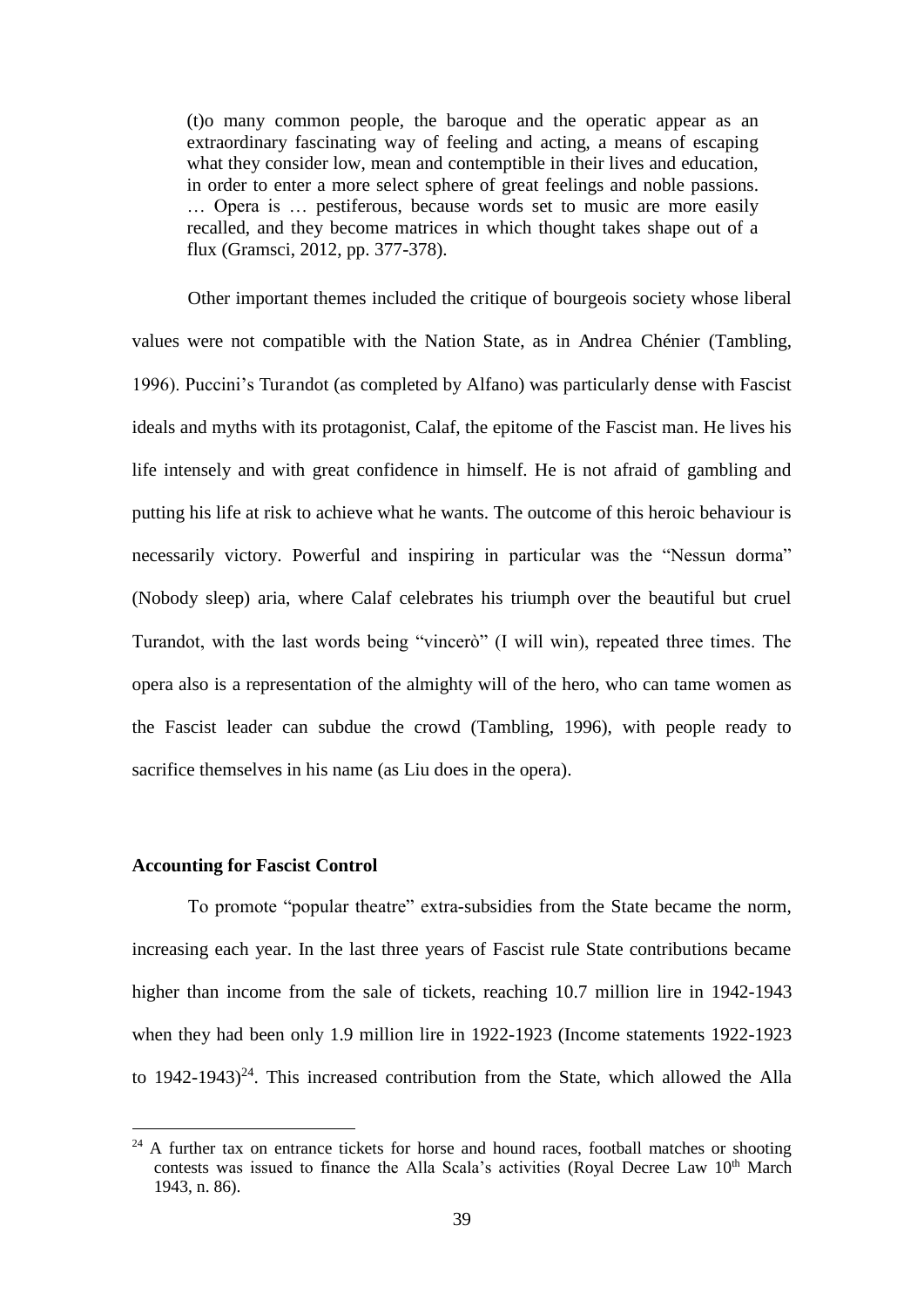Scala to avoid losses and to achieve a tiny profit<sup>25</sup>, was coupled with a reinforced control over the use of resources made possible by accounting tools which were clearly shaped by power to meet the needs of the State itself (Maran & Vagnoni, 2011). Accounting became increasingly important to support State control in the spreading of Fascist values.

As Enti, all opera houses after the 1936 Royal Decree had to provide detailed financial accounts of their operations which gave them a clear, identifiable identity as individual institutions, making them visible to the State (Miller & O'Leary, 1987; Graham, 2010). The only major change in the accounting reports was the removal of many attachments, most especially those detailing the amounts due from debtors which, if retained, would have revealed continuous delays in the payment of subsidies by the Fascist State, thereby contradicting the image constructed by the Fascist (Statement of financial position 1936-1937 to 1942-1943). The key documents to interpret the financial statements, the Superintendent's commentary and the audit report, changed accordingly but especially the former which became briefer and more focussed on critical information such as the attendance at shows or key data about the performance of the Opera House which would have been especially important to the Fascist State, to make control at the central level easier. Other details were presented in the remaining statistical attachments. The audit committee made up of three members, two of whom were appointed by the provincial prefect and one by the "Podestà", continued to provide information, although now much more limited, on the financial situation and performance of the Ente, along with a general comment on the main events which characterised the accounting year.

-

<sup>&</sup>lt;sup>25</sup> Profits in the period ranged from 2,634 to 7,166 lire, with the exception of a huge loss in 1940-1941 after the first fall in attendances at shows, and a higher profit in the following year due to an unexpected higher attendance.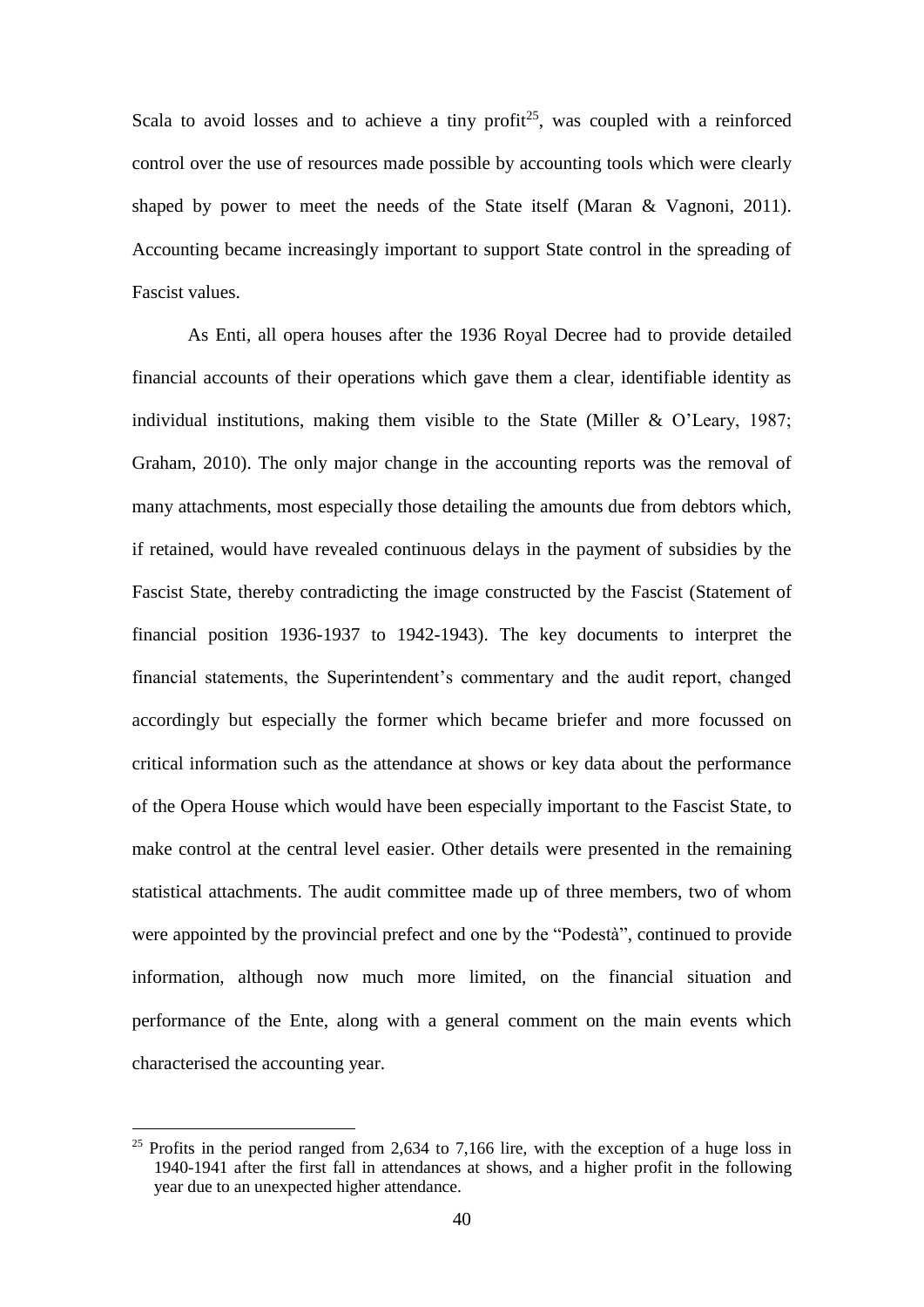The shaping of accounting tools for the exercise of power also created specific visibilities which supported the Fascist view of their achievements (Hopwood, 1990; Miller, 1990; Robson, 1994). Most especially, the income statement flagged the reliance of the Alla Scala on public funding which, as shown in Figure 3, in 1942-1943, the last year of the Fascist regime, became 74% of total income (for details of the entire Fascist period see Appendix 1). Therefore the rise and reinforcement of a "relation of funding" (Neu, 2000, p. 181) as a specific technology of government was highlighted by the accounts, rendering the power of the State visible and indisputable. Another relevant change that was fully consistent with the reinforcement of State's influence was the reporting of both budget and year-end figures in the income statement, thereby providing a clear and direct comparison between what had been allowed and what was achieved. Since both the budget and financial statements were required to be sent to the Ministry for Popular Culture in Rome for approval, this enhanced the ability of the Fascists to control how the resources had been used during the year. As a result, the influence of the State on accounting practices made its power visible, stronger and difficult to resist, thereby securing an increased control and influence over the Alla Scala. Thus, accounting was an essential aid in the exercise of power of the Ethical State by reinforcing its force, its never-ending control of an institution which was forced to comply with the will of the State. Control exercised by the means of accounting made it clear that "the authority of the State is absolute. It does not compromise, it does not bargain, it does not surrender any portion of its field to other moral or religious principles which may interfere with the individual conscience" (Gentile, 1925, p. 304).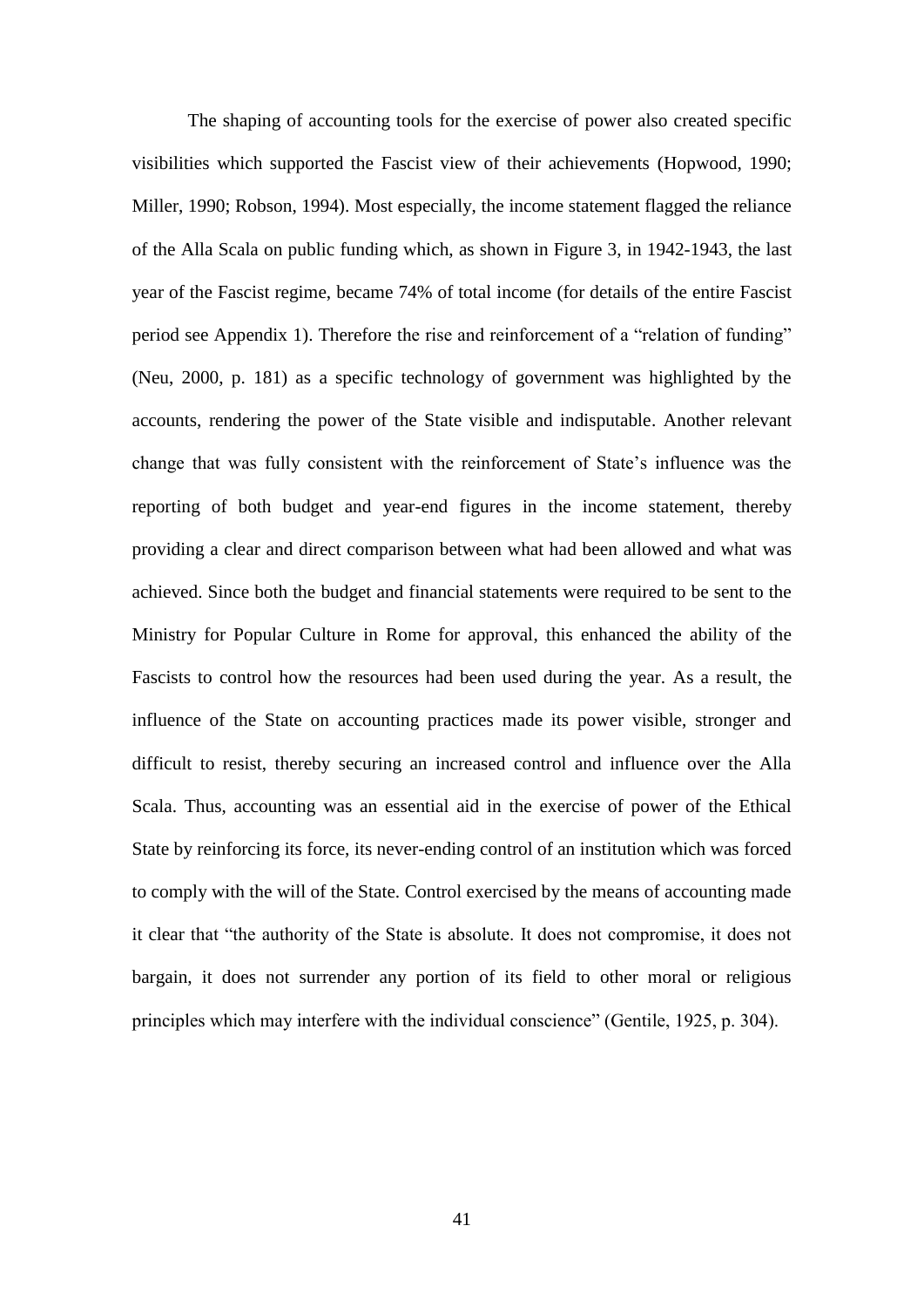|                                                                                                                                                  | Revenues and gains INTROITI E PROFITTI                   |       |              |  |              |                                               |                          |                      |
|--------------------------------------------------------------------------------------------------------------------------------------------------|----------------------------------------------------------|-------|--------------|--|--------------|-----------------------------------------------|--------------------------|----------------------|
|                                                                                                                                                  |                                                          |       |              |  |              | <b>Budgeted</b><br>Preventivo                 |                          | Actual<br>Consuntivo |
| Revenues from<br>performances                                                                                                                    | INCASSI DI TEATRO:                                       |       |              |  |              |                                               |                          |                      |
|                                                                                                                                                  | Stagione Lirica                                          |       | Opera season |  |              | L. $2.000.000$ ,-                             |                          | L. 3.193.747.30      |
|                                                                                                                                                  | Concerti Sinfonici Corali                                |       | $163.657 -$  |  |              |                                               |                          |                      |
|                                                                                                                                                  | Proventi vari                                            | Other |              |  | $\mathbf{X}$ | $150.000 -$                                   | $\overline{\mathcal{L}}$ | 454.568,35           |
|                                                                                                                                                  |                                                          |       |              |  |              | 2.150.000, L. 3.811.972.65                    |                          |                      |
| <b>Subsidies</b>                                                                                                                                 | <b>CONTRIBUTI</b>                                        |       |              |  |              | $4.140.000$ , $ -$ 5.555.358,50               |                          |                      |
| Extra subsidy-<br>Ministry for<br>Popular Culture                                                                                                | CONTRIBUTO STRAORDINARIO MINISTERO CULTURA PO-<br>POLARE |       |              |  |              | $5.000.000 -$ . $4.800.000 -$                 |                          |                      |
| Extra subsidy from Contributo straordinario Comune di Milano per<br>Municipality of<br>Milan (for sanitary<br>systems and air-<br>raid shelters) | IMPIANTI SANITARI - RIFUGI ANTIAEREI                     |       |              |  |              |                                               |                          | 400.000              |
| Loss (Budgeted) DISAVANZO                                                                                                                        |                                                          |       |              |  |              | L. 11.290.000,- L. 14.567.331.15<br>245.000,- |                          |                      |
|                                                                                                                                                  |                                                          |       |              |  |              | L. 11.535.000,- L. 14.567.331                 |                          |                      |

**Figure 3, Income statement 1942-1943 – Revenues** 

The close control exercised by the Ministry meant that the Opera House had to show full compliance with the regime's directions and aims to demonstrate that the new organisation of the Alla Scala and the new accounting system made it an integral part of the "organised Fascist nation". The increased interventions of the Fascist State were increasingly obvious in the language used in the Alla Scala's accounting reports which show a Fascist emphasis in their wording. The role of the annual financial statements and the attached commentaries of the Superintendent as political implements of the Fascist State was consistently and clearly identified by the seemingly unconscious and, at times, extravagant use of expressions and exclamations drawn from the regime's rhetoric, unlike reports in the earlier period which used a more neutral and factual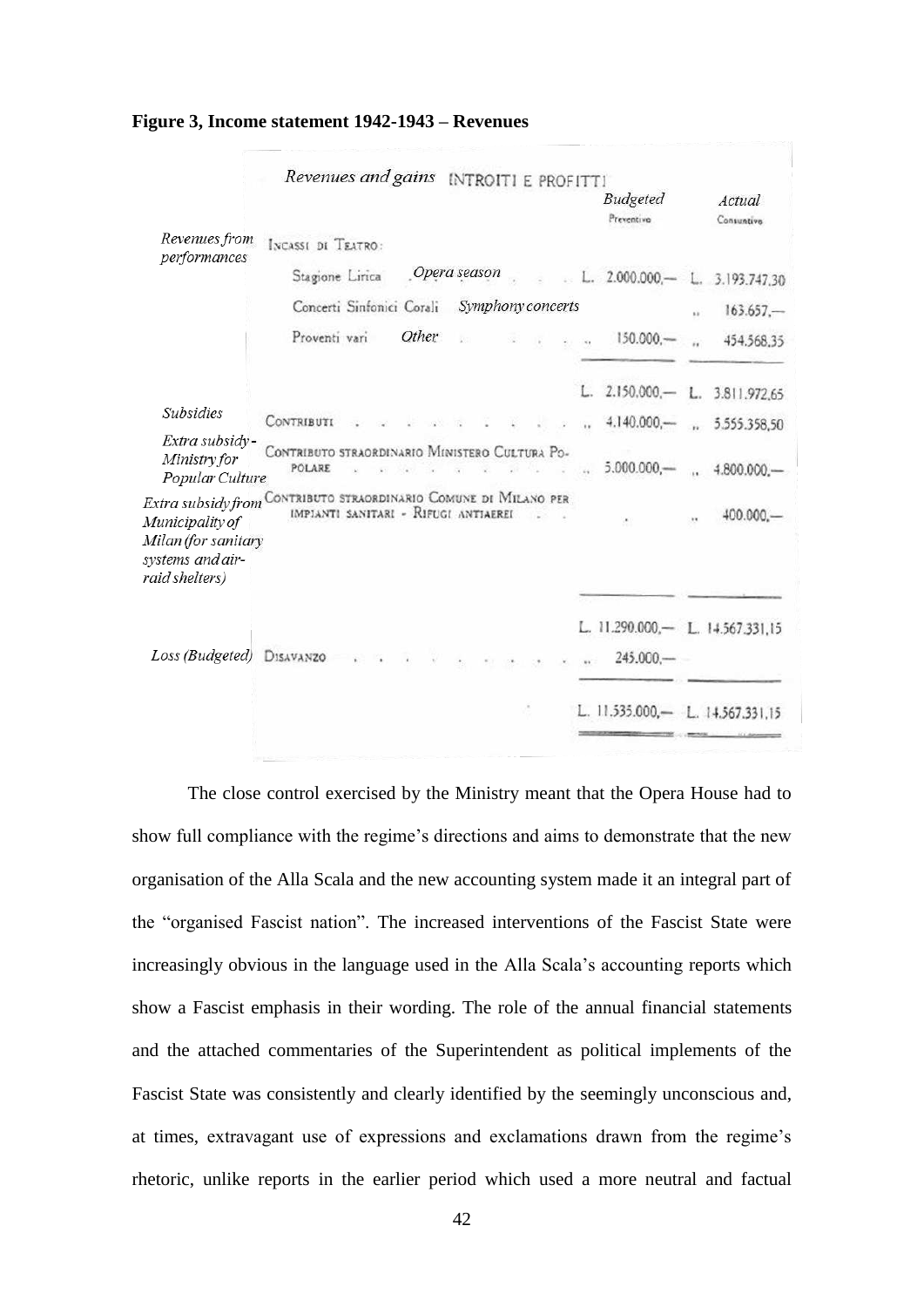language. One commentary of the Superintendent made references to the "perfectly functioning Fascist Nation" which was "organised in every sector and in every detail" (Superintendent commentary, 1937-1938, p. 4). The use of Fascist rhetoric was particularly marked during the war, when the military power of Italy and its allies was praised. When commenting on the tour of the Alla Scala orchestra in Germany, the auditors noted how its success "reinforced the artistic bond of the two nations united in the war which victory will crown" (Audit report, 1941-1942, p. 5). After remembering "the mighty Italian soldiers fighting in all frontlines", the auditors closed their report with the Fascist exclamation "Vincere!" ("Win!") (Audit report, 1941-1942, p. 7; the same closing remark can be found in Audit report, 1940-1941, p. 13).

The support provided by accounting tools to the ongoing exercise of State power was ultimately aimed at making the Alla Scala an integral part of the Fascist Ethical State rather than at simply generating evidence for better management. Demonstrating the "extraordinary turnout to the performances organised with the usual artistic dignity, which testifies the prestige of the Opera House and the attachment of Milanese people" (Audit report, 1941-1942, p. 3) was ultimately more important than accounting for financial results as the measure of success and achievement of the priorities of the Ethical State. This view of accounting as a political instrument was fully consistent with the underlying ideology which informed the Fascist Ethical State. Profoundly antipositivist, the Fascist conception of the State rejected the use of accounting as a simple individualistic and materialistic tool for maximising the utility of the single institution through the provision of objective, verifiable information. A good example of the overriding political interpretation and purpose which was given to the accounting reports is contained within the audit report of 1941-1942 where the auditor referred to the "careful, constant and thoughtful attention" paid to the Opera House by the Ministry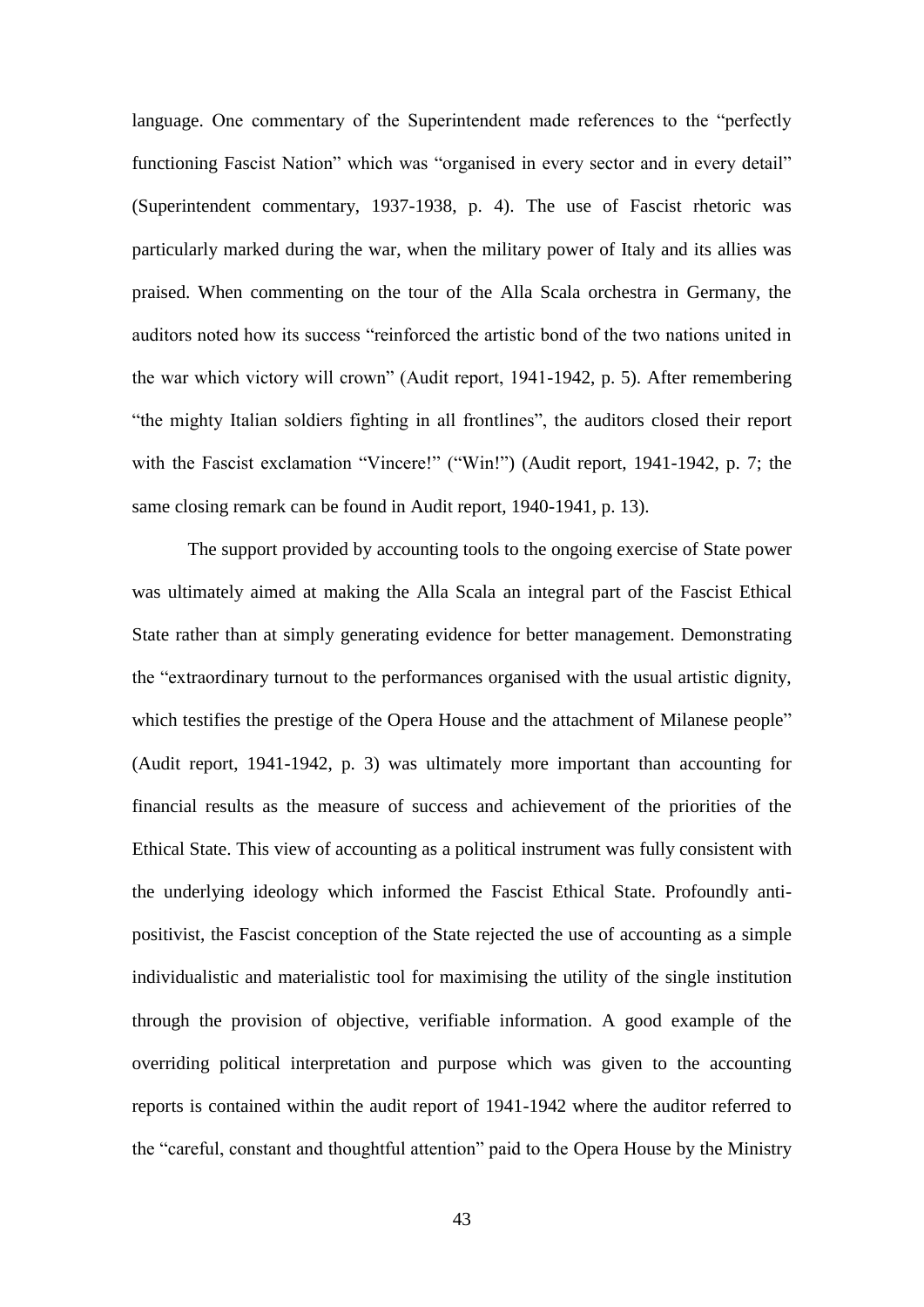for Popular Culture, which "follows with passion and zeal the perpetration of the noble tradition of the Alla Scala" (Audit report, 1941-1942, p. 6). Reference to the Ministry was not casual but showed how the Opera House was aware of having to account to the State for its contributions to the Ethical State. Consistent with this duty, the auditors congratulated the Superintendent and the President of the Alla Scala on their ability to "defend the traditions of the Alla Scala and meet the trust and expectations of the Audience and of the Higher Hierarchies" (Audit report, 1940-1941, p. 11). The need to show the Opera House's contribution to the State was such that the Superintendent even underlined how the new state-of-the-art mechanical stage of the Alla Scala was "designed by Italian technicians and produced by the very Milanese Ceretti Industries", consistent with autarchic policies inaugurated by the regime after the sanctions issued by the League of Nations (Superintendent commentary, 1937-1938, pp 5-6).

The Ethical State actively intervened in the life of its people, in marked contrast to the Liberal State which "instead of directing the game and guiding the material and moral progress of the community, restricts its activities to recording results" (Mussolini & Gentile, 1961, p. 129). Therefore, even the tool to "record results" par excellence, accounting, becomes a means for intervening in the "management and government of society" (Miller, 1986, p. 101). Even though the data produced by the accounting system would have been also used for decision making, such as to reduce unnecessary costs, its main aim was to help the process of identifying the Alla Scala with the aims of the State to ensure that it would operate accordingly. Accounting was to be used especially for providing the government with information about the success of the Opera House in spreading Fascist values. The contributions of accounting to the operations of the Alla Scala were ultimately to promote the broader interests of the community embodied by the State and the Fascist creed. The Superintendent sought to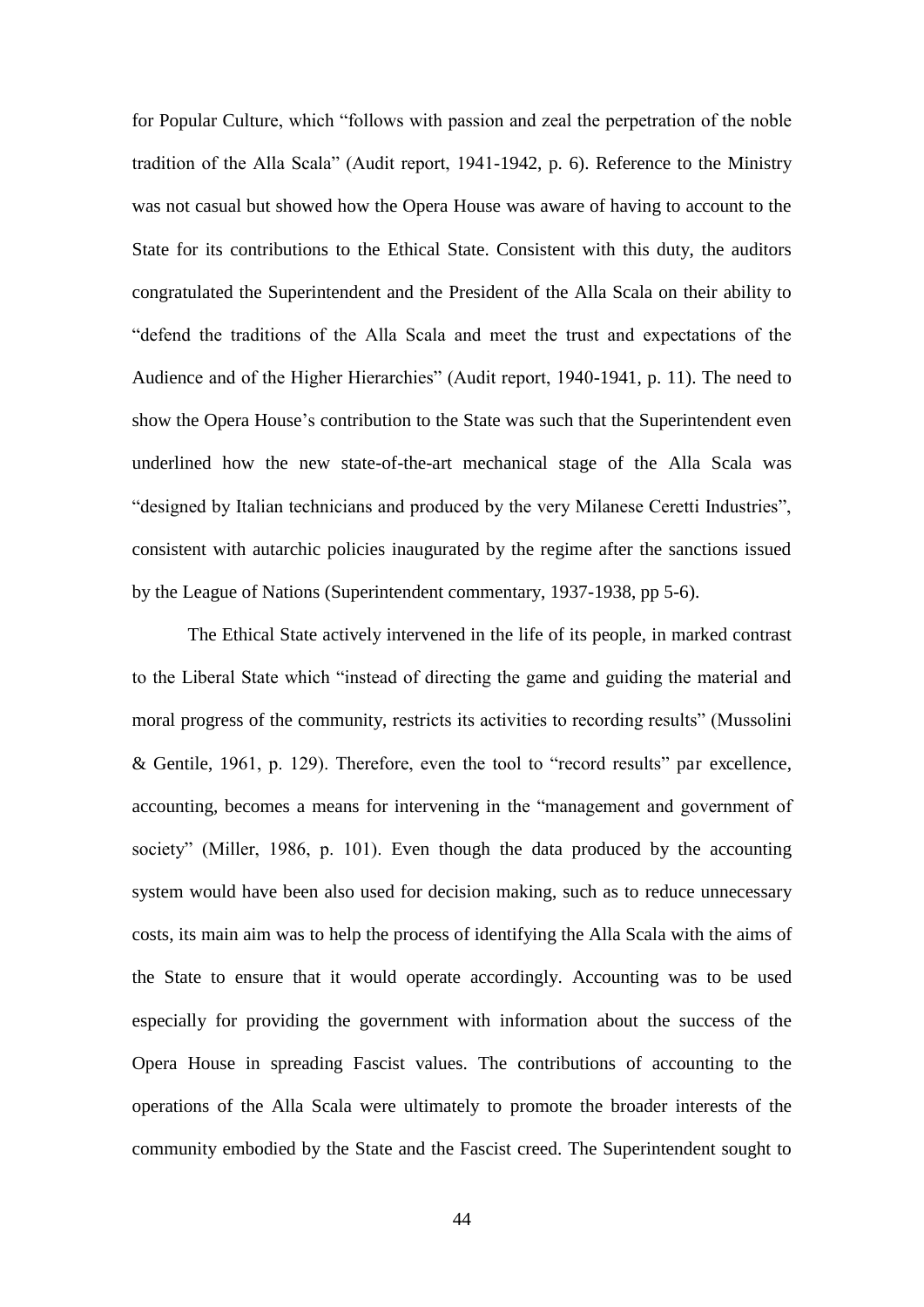reinforce this moral purpose of accounting when he noted that the Alla Scala had "a strong political and social function. In this regard, every formula or accounting result loses its significance" (Superintendent commentary, 1939-1940, p. 5). With every individual expected to identify themselves with the Nation (Gentile, 1925), so every public institution should identify itself with the Ethical State, most especially those entrusted with such a critical role as promoting the cultural education of the masses according to Fascist beliefs and priorities and securing ongoing support for the regime. As the real essence of the individual lay in their active contribution to the spiritual progress of society (Mussolini & Gentile, 1961), so the life of every public institution was to be uniquely devoted to contributing to pursuing the superior goals of the Ethical State.

During the time when the Alla Scala was fully under Fascist control, the accounts highlighted an increasing gap between income from tickets and expenses which was never addressed for it served the purpose of showing the increasing dependence on the State and the role of the Alla Scala in creating the Fascist Ethical State. New activities such as the "Saturdays at the theatre" or the spring and autumn concerts were started and maintained even if it was clear from the income statements that they produced ongoing losses. What really mattered was achieving the "result of this real artistic, patriotic and civil battle" (Audit report, 1941-1942, p. 7), irrespective of its economic impact on the Opera House. Notwithstanding their financial effects, the Superintendent even praised government initiatives in the field of theatre as a "magnificent achievement of the Regime which conveys toward opera a huge number of enthusiastic spectators". Other relevant issues, however, such as the problems with cash flows caused by the delays in the payment of State subsidies, were hidden and never mentioned in commentaries during the second period. Even though the delays in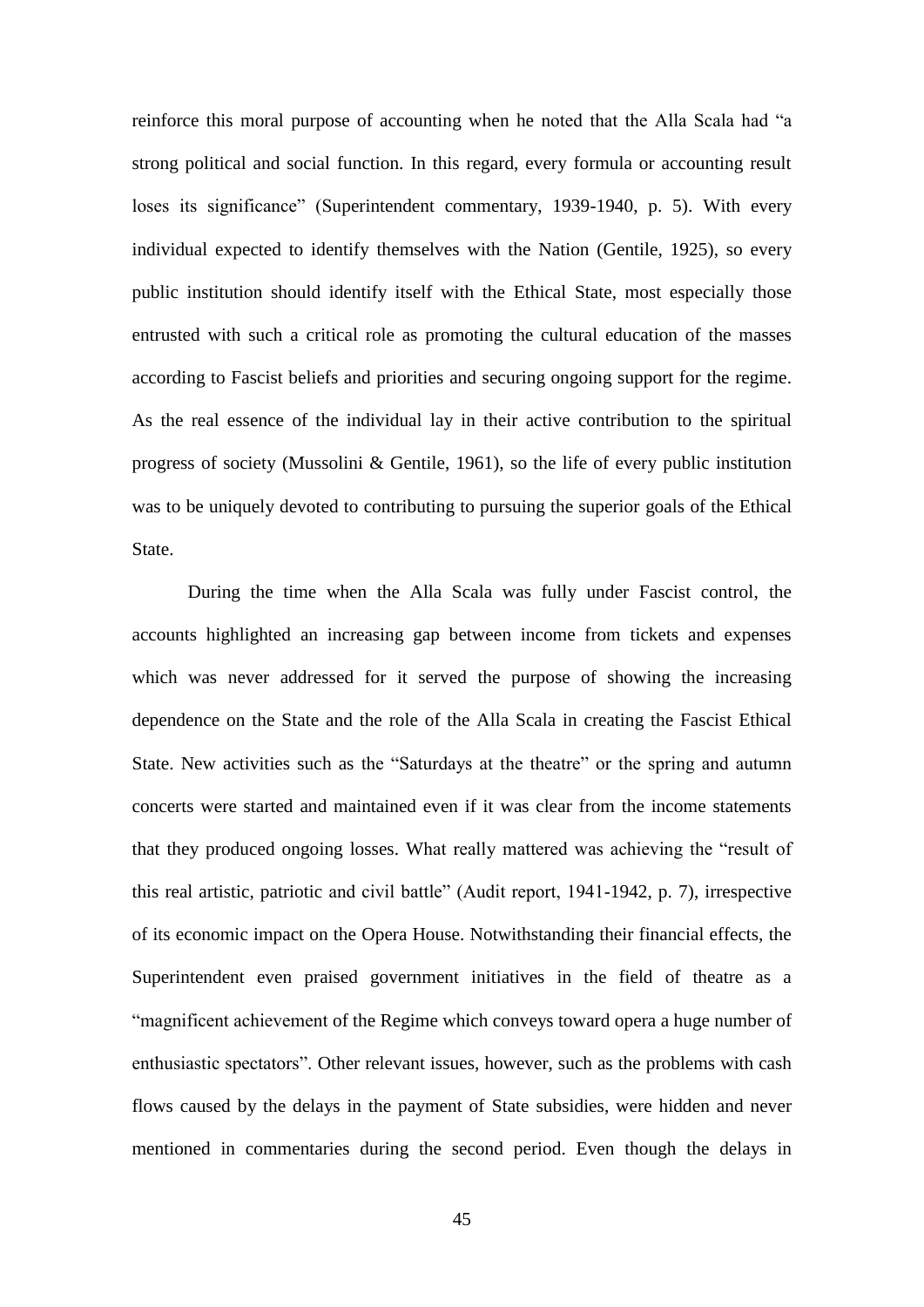payments were potentially detrimental to the Alla Scala, the political composition of the Board ensured that this would be kept from the public and that the government thereby would escape possible censure.

According to Fascist ideology the only good that mattered was that of the State. This was clearly highlighted by Gentile (1922a, p. 13) who noted that the State "must act seriously, sacrificing the individual to the collective whole, and welcoming martyrdom which in every case is but the sacrifice of the individual to the universal". The Alla Scala was a part of a larger organism and, thus, its interests were to be harmonised with those of the other parts of this organism for the sake of the survival and progress of the community embodied by the State. The tight bond between the Opera House and the State was explained well by the Superintendent when he commented on how the life of the Opera House was linked "to the political, military and economic events of the Nation" and how the "existence and increment in activities are profoundly dependent on the historical events which enliven the Nation" (Superintendent commentary, 1939-1940, p. 1). As a result, contributing to the progress of the Nation necessarily implies "discipline, the coordination of efforts, a deep sense of duty and a spirit of self-sacrifice" (Mussolini & Gentile, 1961, p. 131). In this regard, accounting contributed to making the will of the State manifest and helped it to exercise its power with the aim of making the action of the Alla Scala fully consistent with the goals of the State, even at the cost of putting its financial well-being at risk. Since "no action is exempt from moral judgment: no activity can be despoiled of the value which a moral purpose confers on all things" (Mussolini & Gentile, p. 118), accounting acquired a moral dimension (Bigoni & Funnell, 2015) when it served the higher aim of promoting the spiritual progress of the Nation.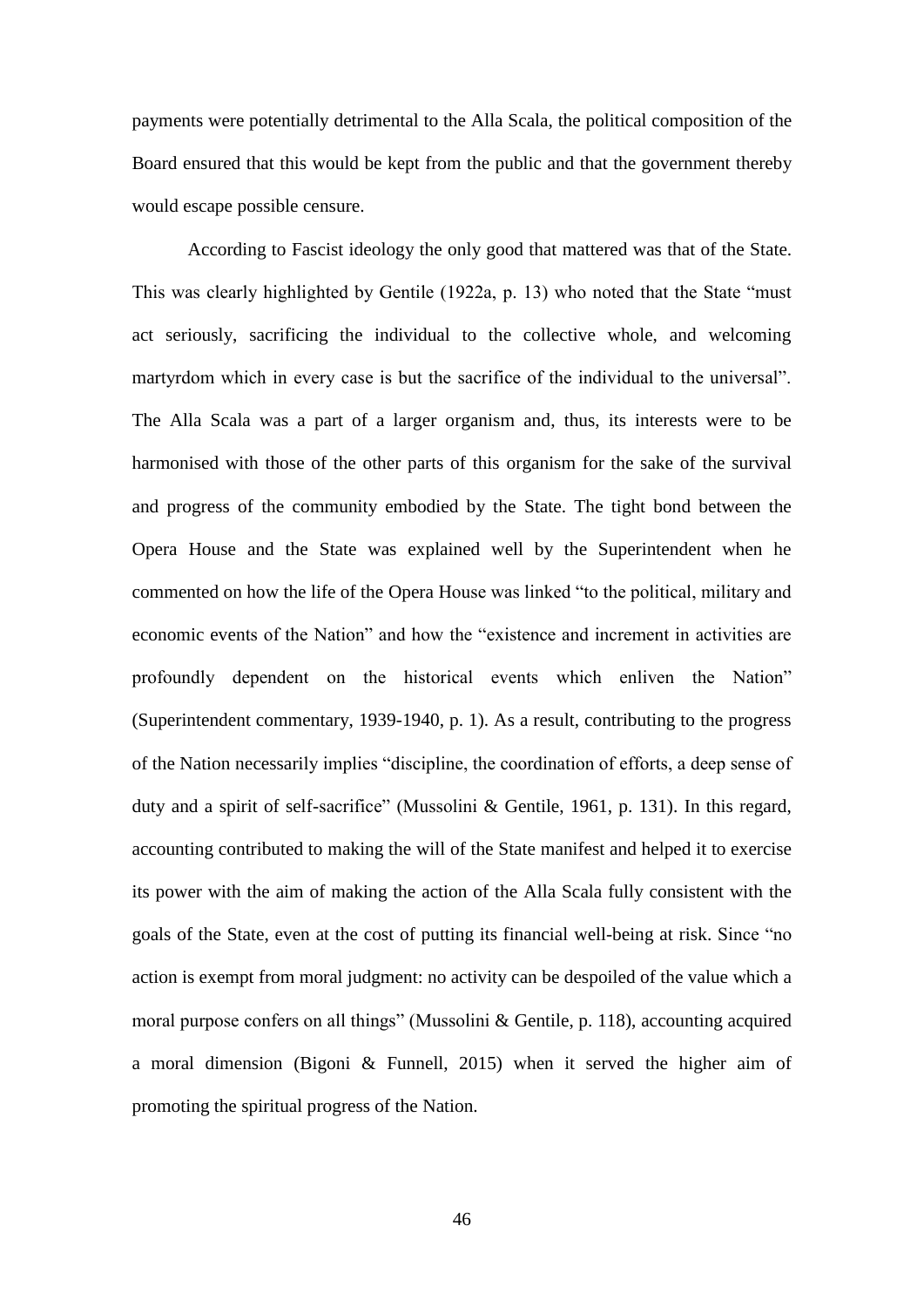In the case of the Alla Scala the functioning of the calculative practices of accounting "can always be traced back to some programmatic ambition" (Spence, 2010, p. 379). Far from being a dry and neutral technique, accounting was a technology deeply embedded in the socio-political context of the time (Burchell et al., 1980; Burchell, Clubb & Hopwood, 1985), reflective of the will of the Ethical State and constitutive of relations of power and dominance (Napier, 2006; Constable & Kuasirikun, 2007). The pervasive influence of the State exerted with the contribution of accounting tools proved to be successful for the Alla Scala was fully aware of its role, of the need to actively contribute to the State's mission and of the contributions of accounting in the pursuit of this goal. The changes to the cultural offer to meet the propaganda needs of the regime were a sign of this awareness. The effectiveness of the regime's plan to extend the boundaries of the Ethical State and to promote its cultural policy were confirmed by one communist observer in the 1930s who referred to the way in which the State managed "to succeed in influencing the greater part of the masses with its ideology" (quoted in Gentile, 2002, p. 164). The control of sentiments and actions through the manipulation of cultural activity proved to be much more successful than the threat of violence that constituted the "real Fascism" (Thompson, 1991, p. 150). Accounting, through the creation of specific visibilities and allowing a penetrating control that reinforced the force of the State without resorting to a costly and politically dangerous recourse of direct coercion (Neu, 2000), represented an important technology within Fascist programmes of government (Miller, 1990), helping to translate them into practice.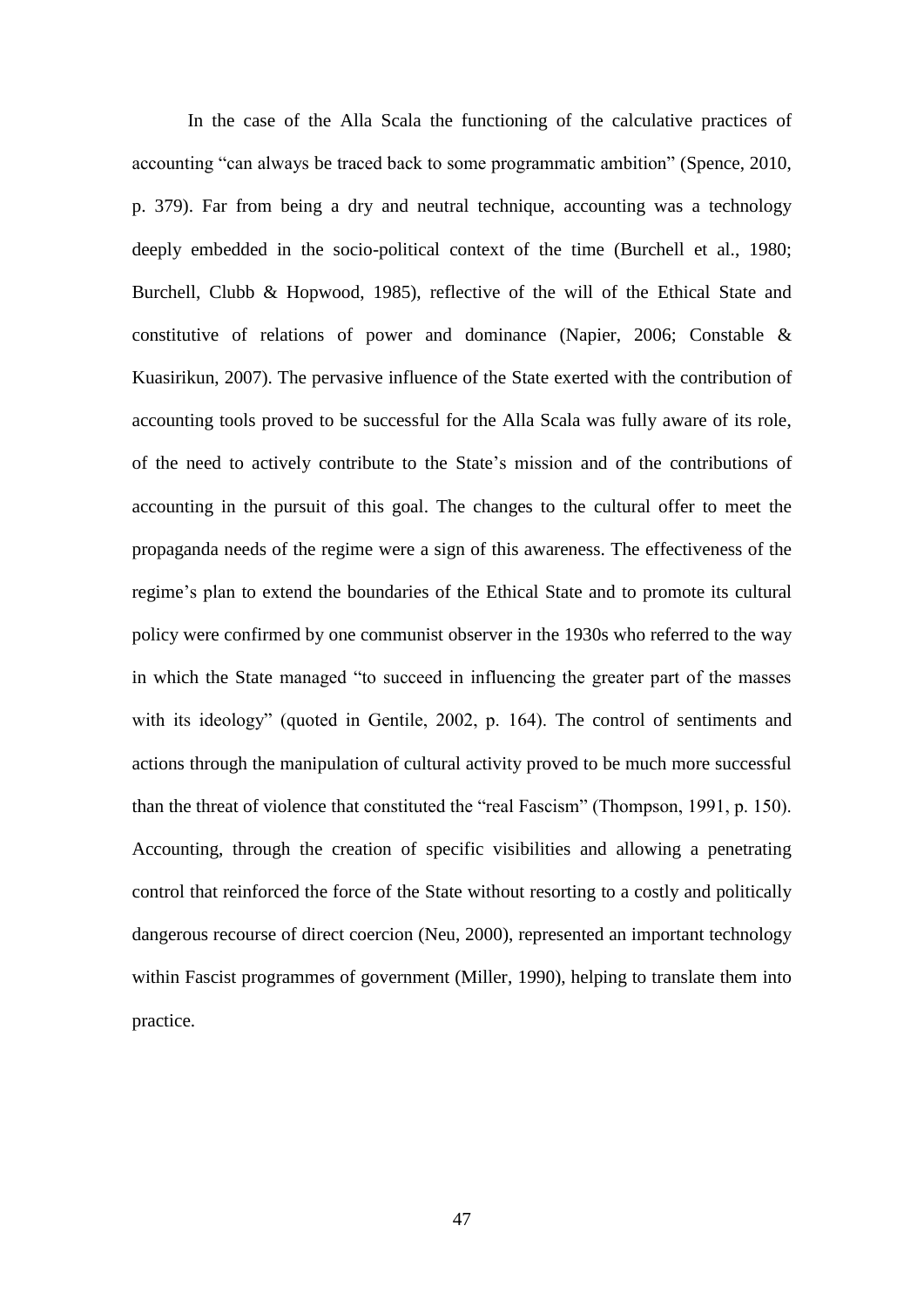# **Conclusion**

The Alla Scala was an iconic institution which was critical to the success of the Fascist plan to promote the spiritual progress of the community by making citizens aware of their belonging to a glorious Nation. Far from being an apolitical practice in the pursuit of economic rationality, accounting was deeply rooted in the socio-political context of the time and its utility within programmes of government was clear (Miller, 1990). Thus, the use of accounting played an important role in the process of making the Alla Scala an integral part of the Fascist Ethical State. Not only did accounting help to translate governmental programmes into practice but also it was an important means of making the power of the State manifest by increasing its impact without the need to constantly resort to force (Neu, 2000).

Across the two periods of the Fascist regime identified for the purposes of this study, the use of accounting techniques became increasingly important as the ideology and control of Fascism over the Nation developed. In the first period (1922-1936), and most especially during the nine year trial period, accounting was used more for decision making purposes in the management of the Alla Scala, with an attempt to increase efficiency by cutting unnecessary costs and unproductive performances. Moreover, in the absence of a direct intervention by the public, its main aim was to evaluate the "economic feasibility" of managing the Alla Scala in the form of an Ente Autonomo, providing it with all the necessary means to operate in the future and to depict the amount to be paid to the box holders at the end of the trial period.

The situation changed after the end of the trial period in 1929 when the State seized the opportunity to take full control of the Alla Scala, through the action of the Municipality of Milan, dispossessing the box holders so that the Opera House was entirely in public hands. Towards the end of the period of consolidation of power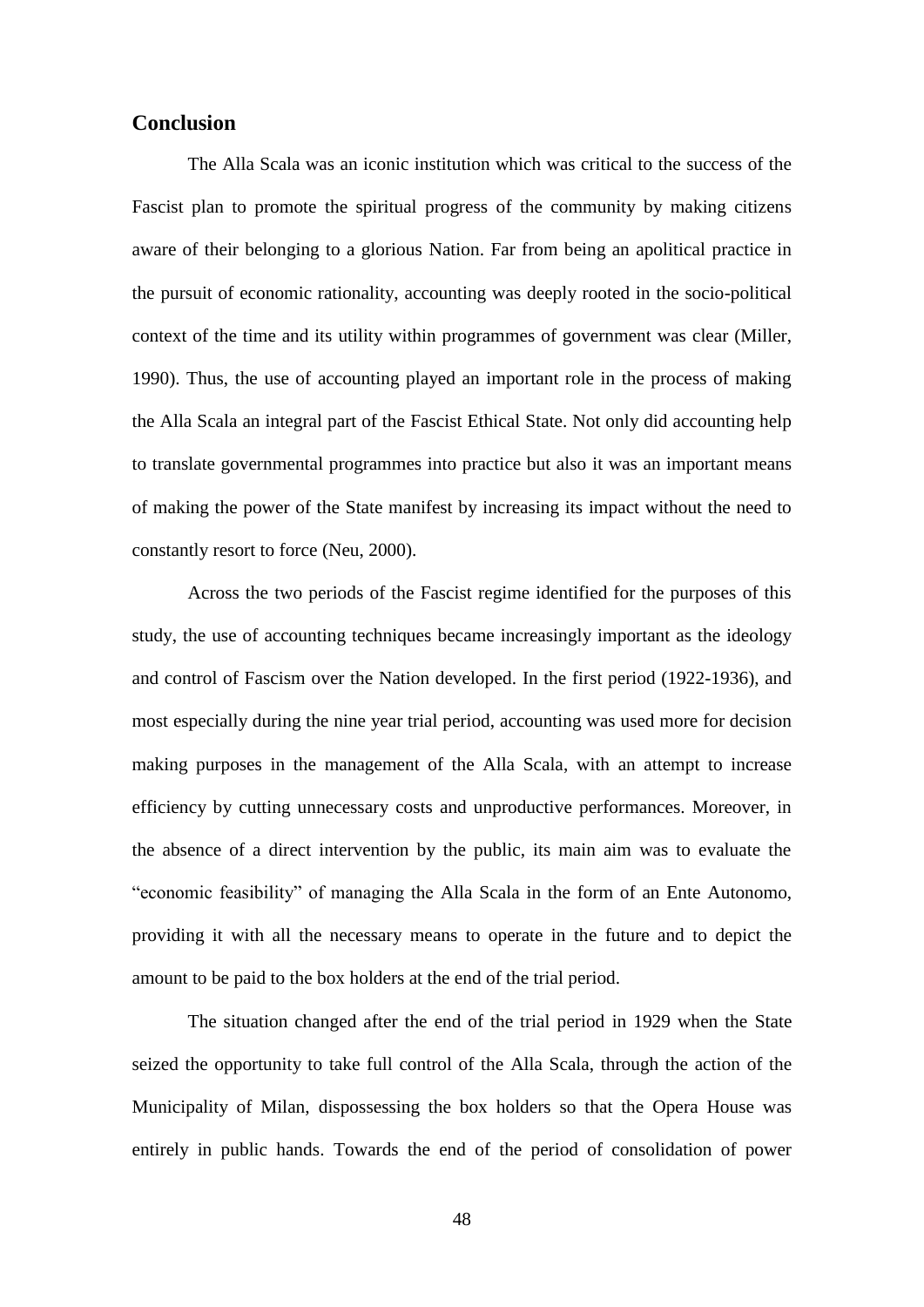accounting tools were re-shaped to meet the information needs of the Municipality, which exercised close control of the Opera House and to which the budgets and financial statements had to be sent for approval. To serve this purpose, the accounting documents became more precise with a very detailed commentary of the Director, and later the Superintendent, and an audit report. As State intervention in the operations of the Alla Scala became more evident the detrimental effect on the financial situation and performance of the Opera House was highlighted by accounting documents but not acted upon. Accounting was increasingly used not to provide information to maximise efficiency but as a tool for controlling the Alla Scala and influencing its activity to ensure that it became an effective tool of the Fascist Ethical State, creating at the same time specific visibilities (Hopwood, 1990) such as an increasing reliance on public funding, which made the power of the Municipality and the State manifest.

In the second period (1936-1943), as the Fascist ideology came to maturity and it entered its imperial phase, the intervention in the operations of the Alla Scala, and all other Italian opera houses, was centralised and made even more pervasive as it became an organ of the Fascist Ethical State. The use of the Alla Scala as a vehicle to convey the Fascist message was therefore reinforced and, as a result, it became even more reliant on public subsidies and therefore less independent. Accounting tools were reshaped by power (Maran & Vagnoni, 2011) and the specific visibilities created, including comparisons between budget and year-end figures and more focussed commentaries dense with Fascist rhetoric. Information potentially useful for the Ente but embarrassing for the government was hidden, thereby testifying to the close control performed by the Ministry for Popular Culture. Even more than in the previous period, accounting was a political means to exercise a strong influence on the Alla Scala and to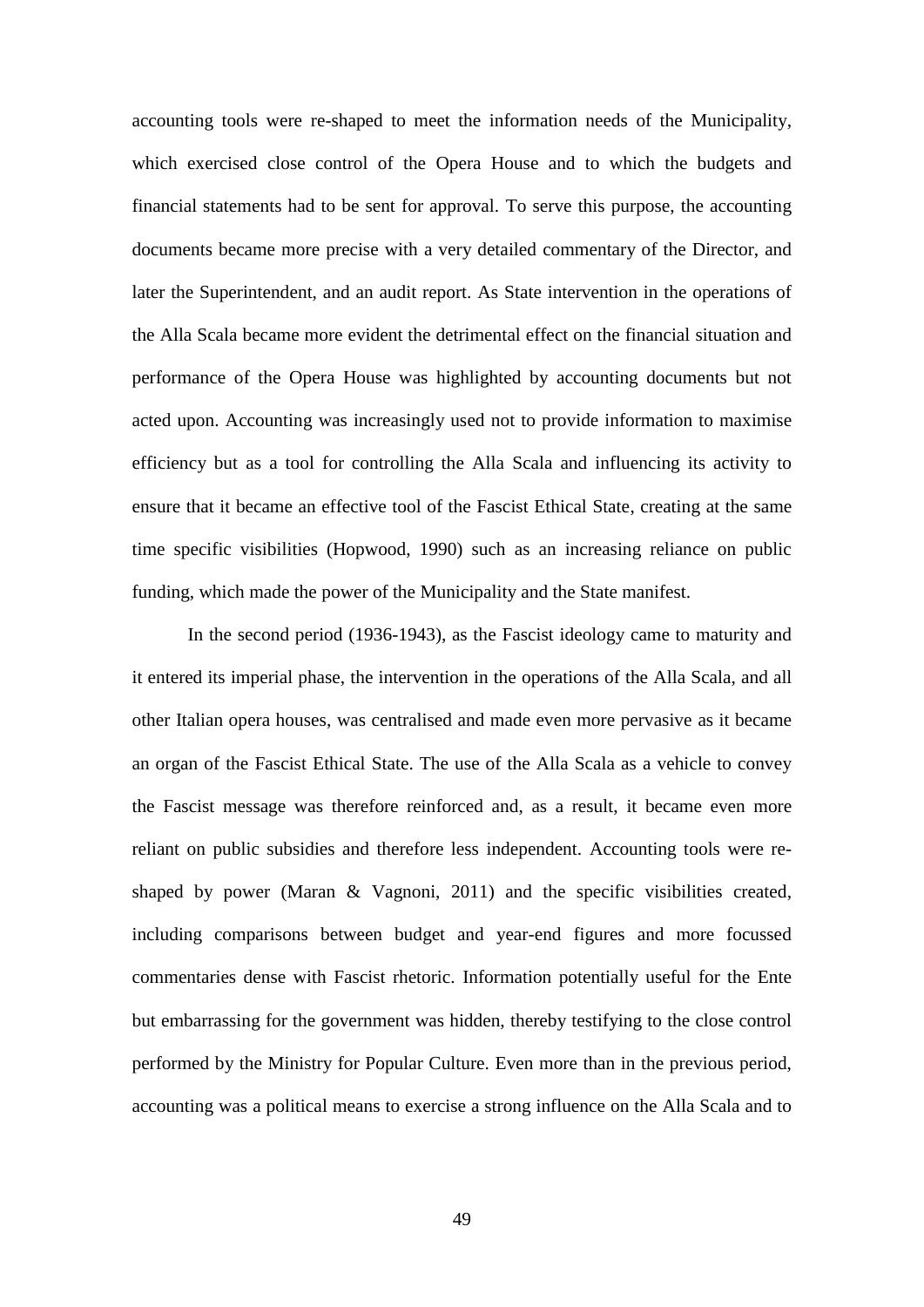make the State's power visible and indisputable by increasing its force without the need to resort to the use of direct coercion.

The use of accounting was consistent with the underlying ideology which fuelled the action of the government. Fascism refused a positivist use of accounting as a simple individualistic and materialistic tool for maximising the utility of a single institution, preferring to employ it as a tool for the implementation of its programmes. The Alla Scala had to become an integral part of the Ethical State, with its operations informed by the need to contribute to the good of the State itself rather than maximising utility for the Opera House. The real essence of every Fascist institution, and most especially those critical to the success of Fascist policies, lay in their active contribution to the spiritual progress of the society embodied by the State (Mussolini & Gentile, 1961). Therefore, the best interests of an institution as an autonomous body had to be put aside in the pursuit of the superior goals of the Ethical State. Accounting represented a powerful tool for constructing the Ethical State, securing an active contribution from a key institution such as the Alla Scala Opera House<sup>26</sup>.

This study adds to existing literature on accounting and government. In particular, it has examined the complex issue of the interrelations between the technology of accounting and governmental programmes and power by considering a totalitarian regime which has attracted little attention from accounting scholars. It has also used a theoretical lens new to accounting studies, Gentile's conception of the Ethical State (Gentile, 1925, 1928a; Mussolini & Gentile, 1961), which is particularly appropriate in the context of right-wing regimes, most especially Italian Fascism. By linking accounting to the ideological context in which it operated, it has been possible to get meaningful insights on the how this technology of government operated in the case

<u>.</u>

 $26$  The Opera House was hit during a bombing a few days after the fall of Fascism, in the night between 15<sup>th</sup> and 16<sup>th</sup> August 1943 and re-opened in 1946.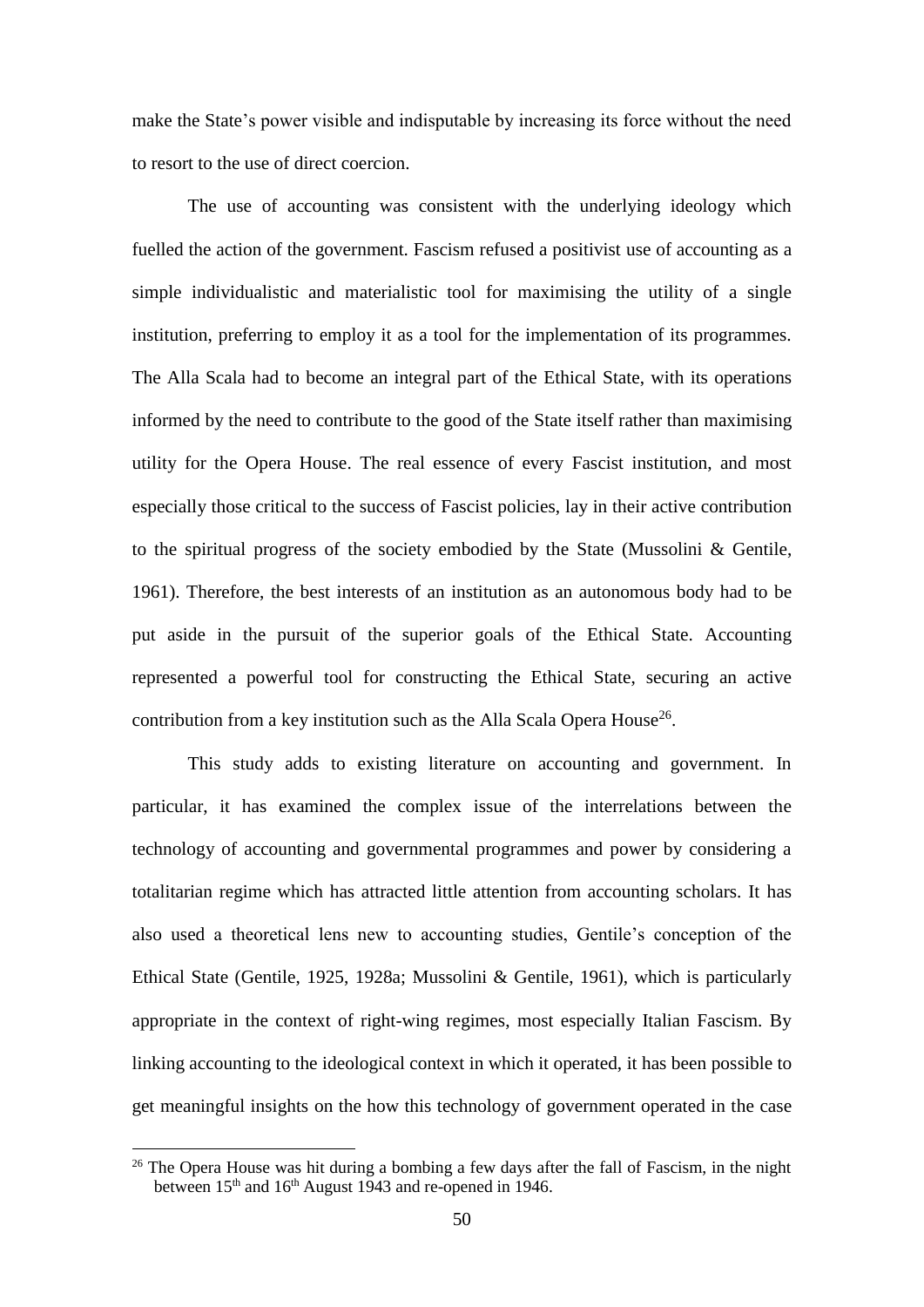of the Alla Scala during the Fascist rule. Lastly, the study has sought to broaden the institutional and geographical coverage of accounting history by considering a non-Anglo-Saxon setting (Jones & Oldroyd, 2015).

The paper has some limitations. First, it relies on archival material, which unavoidably has some gaps due to the loss of some documents over time. However, in the case analysed, existing gaps did not hinder the possibility of making meaningful speculations about the use of accounting in the context of the Alla Scala. Second, it just focuses on a single, although notable, case study. As a result, in order to deepen the analysis of the interrelations between accounting technologies and governmental programmes in totalitarian regimes, future studies could analyse the intervention on other non-cultural institutions to investigate if the accounting served the same purposes as in the Alla Scala Opera House, analysing if within a totalitarian State accounting works as a tool for domination irrespective of the specific organizational purposes (Baños et al., 2005) or if its use depends on the specific context in which it operates. Within the cultural domain, a comparison between the case of the Alla Scala and similar institutions in other totalitarian regimes could be fruitful, to document differences and similarities which might depend on the different ideologies underpinning the regimes.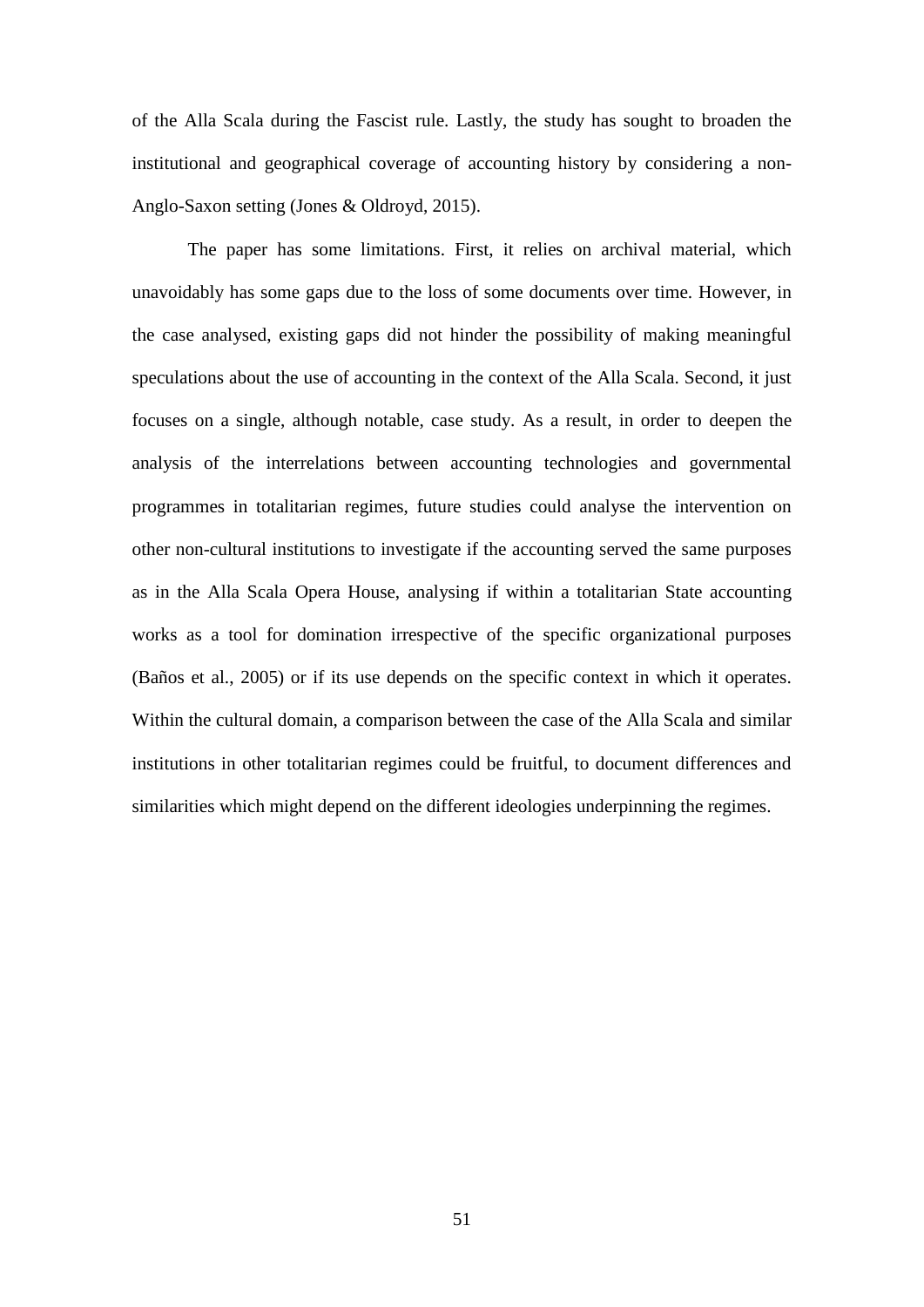|                                | $1921 - 1$ | 1922-           | $1923 - 1$                                                                                                                          | 1924- | $1925 -$ |      | $1926 - 1927 - 1$ | $1928 -$ | 1929- |             |      |      | 1930-   1931-   1932-   1933-   1934-   1935-                    |        | 1936- | 1937-                                                                                                                                                                                         | $1938 -$ | 1939-l            |                   | 1940-11941- | $1942 -$ |
|--------------------------------|------------|-----------------|-------------------------------------------------------------------------------------------------------------------------------------|-------|----------|------|-------------------|----------|-------|-------------|------|------|------------------------------------------------------------------|--------|-------|-----------------------------------------------------------------------------------------------------------------------------------------------------------------------------------------------|----------|-------------------|-------------------|-------------|----------|
|                                | 1922       | 1923            | 1924                                                                                                                                | 1925  | 1926 l   | 1927 | 1928              | 1929     | 1930  | 1931   1932 | 1933 | 1934 | 1935 l                                                           | 1936 l | 1937  | 198                                                                                                                                                                                           | 1939     | 1940 l            | 1941              | 1942        | 1943     |
| Cost of<br><b>performances</b> |            |                 |                                                                                                                                     |       |          |      |                   |          |       |             |      |      |                                                                  |        |       | 7.425   10.400   13.270   13.045   14.005   15.065   14.770   14.865   13.155   12.570   10.535   9.100   9.315   10.020   9.250   9.950   11.950   11.400   12.450   9.740   12.900   13.500 |          |                   |                   |             |          |
| Revenue<br><b>from tickets</b> |            |                 | 6.600   8.995   12.380   12.885   12.285   12.615   11.635   10.030   9.235   6.380   6.735   4.420   4.670   4.670   4.565   5.700 |       |          |      |                   |          |       |             |      |      |                                                                  |        |       | 7.060 l                                                                                                                                                                                       |          | $6.600 \pm 6.700$ | $3.464 \pm 8.200$ |             | 3.800    |
| <b>Difference</b>              |            | $0.825$   1.405 | 0.890   0.160   1.720   2.450   3.135   4.835   3.920                                                                               |       |          |      |                   |          |       |             |      |      | $(6.190 \mid 3.800 \mid 4.680 \mid 4.645 \mid 5.350 \mid 4.685)$ |        |       | 4.250   4.890   4.800   5.750   6.276   4.700   9.700                                                                                                                                         |          |                   |                   |             |          |

## **Appendix 1, Cost of performances and revenue from tickets, 1921 to 1943 (million lire)**

# **Revenue from tickets and cost of performances during the first period (1922-1936)**

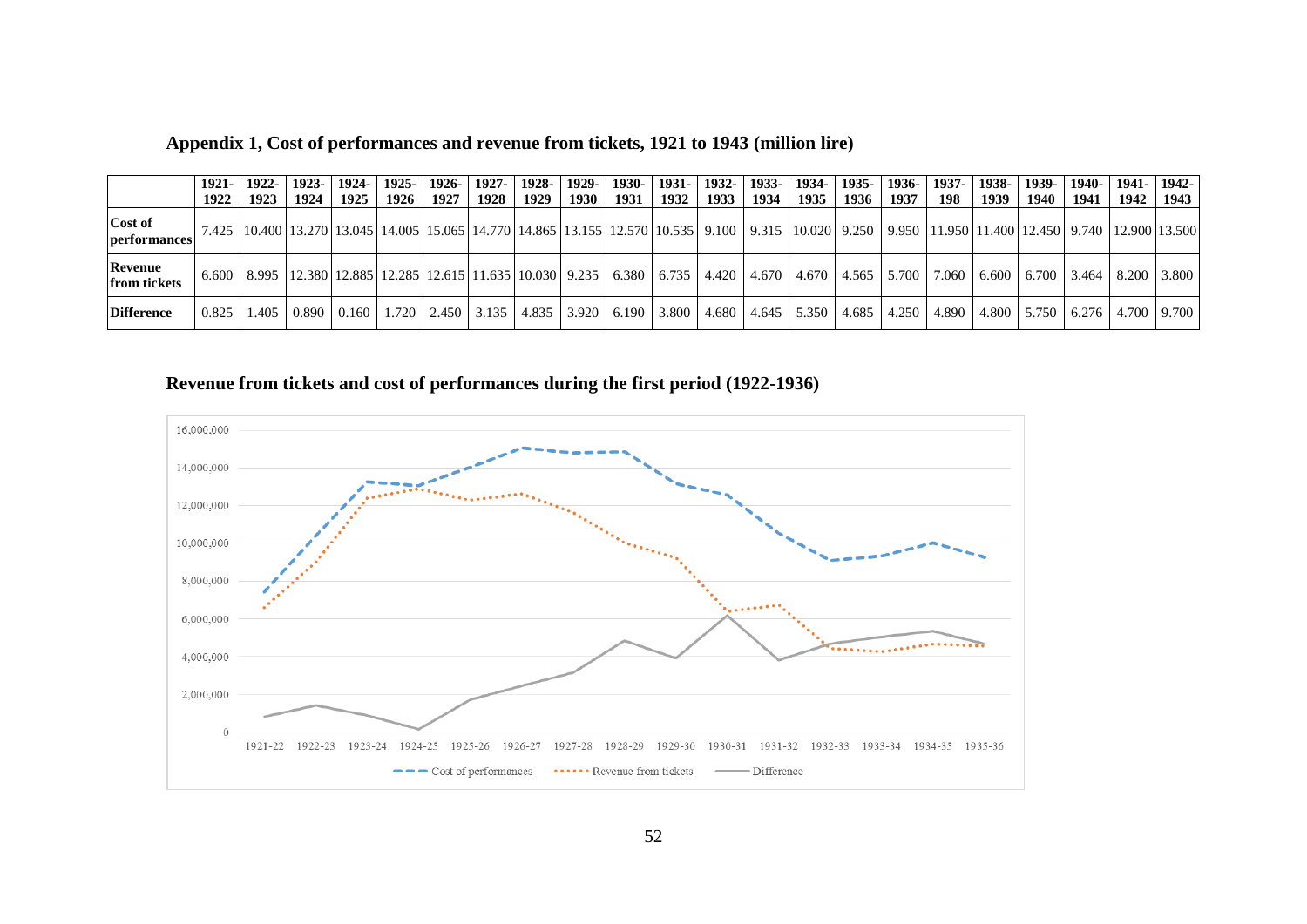

# **Revenue from tickets and cost of performances during the second period (1937-1943)**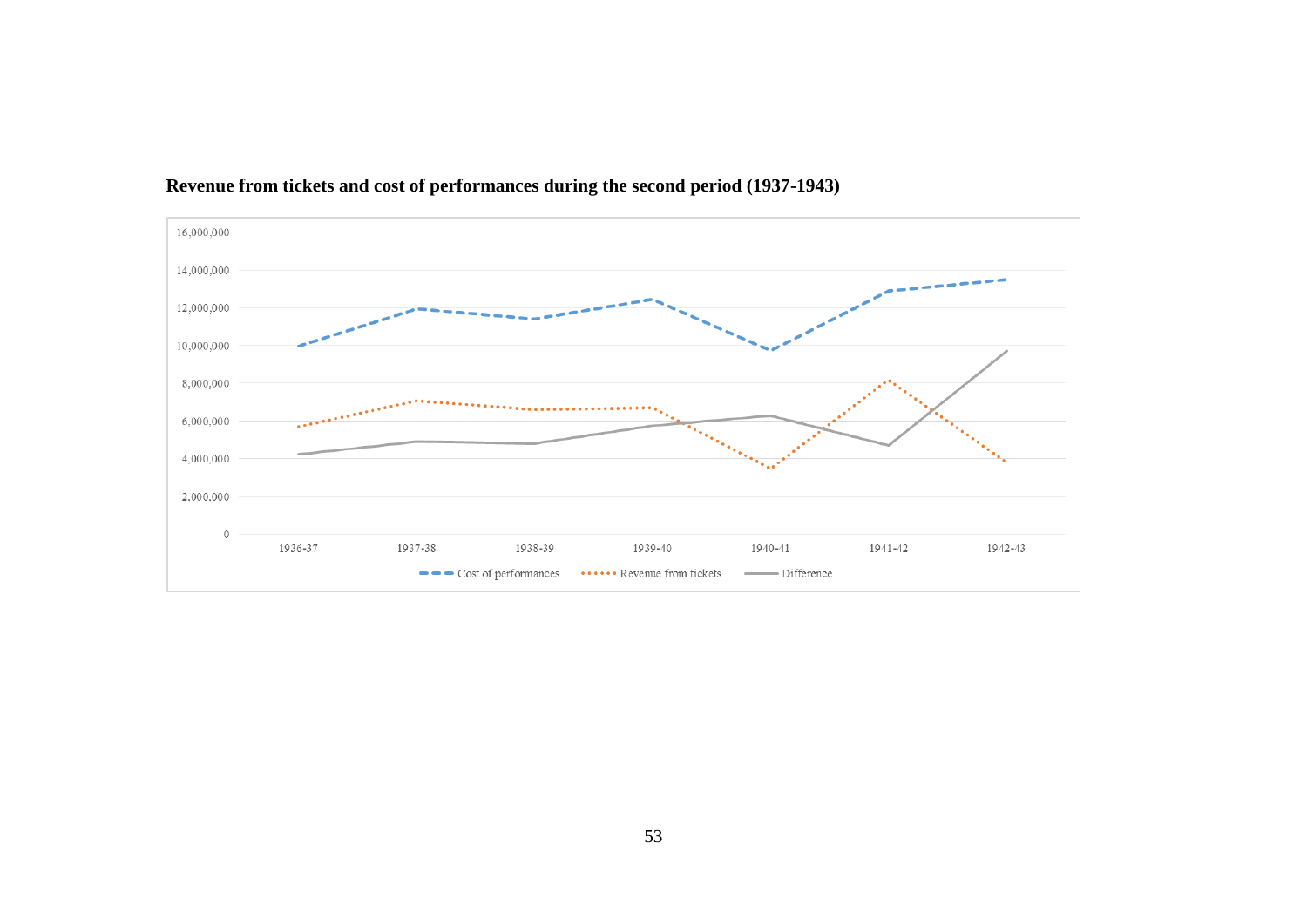

# **Revenue from tickets and cost of performances during the Fascist rule (1921-1943)**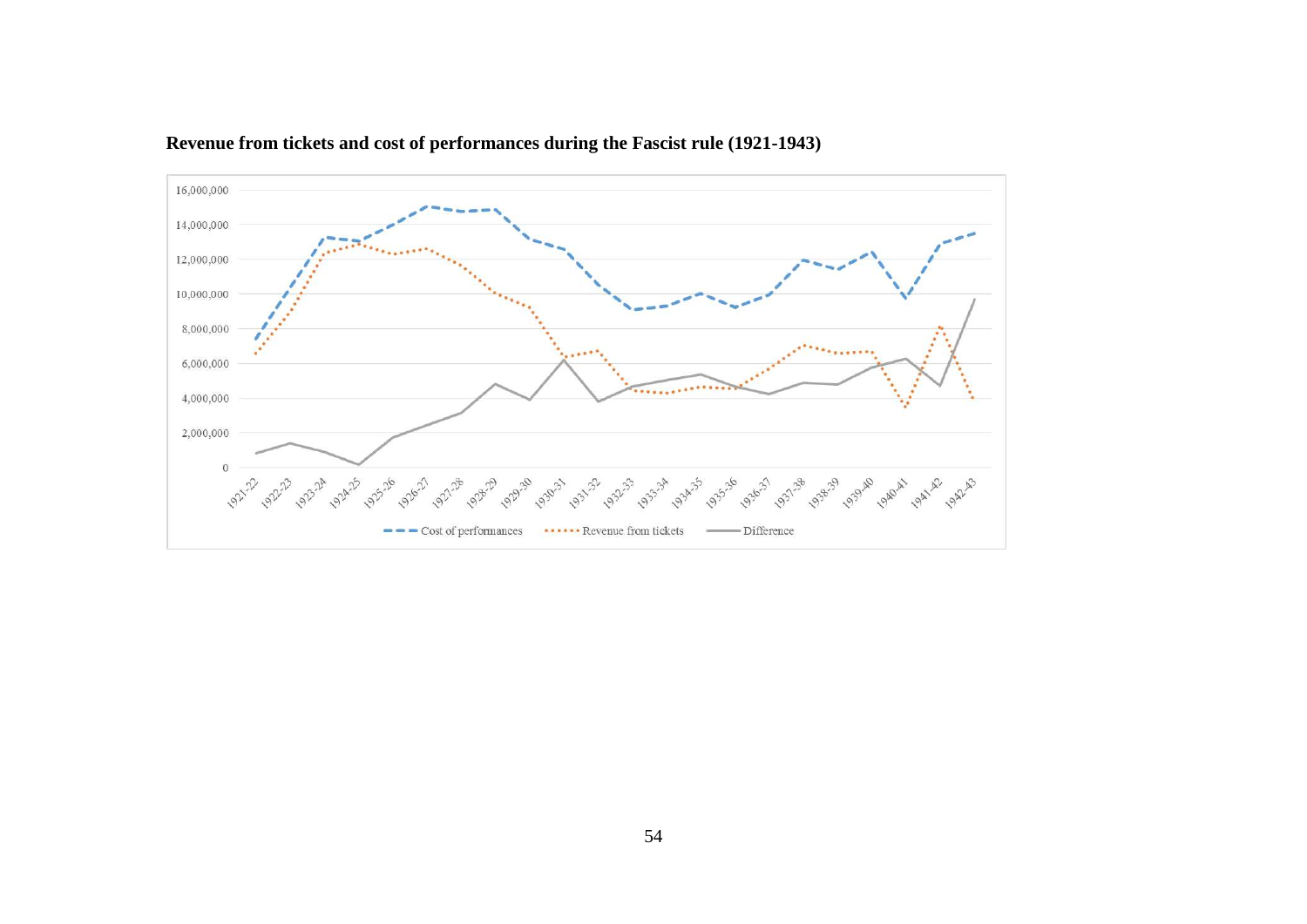## **References**

#### **Primary sources**

Historical Archive of the Alla Scala Opera House

- Agreement between the Municipality of Milan, the box holders, the donors and the Ente Autonomo del Teatro Alla Scala, 9<sup>th</sup> November 1920.
- Agreement between the Municipality of Milan and the Ente Autonomo del Teatro Alla Scala with the intervention of a State representative, 18<sup>th</sup> November 1930.
- Budgets, 1931-1932, 1932-1933, 1934-1935, 1935-1936.
- Financial Statements and attachments (1922-1943).
- Minutes of Milan city council assembly,  $25<sup>th</sup>$  February 1920.
- Statute of the Ente Autonomo del Teatro Alla Scala, 1921.
- Statute of the Ente Autonomo del Teatro Alla Scala, 1931.
- Statute of the Ente Autonomo del Teatro Alla Scala, 1934.

#### **Secondary sources**

- Álvarez-Dardet, C., Baños, J., & Carrasco, F. (2002). Accounting and control in the founding of the new settlements of Sierra Morena and Andalucia 1767-72. European Accounting Review, 11, 419-439.
- Arblaster, A. (1984). The rise and fall of Western liberalism. Oxford: Blackwell.
- Arblaster, A. (1992). Viva la libertà! Politics in opera. London: Verso.
- Armstrong, P. (1994). The influence of Michel Foucault on Accounting Research, [Critical Perspectives on Accounting,](http://www.sciencedirect.com/science/journal/10452354) [5,](http://www.sciencedirect.com/science/journal/10452354/5/1) 25-55.
- Baños, J., Gutierrez, F., Álvarez-Dardet, C., & Carrasco, F. (2005). Govern(mentality) and accounting: the influence of different Enlightenment discourses in two Spanish cases (1761-1777). Abacus, 41, 181-210.
- Barigazzi, G. (1984). La Scala racconta, Milano: Hoepli.
- Beacham, R. C. (1999). Spectacle entertainments of early imperial Rome. New Haven and London: Yale University Press.
- Berezin, M. (1991). The organization of political ideology: culture, state and theatre in Fascist Italy. American Sociological Review, 56, 639-651.
- Bigoni, M., Deidda Gagliardo, E., & Funnell, W. (2013). Rethinking the sacred and secular divide. Accounting and accountability practices in the Diocese of Ferrara (1431-1457). Accounting, Auditing & Accountability Journal, 26, 567-594.
- Bigoni, M., & Funnell, W. (2015). Ancestors of governmentality. Accounting and pastoral power in the  $15<sup>th</sup>$  century. Critical Perspectives on Accounting, 27, 160-176.
- Borden, I., & Rendell, J. (2000). Intersections: Architectural Histories and Critical Theories. London: Routledge.
- Burchell, S., Clubb, C., & Hopwood, A. (1985). Accounting in its social context: towards a history of value added in the United Kingdom. Accounting, Organizations and Society, 10, 381-413.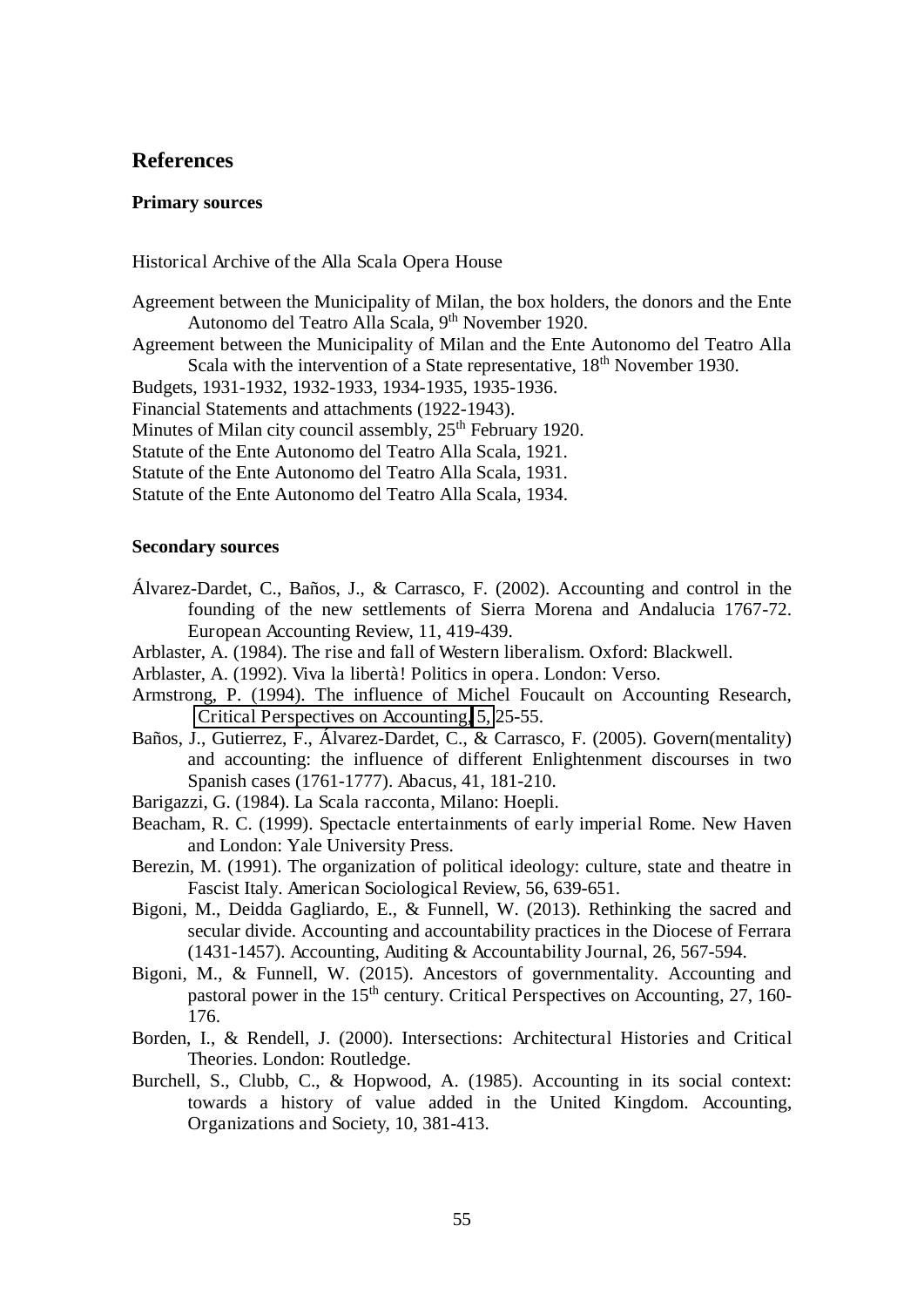- Burchell, S., Clubb, C., Hopwood, A., Hughes, J., & Nahapiet, J. (1980). The roles of accounting in organisations and society. Accounting, Organizations and Society, 5, 5-27.
- Cinquini, L. (2007). Corporative economy and accounting in Italy during the thirties: exploring the relations between a totalitarian ideology and business studies. Accounting, Business and Financial History, 17, 209-240.
- Constable, P., & Kuasirikun, N. (2007). Accounting for the nation-state in mid nineteenth-century Thailand. Accounting, Auditing & Accountability Journal, 20, 574-619.
- Cooper, D., Puxty, T., Lowe, T., & Willmott, H. (1989). The accounting profession, corporatism and the state. In W. F. Chua, T. Lowe, & T. Puxty (Eds.), Critical perspectives in management control (pp. 245-270). Basingstoke: Macmillan.
- Ente Autonomo Teatro Alla Scala (1963). L'ordinamento giuridico del Teatro alla Scala: raccolta di leggi, decreti, atti, regolamenti e progetti. Milano: Archetipografia.
- Ferrara, P. (2004). *Censura teatrale e Fascismo. La storia, l'archivio, l'inventario*. Roma: Pubblicazioni degli Archivi di Stato.
- Forgacs, D., & Gundle, S. (2007). Mass culture and Italian society from Fascism to the cold war. Bloomington: Indiana University Press.
- Foucault, M. (1976). Sorvegliare e punire. Nascita della prigione. Torino: Einaudi.
- Foucault, M. (1991). Governmentality. In G. Burchell, C. Gordon & P. Miller (Eds.), The Foucault effect. Studies in governmentality (pp. 87-104). Chicago: University of Chicago Press.
- Foucault, M. (2007). Sicurezza, territorio, popolazione. Corso al Collège de France (1977-1978). Milano: Feltrinelli.
- Funnell, W. (1998). Accounting in the service of the Holocaust. Critical Perspectives on Accounting, 9, 435-464.
- Gatti, M., & Poli, S. (2014). Accounting and the papal states: the influence of the Pro commissa Bull (1592) on the rise of an early modern state. Accounting History, 14, 475-506.
- Gentile, E. (2002). Fascism in power: the totalitarian experiment, in A. Lyttelton (Ed.), Liberal and Fascist Italy 1900-1945 (pp. 139-174). Oxford: Oxford University Press.
- Gentile, G. (1922a). The Reform of Education. New York: Brace & Co.
- Gentile, G. (1922b). The Theory of Mind as Pure Act. London: Macmillan & Co.
- Gentile, G. (1925). Che cosa è il Fascismo: discorsi e polemiche. Firenze: Vallecchi.
- Gentile, G. (1928a). The philosophic basis of Fascism. Foreign Affairs, 6, 290-304.
- Gentile, G. (1928b). Fascismo e cultura. Milano: Treves.
- Gentile, G. (1929). Filosofia del Fascismo. Roma: Littorio.
- Gini, C. (1927a). The scientific basis of Fascism. Political Science Quarterly, 42, 99- 115.
- Gini, C. (1927b). Il neo-organicismo. Catania: Studio editoriale moderno.
- Graham, C. (2010). Accounting and the construction of the retired person. Accounting, Organizations and Society, 35, 23-46.
- Gramsci, A. (2012). Popular literature, in D. Forgacs & G. Nowell-Smith (Eds.), Antonio Gramsci. Selections from cultural writings (pp. 342-385). London: Lawrence and Wishart.
- Gregor, A. J. (1974). *L'ideologia del Fascismo.* Il fondamento rezionale del totalitarismo. Milano: Edizioni Del Borghese.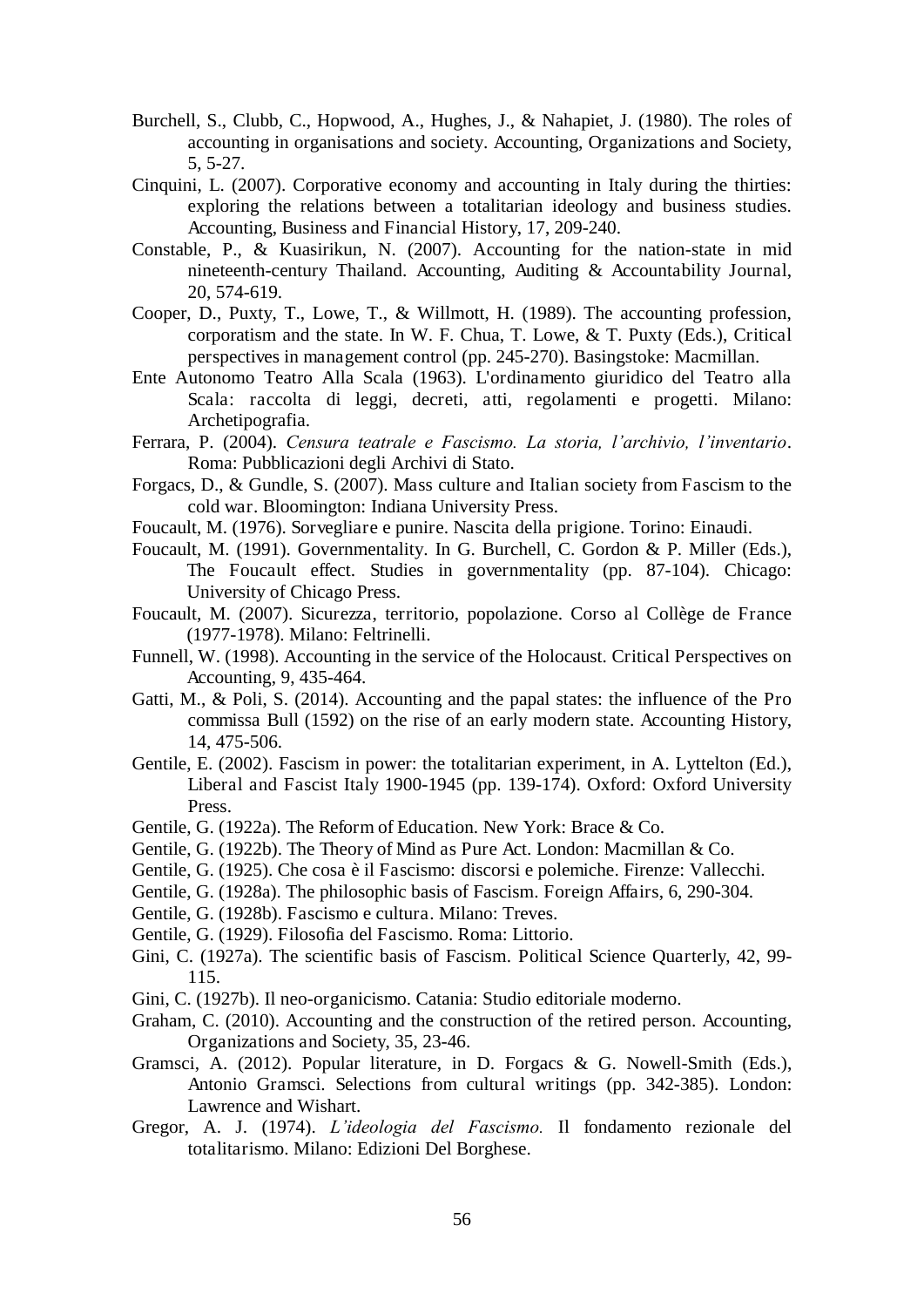- Gregor, A. J. (2001). Giovanni Gentile: philosopher of Fascism. New Brunswick: Transaction Books.
- Hegel, G. W. F. (2006). Lineamenti di filosofia del diritto. Diritto naturale e scienza dello stato. Milano: Bompiani.
- Hopwood, A. (1990). Accounting and organisation change. Accounting Auditing & Accountability Journal, 3, 7-17.
- Hoskin, K. W. (1994), Boxing clever: For, against and beyond Foucault in the battle for Accounting Theory, Critical Perspectives on Accounting, 5, 57-85.
- Hoskin, K. W., & Macve, R. (1986). Accounting and the examination: a genealogy of disciplinary power. Accounting, Organizations and Society, 11, 105-36.
- Hoskin, K. W., & Macve, R. (1988). The genesis of accountability: the West Point connection. Accounting, Organizations and Society, 13, 37-73.
- Hoskin, K. W., & Macve, R. (2000). Knowing more as knowing less? Alternative histories of cost and management accounting in the US and the UK. Accounting, Historians Journal, 27, 207-234.
- Huskinson, J. (2000), Looking for culture, identity and power, in J. Huskinson (Ed.), Experiencing Rome. Cultural identity and power in the Roman Empire (pp. 3- 27), London: Routledge.
- Jones, M. J. (2010). Sources of power and infrastructural conditions in medieval governmental accounting. Accounting, Organizations and Society, 35, 81-94.
- Jones, M. J., & Oldroyd, D. (2015). The "internationalisation" of accounting history publishing. The British Accounting Review, 47, 117-123.
- Jones, P. (2011). The Sociology of Architecture. Liverpool: Liverpool University Press.
- Kymlicka, W. (1990). Contemporary Political Philosophy. Clarendon Press: Oxford.
- Leardini, C., & Rossi, G. (2013). Accounting and power in religious institutions: Verona's Santa Maria della Scala monastery in the Middle Ages. Accounting History, 18, 415-427.
- Lippman, E. J., & Wilson, P. A. (2007). The culpability of accounting in perpetuating the Holocaust. Accounting History, 12, 283-303.
- Loft, A. (1986). Towards a critical understanding of accounting: the case of cost accounting in the U.K., 1914-1925. Accounting, Organizations and Society, 11, 137-69.
- Macintosh, N. B. (2009). Effective Genealogical History: Possibilities for Critical Accounting History Research, The Accounting Historians Journal, 36, 1-27.
- Mann, M. (2012). The sources of social power. Volume 3: Global empires and revolution 1890-1945. Cambridge: Cambridge University Press.
- Maran, L., & Vagnoni, E., 2011. Physiognomy of a Corte organization: how power shaped management and accounting at the Estense Corte in Ferrara, Italy, from 1385 to 1471. Accounting History, 16, 55-85.
- Miller, P. (1986). Accounting for progress. National accounting and planning in France: a review essay. Accounting, Organizations and Society, 11, 83-104.
- Miller, P. (1990). On the interrelations between accounting and the state. Accounting, Organizations and Society, 15, 315-338.
- Miller, P. (2001). Governing by numbers: Why calculative practices matter. Social Research, 68, 379–396.
- Miller, P., & O'Leary, T. (1987). Accounting and the construction of the governable person. Accounting, Organizations and Society, 12, 235-265.
- Miller, P., & Rose N. (1990). Governing economic life. Economy and Society, 19, 1-31.
- Morgan, P. (1995). Italian Fascism, 1919-1945. Houndmills: Macmillan.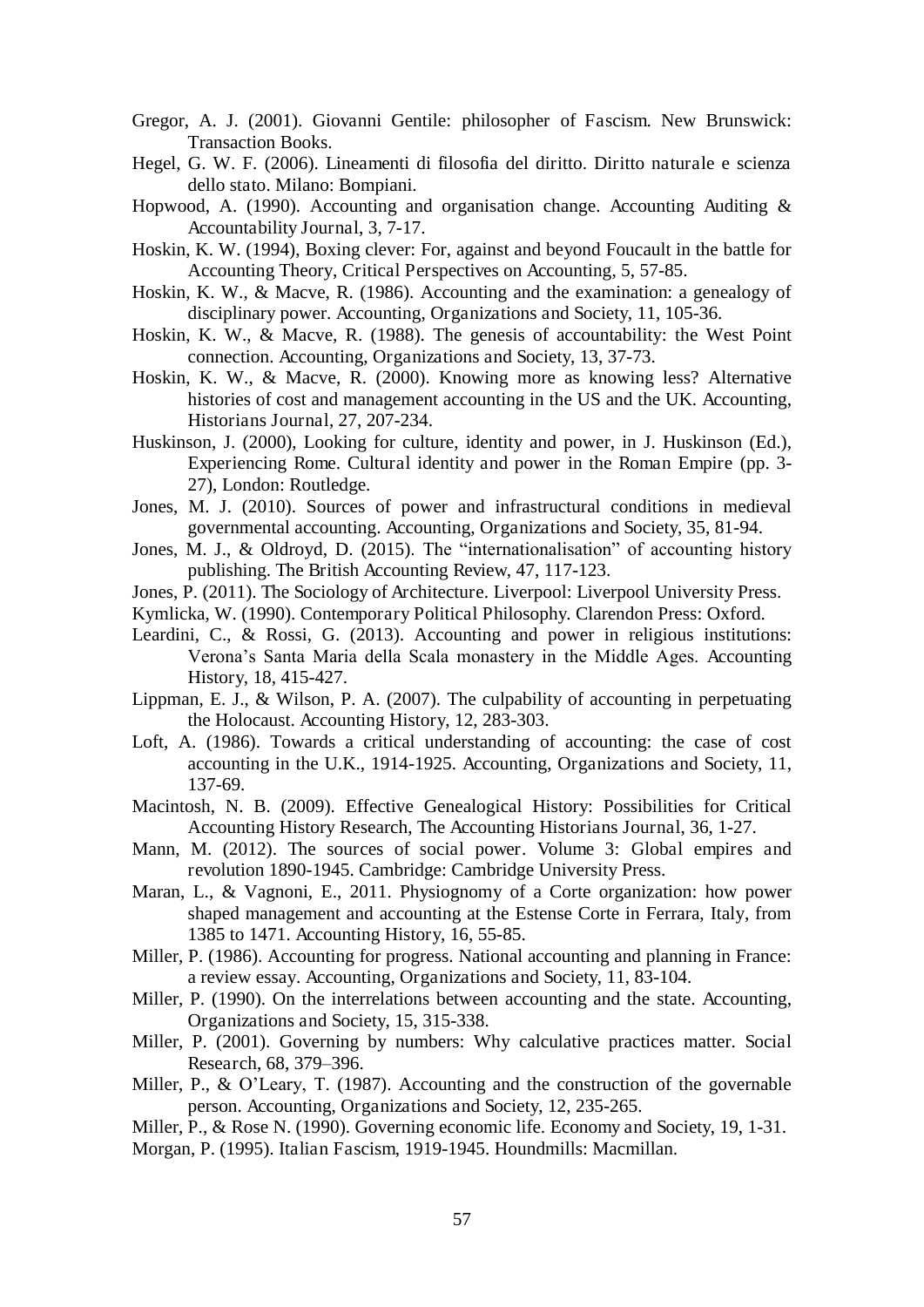- Mussolini, B. (1951). Per Fernando Lassalle. In E. Susmel & D. Susmel (Eds.), Opera Omnia di Benito Mussolini (Vol. 1) (pp. 64-68). Firenze: La Fenice.
- Mussolini, B. (1955a). Le linee programmatiche del partito Fascista. In E. Susmel & D. Susmel (Eds.), Opera Omnia di Benito Mussolini (Vol. 17) (pp. 174-178). Firenze: La Fenice.
- Mussolini, B. (1955b). Lettera a Michele Bianchi (26 Agosto 1921). In E. Susmel & D. Susmel (Eds.), Opera Omnia di Benito Mussolini (Vol. 17) (pp. 414-415). Firenze: La Fenice.
- Mussolini, B. (1956a). Adagio. In E. Susmel & D. Susmel (Eds.), Opera Omnia di Benito Mussolini (Vol. 18) (pp. 409-410). Firenze: La Fenice.
- Mussolini, B. (1956b). Forza e consenso. In E. Susmel & D. Susmel (Eds.), Opera Omnia di Benito Mussolini (Vol. 19) (pp. 195-196). Firenze: La Fenice.
- Mussolini, B. (1956c). Preludio al Machiavelli. In E. Susmel & D. Susmel (Eds.), Opera Omnia di Benito Mussolini (Vol. 20) (pp. 251-254). Firenze: La Fenice.
- Mussolini, B. (1956d). Per la medaglia dei benemeriti del Comune di Milano (28 Ottobre 1925). In E. Susmel & D. Susmel (Eds.), Opera Omnia di Benito Mussolini (Vol. 21) (pp. 422-426). Firenze: La Fenice.
- Mussolini, B., & Gentile, G. (1961). Dottrina del Fascismo. In E. Susmel & D. Susmel (Eds.), Opera Omnia di Benito Mussolini (Vol. 34) (pp. 117-138). Firenze: La Fenice.
- Napier, C. J. (2006). Accounts of change: 30 years of historical accounting research. Accounting, Organizations and Society, 31, 445-507.
- Neimark, M. K. (1994). Regicide Revisited: Marx, Foucault and Accounting, [Critical](http://www.sciencedirect.com/science/journal/10452354)  [Perspectives on Accounting,](http://www.sciencedirect.com/science/journal/10452354) [5,](http://www.sciencedirect.com/science/journal/10452354/5/1) 87-108.
- Nelis, J. (2012). Imperialismo e mito della romanità nella terza Roma mussoliniana. Forum Romanum Belgicum, 2, 1-11.
- Neu, D. (2000). "Presents" for the "Indians": land, colonialism and accounting in Canada. Accounting, Organizations and Society, 25, 163-184.
- Panunzio, S. (1925). Lo stato Fascista. Bologna: Cappelli.
- Partito Nazionale Fascista (1936). La cultura Fascista. Testi per i corsi di preparazione politica. Roma: La Libreria dello Stato.
- Quattrone, P. (2004). Accounting for God: accounting and accountability practices in the Society of Jesus (Italy, XVI-XVII centuries). Accounting, Organizations and Society, 29, 647-683.
- Quek, R., Deane, D., & Butler, S. (2012). Nationalism and Architecture. Surrey: Ashgate.
- Riccaboni A., Giovannoni E., Giorgi A., & Moscardelli S. (2006). Accounting and power: evidence from the fourteenth century, Accounting History, 11, 41-62.
- Robson, K. (1994). Inflation accounting and action at a distance: the Sandilands episode. Accounting, Organizations and Society, 19, 45-82.
- Rocco, A. (1996). The political doctrine of Fascism. In C. Cohen (Ed), Communism, Fascism and Democracy: the theoretical foundations (pp. 279-288). New York: McGraw-Hill.
- Rose, N., & Miller, P. (1992). Political power beyond the State: problematic of government. British Journal of Sociology, 43, 173–205.
- Sargiacomo, M. (2008). Accounting and the "Art of Government": Margaret of Austria in Abruzzo (1539–86). European Accounting Review, 17, 667-695.
- Sargiacomo, M. (2009). Accounting for the "good administration of justice": The Farnese State of Abruzzo in the sixteenth century. Accounting History, 14, 235- 67.